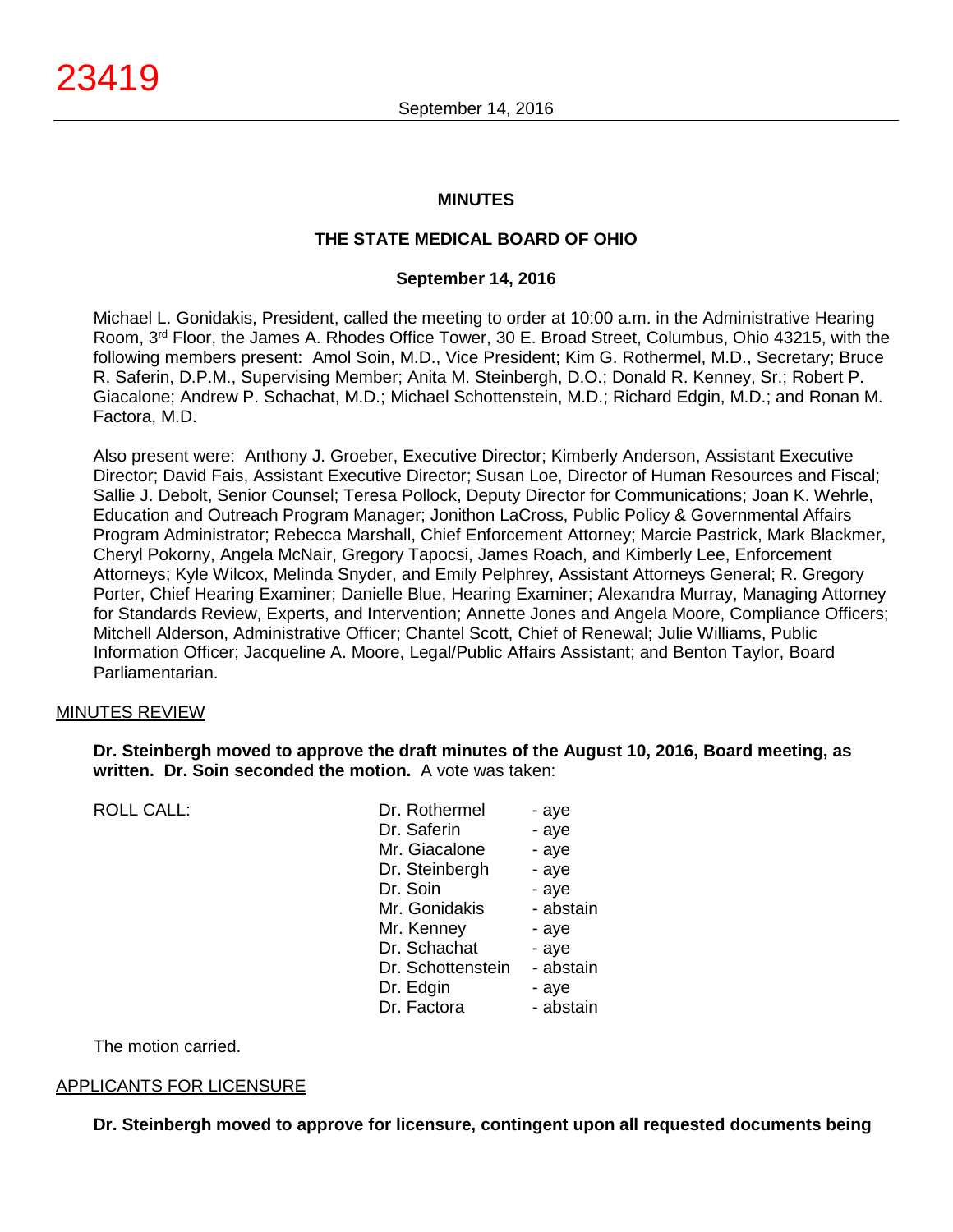**received and approved in accordance with licensure protocols, the genetic counselor applicants listed in Exhibit "A," the massage therapist applicants listed in Exhibit "B," the Oriental medicine practitioners listed in Exhibit "C," the physician assistant applicants listed in Exhibit "D," the physician applicants listed in Exhibit "E," and the radiologist assistant applicants listed in Exhibit "F" as listed in the agenda supplement and handout. Dr. Soin seconded the motion.** A vote was taken:

ROLL CALL:

| Dr. Rothermel     | - aye |
|-------------------|-------|
| Dr. Saferin       | - aye |
| Mr. Giacalone     | - aye |
| Dr. Steinbergh    | - aye |
| Dr. Soin          | - aye |
| Mr. Gonidakis     | - aye |
| Mr. Kenney        | - aye |
| Dr. Schachat      | - aye |
| Dr. Schottenstein | - aye |
| Dr. Edgin         | - aye |
| Dr. Factora       | - aye |

The motion carried.

#### REPORTS AND RECOMMENDATIONS

Mr. Gonidakis announced that the Board would now consider the Reports and Recommendations appearing on its agenda.

Mr. Gonidakis asked whether each member of the Board had received, read and considered the hearing records, the Findings of Fact, Conclusions of Law, Proposed Orders, and any objections filed in the matters of: Duane Lee Griffith, M.D.; Kush Kumar, M.D.; Deborah S. Lubitz, M.D.; Timothy Franklin Mynes, D.O.; and Onyinyechi Rose Uradu, M.D. A roll call was taken:

| <b>ROLL CALL:</b> | Dr. Rothermel     | - aye |
|-------------------|-------------------|-------|
|                   | Dr. Saferin       | - aye |
|                   | Mr. Giacalone     | - aye |
|                   | Dr. Steinbergh    | - aye |
|                   | Dr. Soin          | - aye |
|                   | Mr. Gonidakis     | - aye |
|                   | Mr. Kenney        | - aye |
|                   | Dr. Schachat      | - aye |
|                   | Dr. Schottenstein | - aye |
|                   | Dr. Edgin         | - aye |
|                   | Dr. Factora       | - aye |

Mr. Gonidakis asked whether each member of the Board understands that the disciplinary guidelines do not limit any sanction to be imposed, and that the range of sanctions available in each matter runs from dismissal to permanent revocation. A roll call was taken: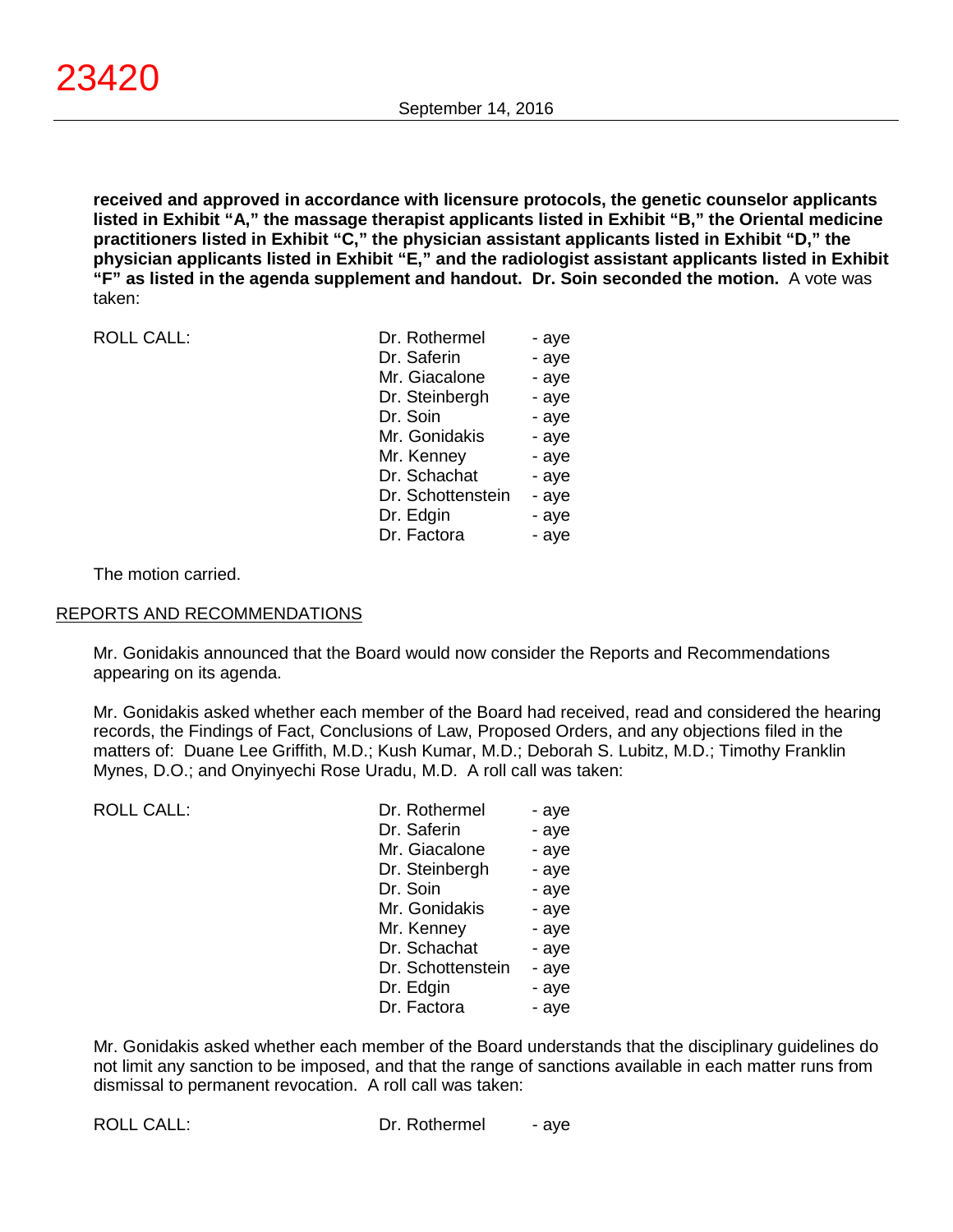| Dr. Saferin       | - aye |
|-------------------|-------|
| Mr. Giacalone     | - aye |
| Dr. Steinbergh    | - aye |
| Dr. Soin          | - aye |
| Mr. Gonidakis     | - aye |
| Mr. Kenney        | - aye |
| Dr. Schachat      | - aye |
| Dr. Schottenstein | - aye |
| Dr. Edgin         | - aye |
| Dr. Factora       | - aye |
|                   |       |

Mr. Gonidakis noted that, in accordance with the provision in section 4731.22(F)(2), Ohio Revised Code, specifying that no member of the Board who supervises the investigation of a case shall participate in further adjudication of the case, the Secretary and Supervising Member must abstain from further participation in the adjudication of any disciplinary matters. In the matters before the Board today, Dr. Rothermel served as Secretary and Dr. Saferin served as Supervising Member.

Mr. Gonidakis reminded all parties that no oral motions may be made during these proceedings.

The original Reports and Recommendations shall be maintained in the exhibits section of this Journal.

# DUANE LEE GRIFFITH, M.D.

Mr. Gonidakis directed the Board's attention to the matter of Duane Lee Griffith, M.D. Objections have been filed to Mr. Porter's Report and Recommendation and were previously distributed to Board members.

Mr. Gonidakis stated that a request to address the Board has been timely filed by the Assistant Attorney General. Five minutes will be allowed for that address.

Mr. Wilcox stated that Dr. Griffith was brought to the Board's attention due to an allegation of an action having been taken against his Texas medical license, as well as failure to appropriately answer a question on his 2012 application for renewal of his Ohio medical license. Mr. Wilcox stated that Dr. Griffith has intimated that the error on the 2012 renewal application was the fault of his staff and that Dr. Griffith is not taking responsibility for his own license. Mr. Wilcox commented that physicians are responsible for their own licenses.

Mr. Wilcox stated that the Hearing Examiner in this case allowed into evidence, over the State's objection, an affidavit from Eleanor Rogers, a staff member from Dr. Griffith's practice in Texas. Mr. Wilcox opined that Ms. Roger's affidavit should not be given any credibility by the Board. Mr. Wilcox stated that Ms. Rogers never appeared at the hearing to testify in person, and therefore the State did not have an opportunity to cross-examine Ms. Rogers. Mr. Wilcox stated the one must believe what is in Ms. Rogers' affidavit in order to reach the Hearing Examiner's conclusion that it was more likely than not that Dr. Griffith's renewal application was submitted without Dr. Griffith's knowledge, input, or authorization.

Mr. Wilcox opined that Ms. Rogers' affidavit presents a fantastic story that the Board should not find credible. Mr. Wilcox stated that the affidavit requires the belief that Dr. Griffith's practice in Texas had a pattern of receiving certified letters from the State Medical Board of Ohio and that those letters are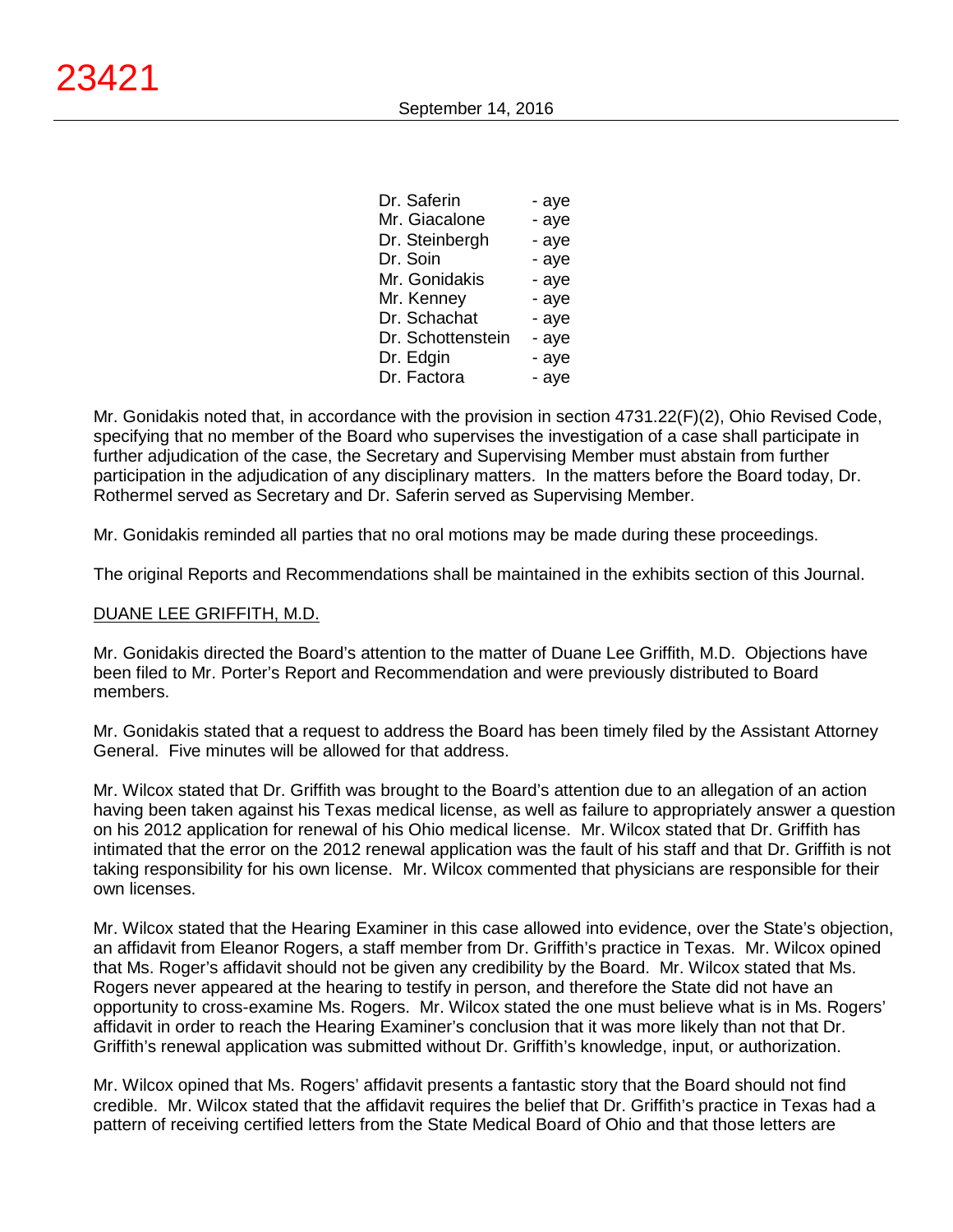completely disregarded by the staff without informing the Ohio-licensed physicians to whom they were addressed. Mr. Wilcox further stated that one would have to believe that Ms. Rogers, who alleges in the affidavit that she was on charge of credentialing in the Texas office, filled out Dr. Griffith's renewal application online and submitted it without informing Dr. Griffith. Mr. Wilcox opined that this is not credible.

Mr. Wilcox opined that because neither Dr. Griffith nor Ms. Rogers appeared at the hearing to testify, the affidavit should not be given any credibility. Mr. Wilcox stated that Dr. Griffith's counsel may argue that the Board could have subpoenaed Dr. Griffith and Ms. Rogers to appear. However, Mr. Wilcox stated that the State received the affidavit two weeks before the hearing and this did not leave enough time to issue such subpoenas. Mr. Wilcox also stated that he is not sure if the Board is able to subpoena someone in Texas. Mr. Wilcox stated that the Board can look at Dr. Griffith's written statement, which was submitted in accordance with Board rules, but the Board does not have to give that statement any weight.

Mr. Wilcox asked the Board to amend the Report and Recommendation to indicate that the affidavit should not be given weight. Mr. Wilcox stated that accepting the affidavit would set a precedent for respondents and witnesses submitting affidavits instead of appearing at hearings.

Mr. Gonidakis asked if Dr. Griffith or his attorney wished to respond. Daniel Zinsmaster, attorney for Dr. Griffith, stated that he wished to respond.

Mr. Zinsmaster stated that Ms. Rogers' affidavit had been provided in conjunction with Board rules. Mr. Zinsmaster further stated that the affidavit was originally provided to Mr. Wilcox's co-counsel, Ms. Snyder, who represented the State during Dr. Griffith's appeal in the Franklin County Court of Common Pleas in December 2013. Mr. Zinsmaster stated that the State could have investigated the affidavit further at that time, but chose not to.

Mr. Zinsmaster quoted a portion of Ms. Rogers' affidavit:

I am the one that renewed Dr. Griffith's medical license. I did this online in July of 2012. I filled out [the application] and submitted it without informing Dr. Griffith that I had done so and without him reviewing the online application to see whether what I submitted was accurate. When I filled out [the application] … I was unaware that he had a pending complaint with the Texas Medical Board. … It was my fault and mine alone that the Ohio license renewal application was filled out incorrectly. After I learned of the Texas Medical Board Order, I never notified Dr. Griffith that I had incorrectly filled out the Ohio license renewal online.

Mr. Zinsmaster stated that Ms. Rogers completed the affidavit under oath and submitted it, subject to penalty of perjury, to the Franklin County Court of Common Pleas. Mr. Zinsmaster stated that the affidavit was submitted into a court proceeding jointly by himself and Ms. Snyder, both of whom stipulated that it was the truthful testimony of the affiant. Mr. Zinsmaster stated that at that time both he and Ms. Snyder waived the opportunity to cross-examine the witnesses. Mr. Zinsmaster stated that Ms. Rogers' affidavit is no different from transcripts of court proceedings which often come into the record of Medical Board cases, nor is there a difference between Ms. Rogers' affidavit and affidavits presented in other cases from Medical Board attorneys and investigators. Mr. Zinsmaster added that Ms. Rogers was an administrative assistant in the practice, not the head of credentialing as Mr. Wilcox had characterized her, and that Dr. Griffith was not the owner of the practice.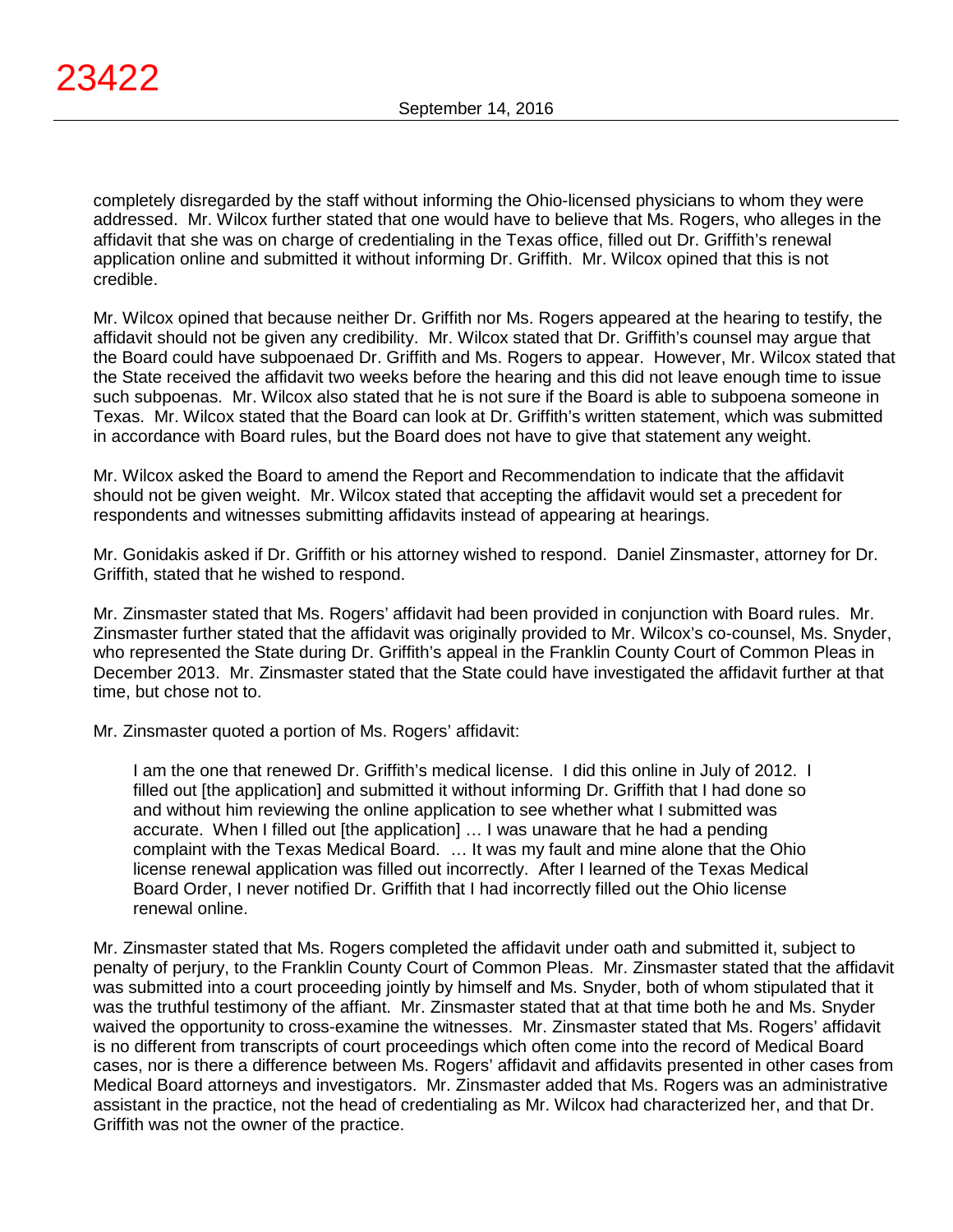Mr. Zinsmaster stated that Dr. Griffith trained in Ohio from 2002 to 2007. Mr. Zinsmaster stated that Dr. Griffith has resided in Texas since 2007 and he has no intention of returning to Ohio. Mr. Zinsmaster stated that the action of the Texas Medical Board was based on events that occurred in 2010 and the matter was resolved through a consent agreement. Dr. Griffith fulfilled the terms of his Texas consent agreement and was released from the agreement in 2013. Mr. Zinsmaster stated that the Hearing Examiner has recommended a reprimand for Dr. Griffith's Texas action.

Regarding the allegation that Dr. Griffith committee fraud on an Ohio license renewal application, Mr. Zinsmaster stated that the evidence demonstrates unequivocally that someone other than Dr. Griffith, namely Ms. Rogers, submitted that application without Dr. Griffith's approval or permission. Mr. Zinsmaster stated that, due to Ms. Rogers' actions, the Franklin County Court of Common Pleas voided the Ohio Medical Board's previous action against Dr. Griffith. Mr. Zinsmaster stated that at the Medical Board's subsequent hearing, the Hearing Examiner correctly rejected the State's request to put blindfolds on the Board as it relates to Ms. Rogers' affidavit. Mr. Zinsmaster stated that Ms. Rogers' affidavit is a sworn statement and is reliable. Mr. Zinsmaster encouraged the Board to follow the Hearing Examiner's recommendation and dismiss the charge of renewal application fraud against Dr. Griffith.

# **Dr. Steinbergh moved to approve and confirm Mr. Porter's Findings of Fact, Conclusions of Law, and Proposed Order in the matter of Duane Lee Griffith, M.D. Mr. Giacalone seconded the motion.**

Mr. Gonidakis stated that he will now entertain discussion in the above matter.

Mr. Gonidakis briefly reviewed Dr. Griffith's medical career. Mr. Gonidakis noted that Dr. Griffith's Ohio medical license is currently inactive due to non-renewal. Dr. Griffith currently practices as an interventional pain specialist in Texas.

Mr. Gonidakis stated that in 2009 Dr. Griffith was employed at a medical practice in Texas. The Texas Medical Board entered into an Agreed Order with Dr. Griffith based on the following findings:

- Dr. Griffith had failed to maintain adequate medical records
- Dr. Griffith had failed to adhere to established guidelines and requirements for the treatment of chronic pain
- Dr. Griffith had failed to use proper diligence in his professional practice
- Dr. Griffith had engaged in sexually inappropriate behavior or comments directed to a patient.

The Agreed Order required Dr. Griffith to complete a course on patient boundaries, eight hours of continuing medical education on the topic of medical records, and pay a fine of \$2,000. The Texas Board noted the following mitigating factors in Dr. Griffith's case:

- The patient in question was a clinical challenge due to her chronic pain;
- Dr. Griffith's goal had been to ween the patient off opioids over a period of time and he had begun to follow that treatment plan;
- there was no indication that the patient was abusing the medication;
- Dr. Griffith cooperated completely with the Texas Board's investigation.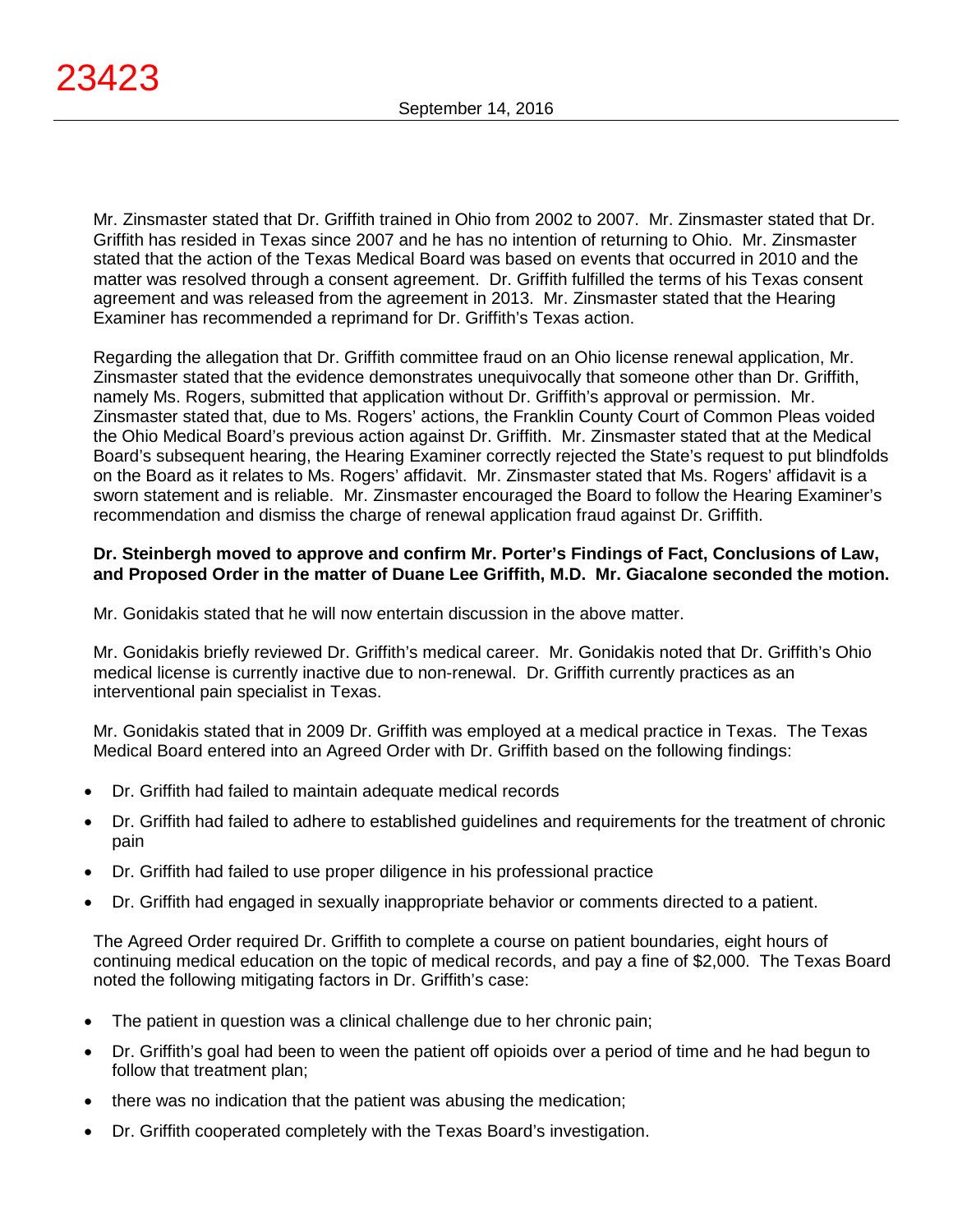Mr. Gonidakis continued that Dr. Griffith provided a statement to the State Medical Board of Ohio outlining the events in Texas. In his statement, Dr. Griffith stated that the patient had been suffering from recurrent and severe pain following back surgery and was already on a plan for opioids when she presented to him. Dr. Griffith stated that he implemented an individualized therapeutic plan designed to manage the patient's back pain and leg pain with both opioid and non-opioid meds. Dr. Griffith noted that the patient also consulted multiple spine surgeons, all of which were of the opinion that further open-spine surgery was unwarranted. Dr. Griffith further noted that the patient was seen by a social worker and also passed psychological evaluation tests. Lastly, Dr. Griffith stated that he was never presented with evidence that the patient was abusing or misusing the medication; there were no early refill requests and all pill counts were appropriate.

Mr. Gonidakis noted that Dr. Griffith did indicate that the text messages exchanged between him and the patient were inappropriate and that he should have ended that exchange immediately. Dr. Griffith had stated that he had no physical contact with the patient and had simply sent text message which the Texas Medical Board described as "flirtatious." Dr. Griffith has indicated that he is embarrassed by and regrets his actions. Mr. Gonidakis stated that Dr. Griffith's Texas medical license is currently active. Dr. Griffith's Agreed Order with the Texas Board terminated in July 2013.

Mr. Gonidakis stated that in July 2012 the Ohio Board received a license renewal application for Dr. Griffith's Ohio medical license for the 2013-2015 period. The application indicated that there were no other actions against Dr. Griffith by other state boards. In May 2013 the Ohio Board sent Dr. Griffith a Notice of Opportunity for Hearing based on the action of the Texas Medical Board and the failure to disclose that action on the renewal application. The Notice was signed for by an administrative assistant. No request for a hearing was received and the Ohio Board issued an Order in the matter. Dr. Griffith subsequently appealed the Board Order to the Franklin County Court of Common Pleas. Affidavits presented to the Court indicated that Dr. Griffith had not been informed of the May 2013 Notice of Opportunity for Hearing until after the Board Order had been issued. The Court determined that Dr. Griffith had not been served with the May 2013 Notice and vacated the Board's Order in August 2015.

Mr. Gonidakis stated that Dr. Griffith has indicated that he had intended to allow his Ohio medical license to lapse and to not renew it in 2013. In an affidavit, Dr. Griffith stated that he did not receive the May 2013 Notice of Opportunity for Hearing. Rather, Eleanor Rogers, an employee of the same practice which employed Dr. Griffith, put the Notice in a file. Dr. Griffith also alleged that Ms. Rogers filled out his Ohio license renewal application online without his authorization. Dr. Griffith argues that he could not have violated the Ohio Revised Code because he never intended to renew his license. Mr. Gonidakis noted that Ms. Rogers has indicated in an affidavit, made under oath, that she did fill out the renewal application without informing Dr. Griffith. Mr. Gonidakis stated that he disagrees with Mr. Wilcox's argument that Ms. Rogers' affidavit should not be given weight, noting that the Board does allow people to provide statements in this form.

Mr. Gonidakis suggested that the Proposed Order be amended to No Further Action. Mr. Gonidakis based his suggestion on the fact that the Franklin County Court of Common Pleas accepted the affidavit and dismissed the Board's previous action against Dr. Griffith. Mr. Giacalone stated that he would make that motion to amend for purposes of discussion.

**Mr. Giacalone moved to amend the Report and Recommendation's Proposed Order to No Further Action. Dr. Schachat seconded the motion.**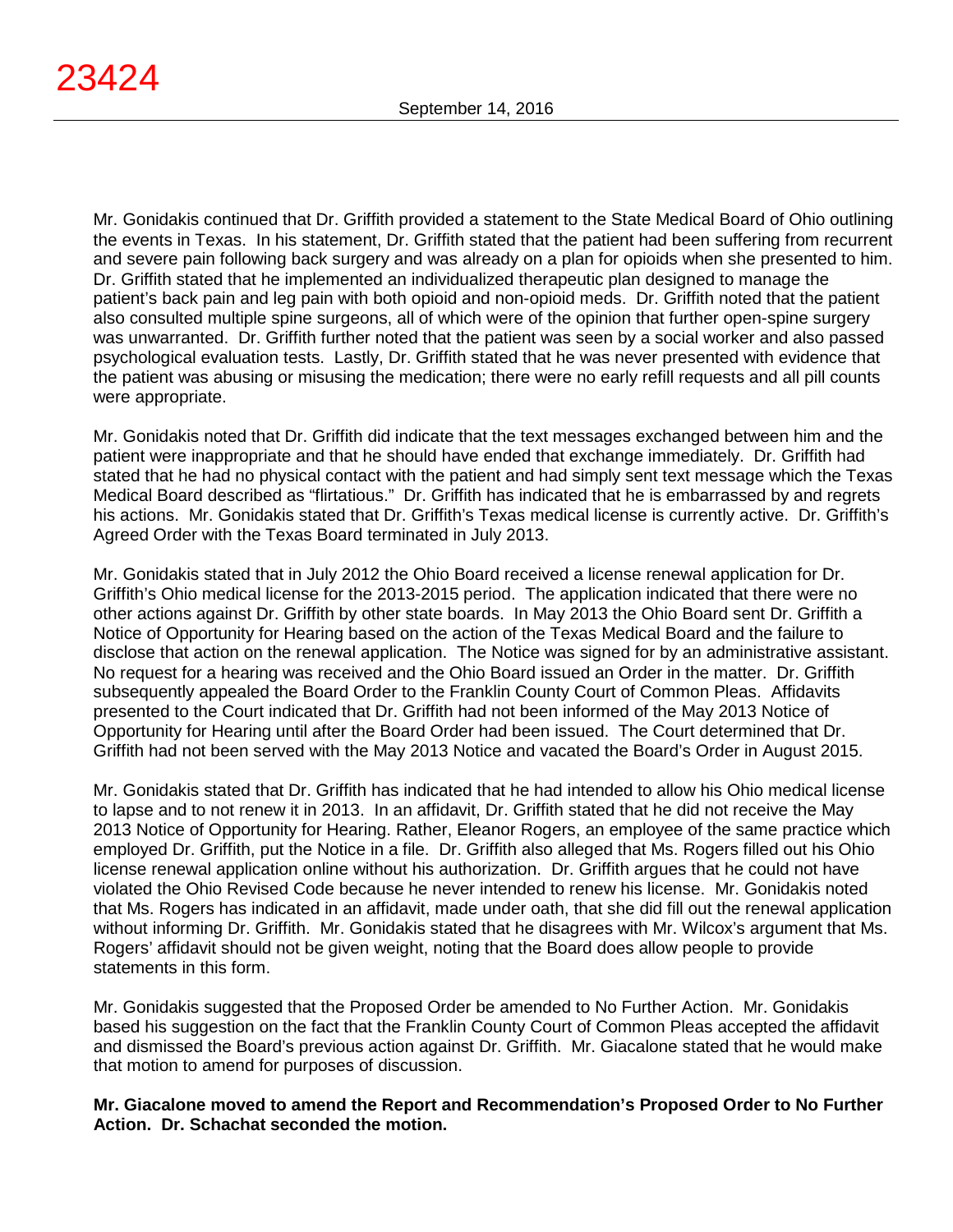Dr. Steinbergh stated that the Board has seen many cases in which a physician blames administrative problems on their staff. Dr. Steinbergh stated that she never accepts such arguments because the physician has the absolute responsibility to manage his or her licensure, applications, credentialing, and related matters. Dr. Steinbergh agreed with Mr. Wilcox that it is difficult to believe that documents from the State Medical Board of Ohio came into Dr. Griffith's practice and he was never notified of them. Dr. Steinbergh stated that every physician should be responsible for his or her medical license and it should never be handled by a staff member. Dr. Steinbergh stated that is it not inappropriate for a staff member to help with applications, but a staff member cannot be expected to understand what has been happening in a physician's professional life.

Dr. Steinbergh agreed with Mr. Gonidakis regarding the acceptance of affidavits from Dr. Griffith and Ms. Rogers. However, Dr. Steinbergh disagreed with the suggestion to take No Further Action. Dr. Steinbergh opined that Dr. Griffith should be held responsible and should be subject to at least a reprimand. Dr. Steinbergh stated that this would send a message that physicians must be responsible for their own licenses. Dr. Steinbergh further stated that practices should not allow staff members to apply for licenses on behalf of a physician without that physician's knowledge.

Mr. Gonidakis agreed that licensees are responsible for their own licenses and cannot blame things on their assistants. Mr. Gonidakis further stated that he would also be inclined to support a reprimand, but for the fact that the Franklin County Court of Common Pleas believed there was enough credible evidence to dismiss this matter. Ms. Anderson noted that the Franklin County Court of Common Pleas issued a decision regarding the service of the Notice of Opportunity for Hearing and did not review the merits of this case. Mr. Gonidakis thanked Ms. Anderson for the clarification and opined that in view of the Court's decision, it is plausible that Ms. Rogers had taken it upon herself to fill out Dr. Griffith's renewal application. Mr. Gonidakis stated that this is why he has suggested No Further Action.

Dr. Steinbergh noted that the Proposed Order for reprimand is based on the action that had been taken against Dr. Griffith's Texas medical license. Dr. Steinbergh agreed with the Hearing Examiner's rationale that remedial measures appear to have already been addressed, and therefore a reprimand is appropriate for that violation.

Dr. Schottenstein commented that, professionally speaking, a physician's license is the most precious thing they have. Dr. Schottenstein stated that he is incredulous that Dr. Griffith did not have more control over his licensure process and that a rogue employee had access to his license. Dr. Schottenstein stated that an employee should not have the ability to register a license without the physician's approval. Dr. Schottenstein stated that he supports the original Proposed Order of reprimand.

Mr. Giacalone stated that an affidavit, sworn under oath under penalty of perjury, should not be disregarded. Mr. Giacalone opined that, while the truthfulness of an affidavit can be debated just as testimony can be, a sworn affidavit is no more or less reliable than testimony regardless of the crossexamination implications. Mr. Giacalone felt that a reprimand is an appropriate outcome of this case, given that a licensee is ultimately responsible for their license. Mr. Giacalone expressed disappointment that a matter of this nature could not have been resolved through a settlement agreement before reaching this stage in the process.

Mr. Gonidakis suggested, based on the Board's discussion, that the motion to amend the Proposed Order be withdrawn. Mr. Giacalone agreed.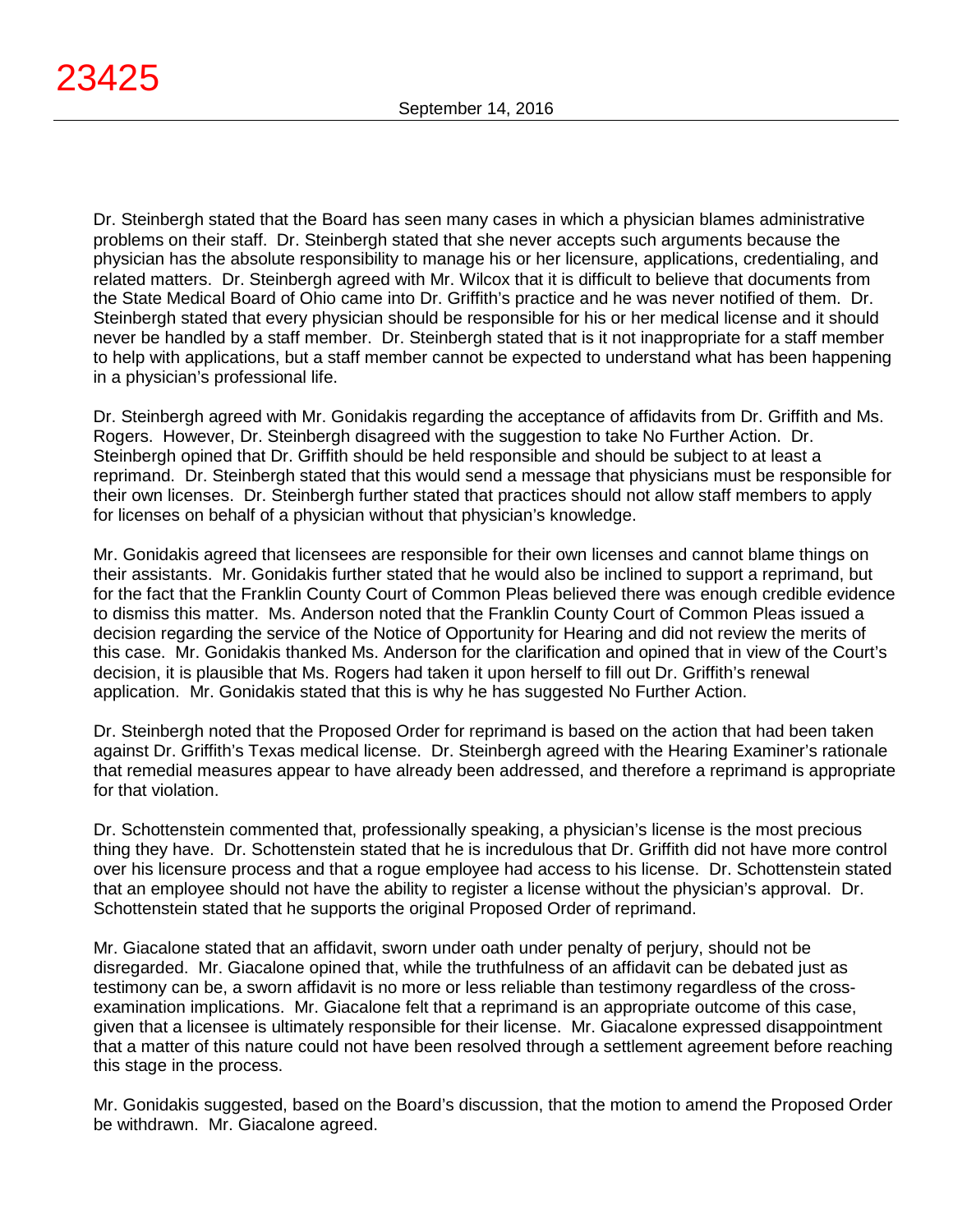**Mr. Giacalone wished to withdraw his motion to amend the Proposed Order.** No Board member objected to withdrawing the motion. The motion to withdraw was accepted.

A vote was taken on Dr. Steinbergh's motion to approve the Findings of Fact, Conclusions of Law, and Proposed Order in the Report and Recommendation:

ROLL CALL:

The motion to approve carried.

# KUSH KUMAR, M.D.

Mr. Gonidakis the Board's attention to the matter of Kush Kumar, M.D. Objections to Ms. Shamansky's Report and Recommendation have been filed and were previously distributed to Board members.

Mr. Gonidakis stated that a request to address the Board has been timely filed by Dr. Kumar. Five minutes will be allowed for that address.

Dr. Kumar was represented by his attorney, Levi Tkach.

Mr. Tkach stated that in 2015 Dr. Kumar applied to restore his expired medical licenses in Ohio, California, and Virginia. At that time, Dr. Kumar needed an unrestricted state medical license in order to maintain his employment at a Veterans Affairs (VA) facility in Dublin, Georgia. Mr. Tkach stated that while the Ohio Board was considering his application, Dr. Kumar resolved his California action by surrendering his California medical license. Mr. Tkach stated that, though Dr. Kumar did not know it at the time, the surrender of his California license disqualified him from employment with the Department of Veterans Affairs and he will not be eligible for employment again until he restores his California license. Mr. Tkach stated that due to this intervening fact, Dr. Kumar no longer needs his Ohio medical license. Mr. Tkach stated that Dr. Kumar does not live in Ohio and has no intention of moving his family back to Ohio. Mr. Tkach noted that the only reason Dr. Kumar ever had an Ohio license was due to a six-month fellowship at Children's Hospital in Cincinnati.

Mr. Tkach continued that Dr. Kumar did not have an attorney when he signed his Georgia settlement agreement. Mr. Tkach asked the Board to consider the fact that Dr. Kumar closed his part-time pain practice as soon as he was made aware that Georgia had amended their law because, in his words, "I want to do what is right." Dr. Tkach also asked the Board to consider that the Georgia Composite Medical Board has granted Dr. Kumar a full and unrestricted license.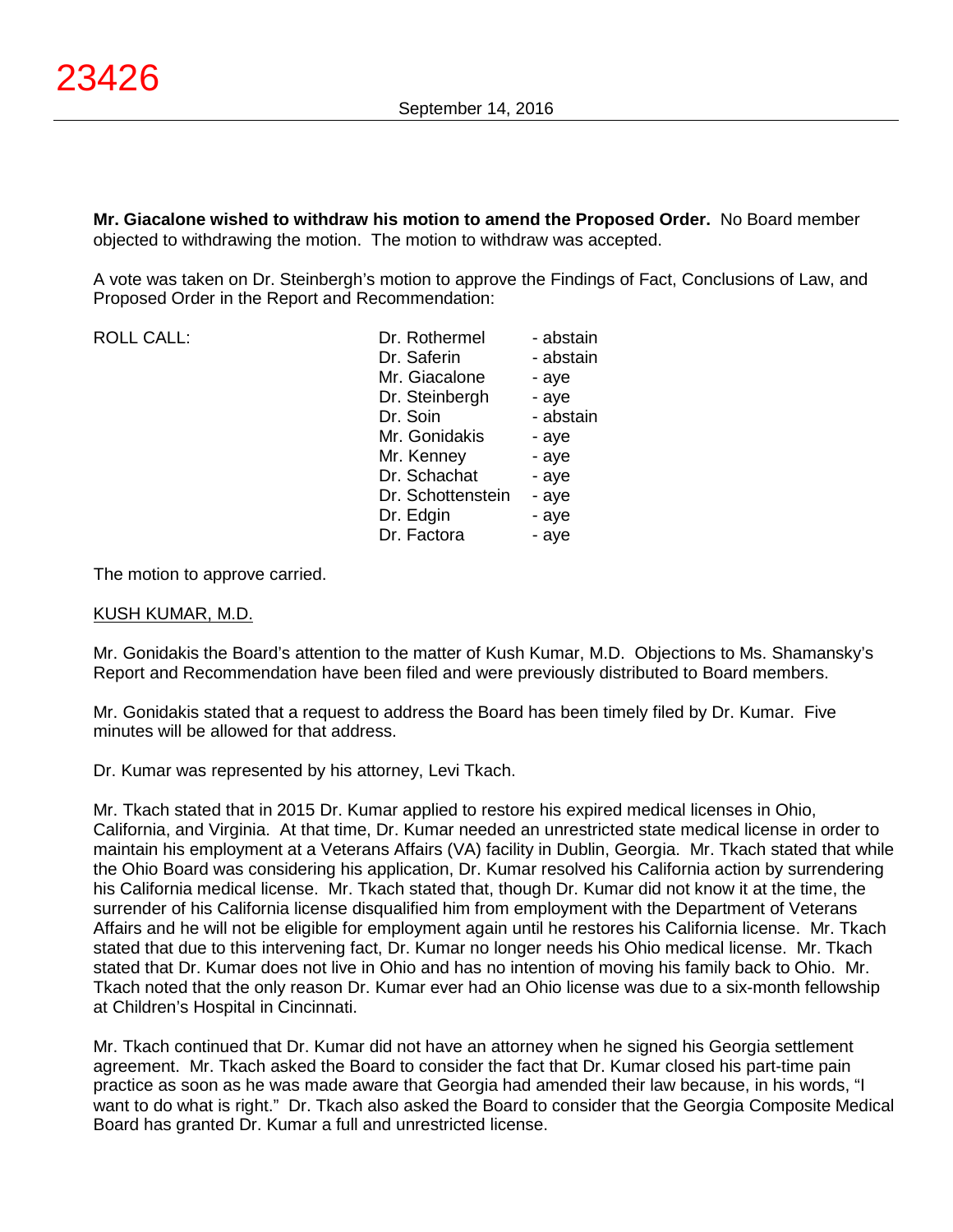Mr. Tkach noted that the hearing record is replete with letter written by Dr. Kumar to the Georgia Composite Medical Board and the Governor of Georgia asking for someone to review his medical records and reconsider his case. Mr. Tkach commented that Dr. Kumar's consistent pleas set him apart from similarly-situated physicians. In his Ohio hearing, Dr. Kumar was not allowed to re-try the Georgia case or to introduce complete copies of the medical records. Mr. Tkach stated that Dr. Kumar takes full responsibility for not being aware of the amendment to Georgia law which precipitated this matter.

Mr. Tkach stated that any discipline from the Ohio Board will likely cause the revocation of Dr. Kumar's specialty board certification in nuclear medicine. Mr. Tkach asked the Board to use its discretionary power to allow Dr. Kumar to withdraw his application for restoration, as the Virginia Board of Medicine did. If the Board is unwilling to consider a withdraw, Mr. Tkach asked the Board to review the 2014 case of Ramanadham Kilaru, M.D., which also involved a previous action by another state medical board. In the matter of Dr. Kilaru, the Board approved the licensure application and took no further action based on the fact that Dr. Kilaru had fully complied with his Texas Order. Mr. Tkach stated that this action would also be appropriate in Dr. Kumar's case because Dr. Kumar has no intention of returning to Ohio and he can allow his Ohio license to lapse in the future.

Dr. Kumar stated that he is ashamed to stand before the Board in this situation. Dr. Kumar stated that he is deeply sorry for not knowing about the amendment to the Georgia regulation and that he takes full responsibility for his act. Dr. Kumar stated that he has disputed the allegations of the Georgia Composite Medical Board multiple times, but the Georgia Board has never considered re-opening his case. Dr. Kumar stated that he has fully complied with the terms of his Georgia settlement agreement and he now holds an unrestricted medical license in Georgia.

Dr. Kumar stated that due to the actions of the Georgia Composite Medical Board and the Medical Board of California, he lost his employment at the Veteran's Affairs facility. Dr. Kumar stated that he has been unemployed for almost one-and-a-half years because prospective employers do a background check and discover his disciplinary history. Dr. Kumar stated that any adverse action from the Ohio Board will only harm him and would do no good for Ohio. Dr. Kumar elaborated that any action would cause him to lose his nuclear medicine board certification and reduce his chances of obtaining employment to zero. Dr. Kumar asked the Board to allow him to withdraw his application, as he was allowed to do in Virginia.

Mr. Gonidakis asked if the Assistant Attorney General would like to respond. Ms. Snyder stated that she would like to respond.

Ms. Snyder stated that the Board's statute allows the Board to take action based on the action and findings of another state medical board, also known as a "bootstrap" action. In this case, the Georgia Composite Medical Board found that Dr. Kumar failed to obtain appropriate histories and physicals for 17 patients and continued to prescribe narcotics despite aberrant urine screens which were either positive for illegal substances or negative for the prescribed narcotics. Ms. Snyder stated that Dr. Kumar had the opportunity to challenge the allegations in Georgia, but he chose not to do so. Ms. Snyder stated that the Ohio Board cannot re-litigate the events in Georgia, but it is able to take a bootstrap action based on the findings of the Georgia Composite Medical Board, which are the most reliable evidence in this case.

Ms. Snyder stated that Dr. Kumar currently has an unrestricted medical license in Georgia. Dr. Kumar permanently surrendered his California medical license in the face of a bootstrap action in that state. Ms. Snyder noted that the Hearing Examiner has recommended denial of Dr. Kumar's application. In the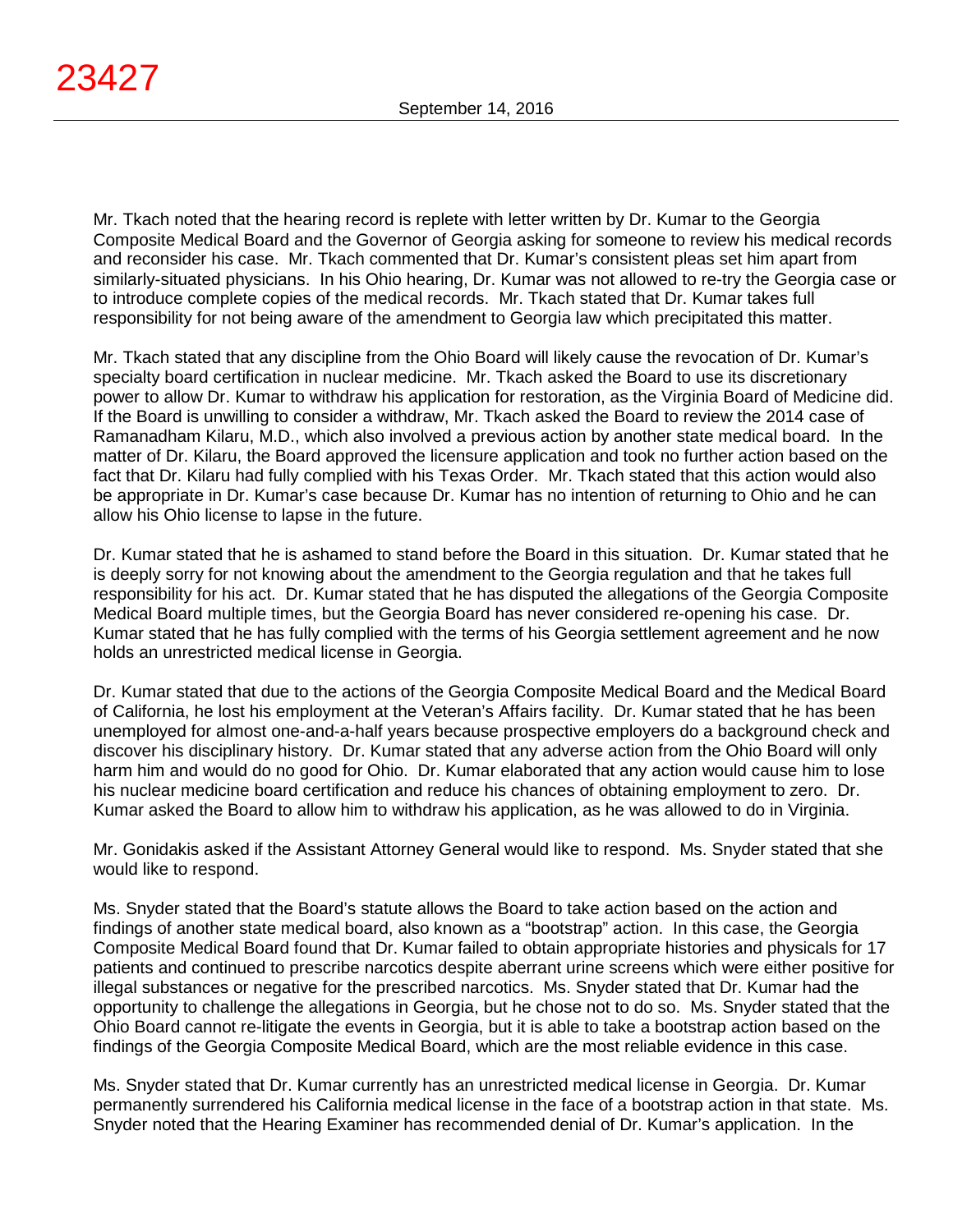event that the Board is inclined to grant Dr. Kumar's application, Ms. Snyder recommend placing significant restrictions on the license to ensure that Dr. Kumar is fit to practice medicine in Ohio.

# **Dr. Steinbergh moved to approve and confirm Ms. Shamansky's Findings of Fact, Conclusions of Law, and Proposed Order in the matter of Kush Kumar, M.D. Dr. Soin seconded the motion.**

Mr. Gonidakis stated that he will now entertain discussion in the above matter.

Dr. Schottenstein stated that a Public Consent Order with the Georgia Composite Medical Board in May 2014 publically reprimanded Dr. Kumar, restricted him from prescribing any Schedule II substances outside his employment at the Carl Vinson VA Medical Center, required him to completed a miniresidency on the appropriate prescribing of controlled substances, and required him to pay a fine of \$10,000 and \$550 in administrative fees. After practicing for several years in orthopedics, Dr. Kumar entered the field of nuclear medicine and became board-certified in that specialty in 2006. Dr. Kumar found employment at the Carol Vinson VA Medical Center in Dublin, Georgia, and he helped establish a nuclear medicine wing at that facility.

Dr. Schottenstein continued that while practicing at the VA center, Dr. Kumar also established and owned a pain clinic which operated in evenings. Dr. Kumar passed the pain management board examination offered by the American Academy of Pain Management prior to opening the clinic. Dr. Kumar has explained that he had treated musculo-skeletal pain as an orthopedist and he therefore felt comfortable treating that conditions and had been encouraged to do so by his colleagues.

Dr. Schottenstein noted Dr. Kumar's testimony that he was not notified of a new Georgia law which took effect in 2013 requiring the licensure of pain clinics, though he admitted that he should have known about the new law. Dr. Schottenstein stated that this led to a series of cascading events. When informed of the new law by a Georgia Board investigator, Dr. Kumar immediately closed the practice and applied for a pain clinic license. Subsequently, the Georgia Board obtained 17 patient records from Dr. Kumar's practice for review and Dr. Kumar was asked to appear before the Georgia Board's Pain Management Committee to discuss the records. Dr. Kumar has indicated that at the meeting, the Committee presented records that were incomplete and he informed the Committee of such. Nevertheless, the Georgia Board sent Dr. Kumar a proposed Public Consent Order for his consideration. Dr. Kumar read and signed the Order without consulting an attorney.

Dr. Schottenstein stated that the Public Consent Order indicated that Dr. Kumar departed from and failed to maintain minimal standards in the following ways:

- A lack of medical evidence to support Respondent's prescriptions for these patients
- Patient histories were inadequate in their content
- Previous treating physician records were not obtained
- Drug screens were avoided
- Continued narcotic prescribing despite multiple aberrant urine drug screens
- No diagnostic testing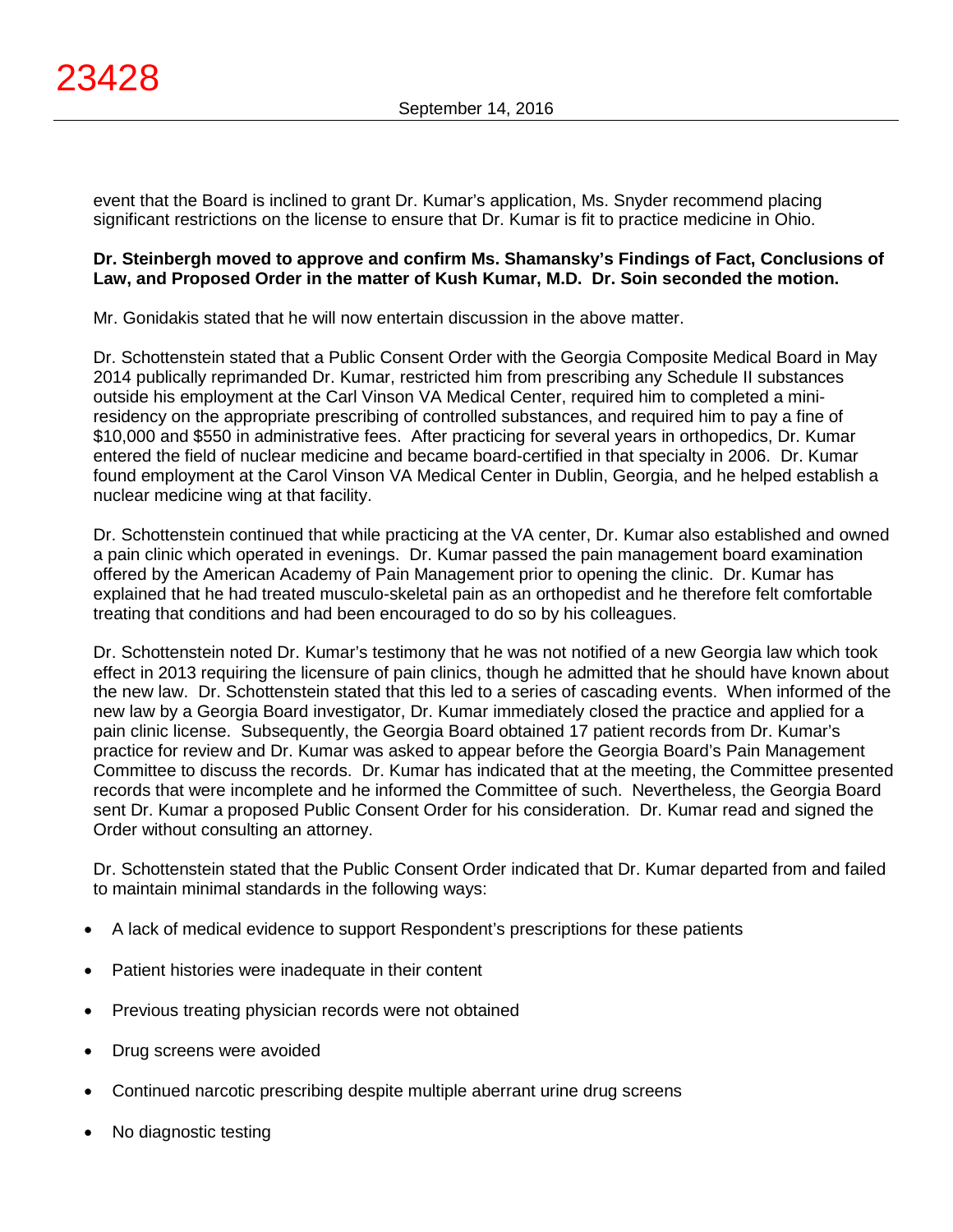- no documented evidence of the treatment response or evaluation for signs of abuse or diversion
- documentation described patients as "happy with the medications," which is not acceptable documentation when drugs of abuse are given

Dr. Schottenstein stated that Dr. Kumar disputed some of these findings and offered explanations for others. However, Dr. Kumar did sign the Georgia Board's Public Consent Order because he believed doing so would allow him to resume his practice at the pain clinic. Dr. Kumar testified that he had not understood the future implications of singing the Consent Order. In May 2015 the Georgia Board lifted the remaining restrictions on Dr. Kumar's Georgia license upon confirmation that he had completed the required continuing education courses and paid the fine.

Dr. Schottenstein stated that when Dr. Kumar's Georgia medical license was restricted, he was unable to continue his employment with the VA center due to rules that a physician practicing in a VA medical center must have an unrestricted medical license is any state. Dr. Kumar attempted to reactivate his expired California medical license so that it could be used as a basis for his VA employment. However, the Medical Board of California took disciplinary action based on the Georgia Board's action. On the advice of an attorney, Dr. Kumar elected to surrender his California license in June 2015. Dr. Kumar and his attorney were unaware at that time that another VA rule stipulates that any physician whose medical license was surrendered or revoked was ineligible for VA employment. Dr. Kumar petitioned the VA hospital, the Georgia Composite Medical Board, and the Governor of Georgia seeking intervention, but he was ultimately denied.

Dr. Schottenstein stated that, prior to the surrender of his California license, Dr. Kumar also applied to restore his expired Ohio medical license. Dr. Kumar properly disclosed the action on his Georgia licensed on his Ohio license restoration application. Dr. Schottenstein stated that at this point, Dr. Kumar would like the Ohio Board to either grant him an unrestricted license or to allow him to withdraw his application so that he would not have another adverse disciplinary action against him.

Dr. Schottenstein observed that there were a number of mitigating factors in this case. Specifically, Dr. Kumar has substantial educational accomplishments and specialty certifications, a certificate of recognition from the Department of Veterans Affairs, and several letters of support from colleagues attesting that Dr. Kumar is knowledgeable, ethical, diligent, caring, and of excellent moral character. Dr. Kumar has also emphasized that there were never any issues with the quality of his care at the VA center and that he was only terminated due to the surrender of his California medical license.

Dr. Schottenstein reiterated that Dr. Kumar disagrees with the Georgia Board's findings. However, Dr. Kumar did sign the Consent Order stipulating to the findings rather than request a hearing into the matter. Dr. Schottenstein stated that the Ohio Board cannot re-litigate the Georgia matter, and therefore Dr. Schottenstein felt it was incumbent upon him to go forward on the premise that the Georgia Board's findings, which he found egregious, are accurate. Dr. Schottenstein commented that, as has been seen in other cases before the Board, this appears to be another example of a practitioner practicing outside their area of expertise, resulting in minimal standards concerns and a lack of awareness of medical board rules with regard to that specialty. Dr. Schottenstein stated that Dr. Kumar did not have any formal training in pain management, but simply relied upon his experience treating the pain of patients that he had seen clinically. Dr. Schottenstein suspected that if Dr. Kumar had been formally trained in pain management, these proceedings would not be occurring today.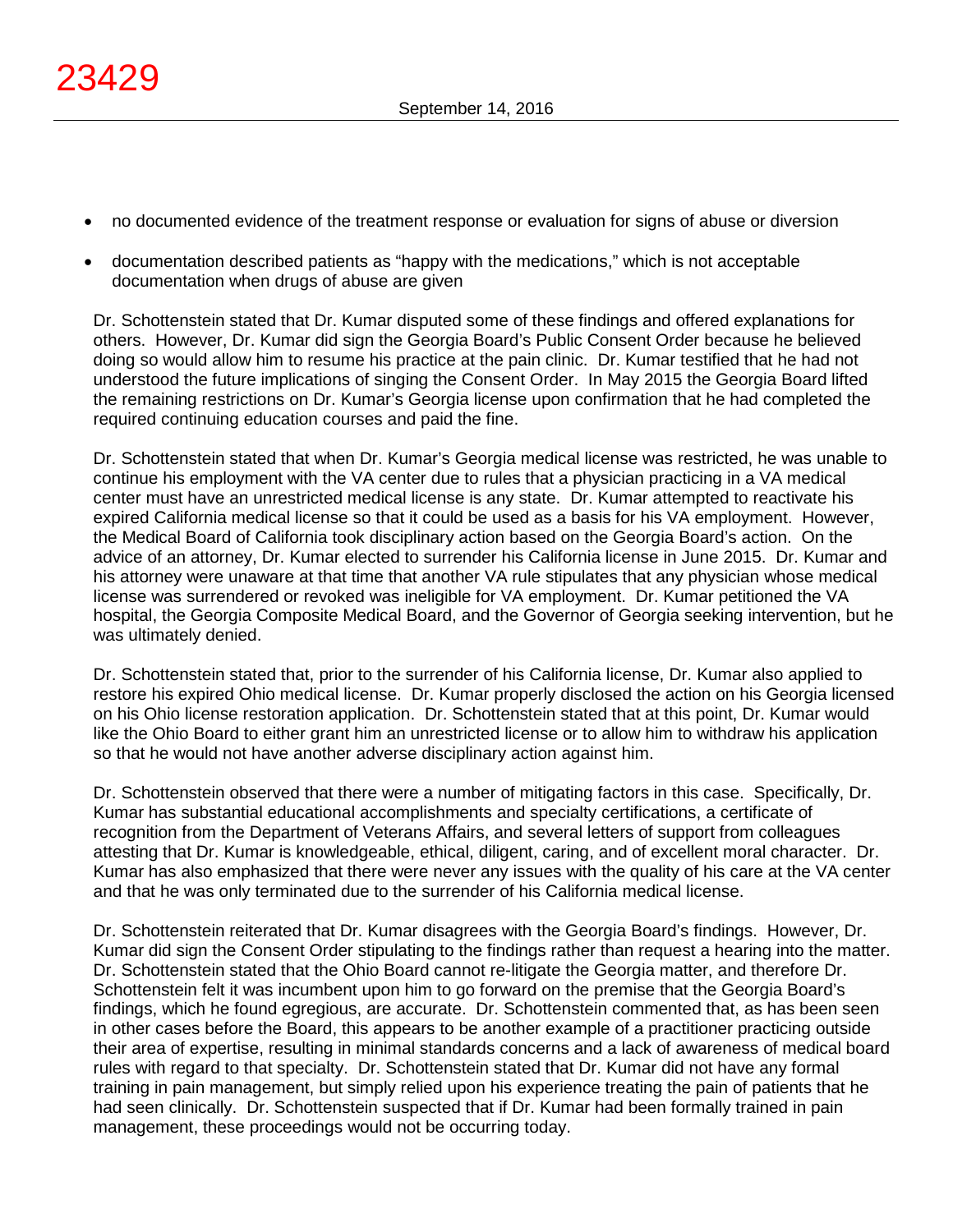Dr. Schottenstein stated that granting Dr. Kumar's request for an unrestricted medical license in not indicated. Dr. Schottenstein added that allowing Dr. Kumar to withdraw his application is not appropriate since he is making that request solely to avoid disciplinary action and a withdrawal is not typically something that the Board allows this far into the process. Dr. Schottenstein stated that granting Dr. Kumar a license with a suspension and probationary terms including a practice is something the Board could consider in case involved violation of the minimal standards of care; however, Dr. Schottenstein noted that the only reason Dr. Kumar applied for restoration of his Ohio medical license was so that he could have an unrestricted license to facilitate his practice at the VA center.

Dr. Schottenstein stated that he agreed with the Proposed Order to deny Dr. Kumar's application for restoration. Dr. Schottenstein stated that if Dr. Kumar is inclined to practice in Ohio in the future, he can reapply and the Board can consider the matter at that time.

Dr. Soin stated that he recognizes the challenges of treating pain conditions in VA patients, who often suffer from co-morbidities, and the VA system itself often favors prescribing as opposed to intervention. Dr. Soin stated that it is unfortunate that action by the Ohio Board will affect Dr. Kumar, but that Dr. Kumar's request for withdrawal of his application is simply an attempt to avoid discipline. Dr. Soin observed that Dr. Kumar's immediate closure of his pain clinic upon learning that he needed a pain clinic license was presented in testimony as an act of good faith. However, Dr. Soin pointed out that Dr. Kumar had no choice but to close the clinic immediately because he was in violation of the law. Dr. Soin also expressed concern that Dr. Kumar had failed to act on aberrant drug screens which are a significant red flag for abuse, especially in that patient population.

Mr. Giacalone stated that the lives of the 17 patients whose records were reviewed, as well as other patients, were impacted because they arguably had received opioids for the wrong reasons and abused them. Mr. Giacalone took particular issue with Dr. Kumar's documentation that the patient was "happy," noting that many addicts are happy when they receive opiates. Mr. Giacalone stated that Dr. Kumar looked to profit by opening a pain clinic but, though he referred to himself in some documentation as a pain expert, he had no expertise in pain management. Mr. Giacalone stated that some have said that Dr. Kumar has learned his lesson; however, Mr. Giacalone noted that Dr. Kumar signed the Georgia Consent Order in hopes of reopening his clinic. Mr. Giacalone noted that Dr. Kumar's pleas for consideration were discounted by the Georgia Board and the Georgia Governor's office. Mr. Giacalone opined that the most troubling aspect of this case is Dr. Kumar's insistence that this is not his fault and that he was unaware of any problems. Mr. Giacalone stated that Dr. Kumar severely impacted people's lives.

Mr. Giacalone continued that Dr. Kumar did not mention his pain clinic on his application for restoration of his Ohio medical license, explaining later that he had omitted this because he considered the pain clinic to be "my personal part-time practice." Mr. Giacalone had difficulty believing this, noting that Dr. Kumar owned and operated the clinic, the clinic was at the heart of his Georgia disciplinary action, and he holds himself out as a pain expert. Mr. Giacalone stated that Dr. Kumar should never practice in Ohio and that he would support the permanent denial of Dr. Kumar's application.

Dr. Steinbergh stated that she agrees with the concerns detailed in the Georgia Consent Order. Dr. Steinbergh noted that Dr. Kumar has complied with the Georgia Order and his medical license in Georgia is now active. Dr. Steinbergh stated that Dr. Kumar surrendered his California medical license, but that this was not a permanent surrender and that he can seek reinstatement of that license after three years, and therefore it was similar to a three-year suspension in Ohio. Dr. Steinbergh stated that it is the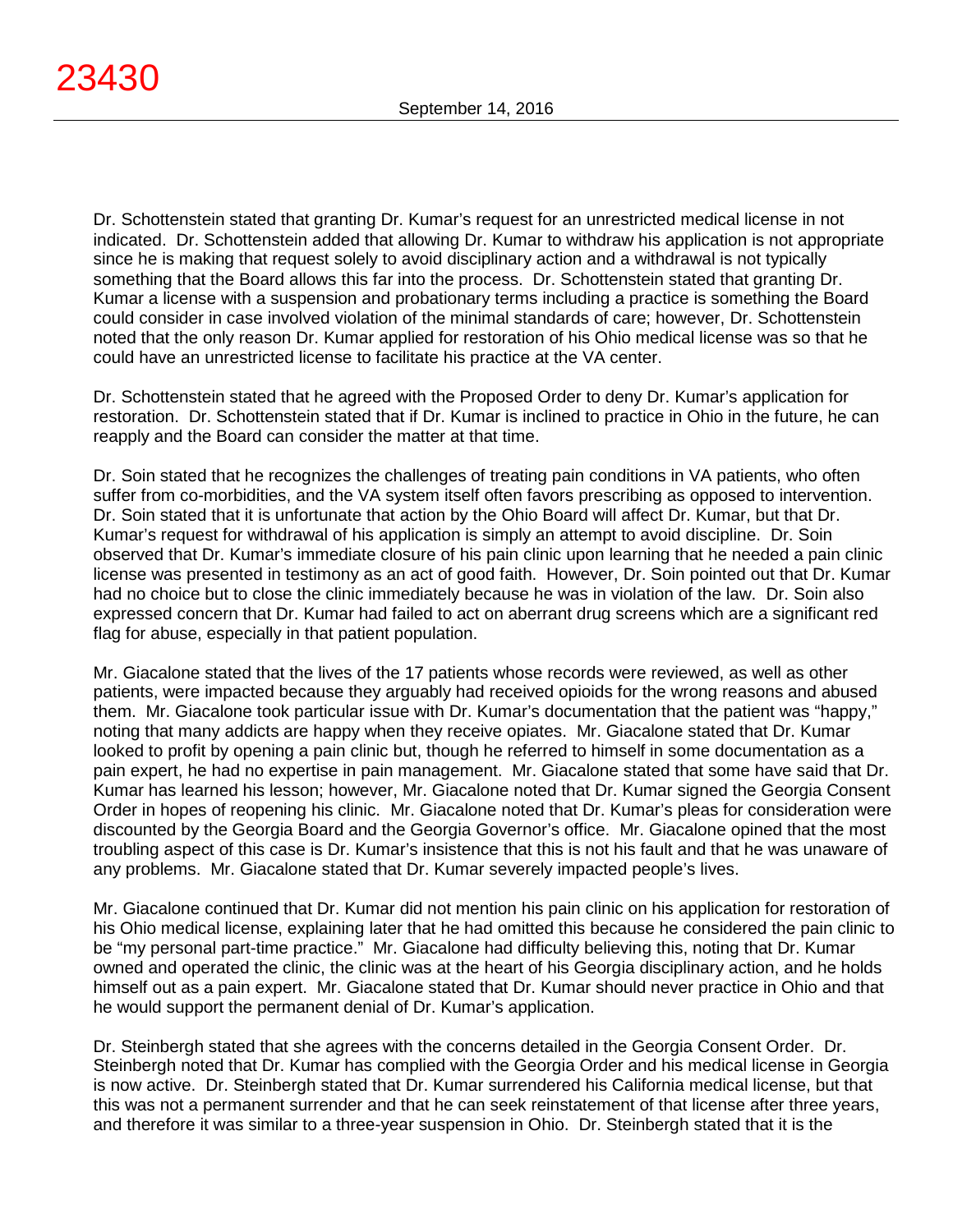surrender of Dr. Kumar's California license which is currently keeping him from being employed with the VA and this could be resolved in time.

Dr. Steinbergh stated that she would like to see the end of the domino effect of disciplinary actions leading to more disciplinary actions for Dr. Kumar. Dr. Steinbergh stated that Dr. Kumar has fulfilled the terms of his Georgia Order and that the California surrender was based on the Georgia Order. Dr. Steinbergh stated that she has asked administrative staff if the Board could allow Dr. Kumar to rescind his application, but the answer was negative. Dr. Steinbergh stated that the initial actions against Dr. Kumar were appropriate given the patient care issues involved, but that Dr. Kumar, a very well-trained physician, should have the ability at this point to continue to provide patient care in a responsible and competent manner. Given a lack of other avenues to consider, Dr. Steinbergh stated that she would support the Proposed Order of denial of Dr. Kumar's application, but would not support a permanent denial.

Mr. Giacalone opined that if the facts which Dr. Kumar agreed to had first been heard before the Ohio Board, they most likely would have resulted in revocation or permanent revocation of licensure, not a suspension. Mr. Giacalone stated that the actions that the Georgia Board and the California Board chose to take based on those facts are irrelevant. Mr. Giacalone read the following passages from the Georgia Consent Order:

- "Many patients' urine testing showed multiple aberrant screens (no prescribed drug, non-prescribed drugs, and illegal substances) with no discussion or diagnosis of possible causes and no referral to Addictionology or evaluation. Dr. Kumar continued to prescribe narcotics in the face of aberrant testing and no justification for continued prescribing."
- "Dr. Kumar's standard history on follow up evaluations was, 'happy with the medications' which is not acceptable documentation when possible drugs of abuse are given."

Mr. Giacalone opined that Dr. Kumar should not be afforded the opportunity to possibly return to practice in Ohio.

**Mr. Giacalone moved to amend the Proposed Order to a permanent denial of Dr. Kumar's application for restoration of his Ohio medical license.** No Board member seconded the motion. The motion to amend was lost for want of a second.

Dr. Schottenstein, responding to Dr. Steinbergh's comments regarding withdrawal of Dr. Kumar's application, expressed concern about allowing a withdrawal this far into the process. Dr. Schottenstein stated that if the Board feels there is a problem in this case, it is obligated to make a finding. Dr. Schottenstein stated that if states allowed application withdraws without findings, individuals could simply move from state to state with no record of what had transpired previously. Dr. Schottenstein opined that there need to be very substantial reasons for the Board to allow a withdrawal of an application.

Dr. Schottenstein stated that Dr. Kumar's pain clinic did not seem like a "pill mill," noting that the clinic was only open a few hours a day, only had six to seven patients per day, and accepted insurance. Dr. Schottenstein stated that, though he appreciates that different medical boards have different standards, he takes into account the fact that the Georgia Board could have revoked Dr. Kumar's Georgia medical license but chose not to. Dr. Schottenstein also noted that Dr. Kumar currently has an unrestricted medical license in Georgia. For these reasons, Dr. Schottenstein stated that he supports a denial of Dr. Kumar's application but not a permanent denial.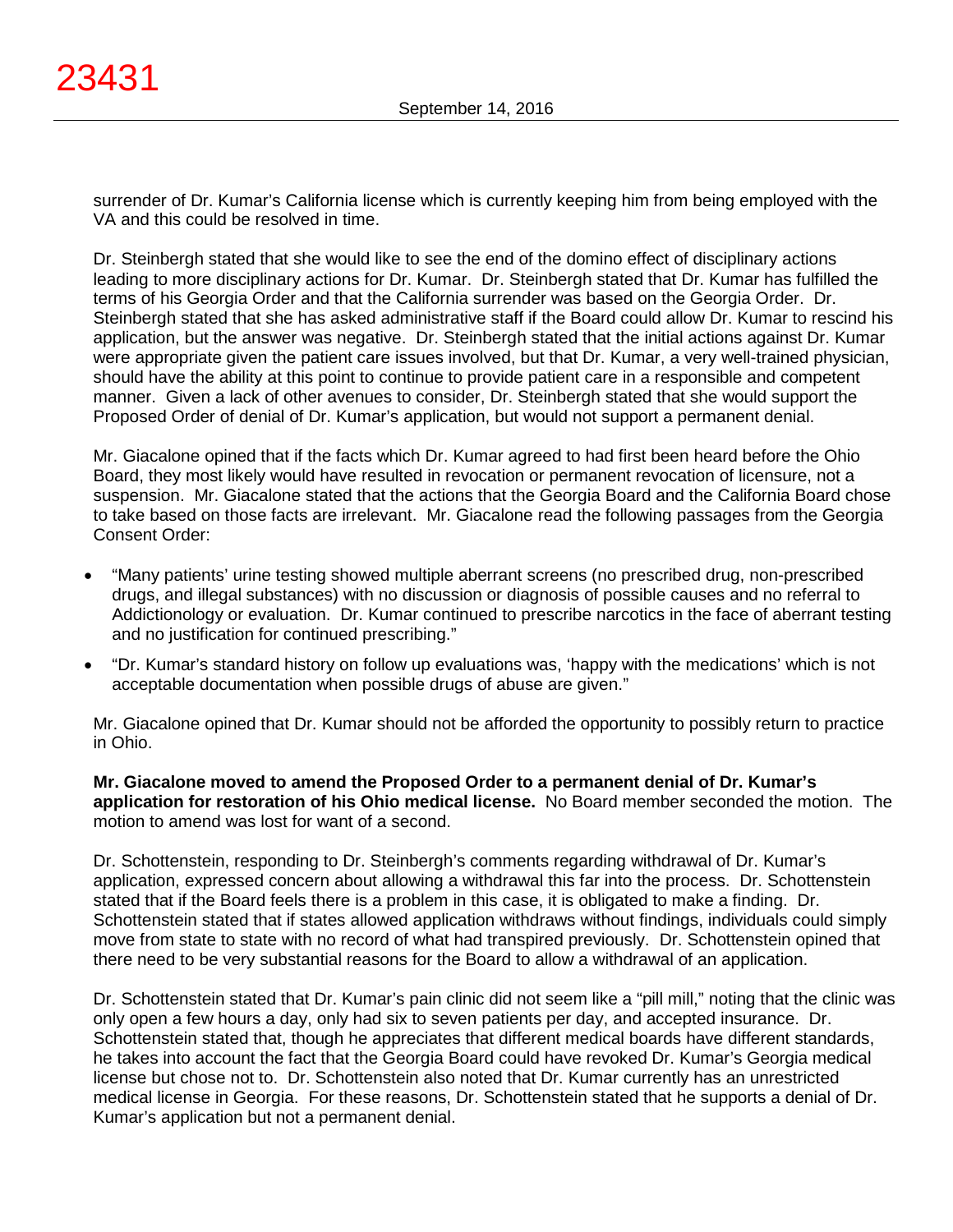A vote was taken on Dr. Steinbergh's motion to approve:

| <b>ROLL CALL:</b> | Dr. Rothermel     | - abstain |
|-------------------|-------------------|-----------|
|                   | Dr. Saferin       | - abstain |
|                   | Mr. Giacalone     | - aye     |
|                   | Dr. Steinbergh    | - aye     |
|                   | Dr. Soin          | - aye     |
|                   | Mr. Gonidakis     | - aye     |
|                   | Mr. Kenney        | - aye     |
|                   | Dr. Schachat      | - aye     |
|                   | Dr. Schottenstein | - aye     |
|                   | Dr. Edgin         | - aye     |
|                   | Dr. Factora       | - aye     |
|                   |                   |           |

The motion to approve carried.

# DEBORAH S. LUBITZ, M.D.

Mr. Gonidakis the Board's attention to the matter of Deborah S. Lubitz, M.D. No objections were filed. Ms. Shamansky was the Hearing Examiner.

Mr. Gonidakis stated that a request to address the Board has been timely filed by Dr. Lubitz. Five minutes will be allowed for that address.

Dr. Lubitz stated that she had written "changes and clarifications" regarding the Report and Recommendation. Mr. Gonidakis directed Dr. Lubitz to provide the written materials to Ms. Anderson.

Dr. Lubitz stated that she is before the Board today because she is in an untenable position with her professional life. Dr. Lubitz stated that she has not done anything wrong and that her only issue is that she was diagnosed with depression. Dr. Lubitz stated that when she was first diagnosed in 1998, she stopped working and sought treatment. When Dr. Lubitz's condition improved after two years she applied for reinstatement of her Ohio medical license, which has lapsed in the intervening time. Dr. Lubitz stated that the Ohio Board, which was fully cognizant of her situation and had letters from her psychiatrist, approve her application for reinstatement.

Dr. Lubitz continued that she soon began doing *locum tenens* work in various states and became licensed in Indiana and Pennsylvania. Dr. Lubitz also obtained temporary licenses for assignments in Maine and Nebraska. Dr. Lubitz also worked for the U.S. Army at Fort Hood in Texas. Dr. Lubitz stated that she never had trouble getting licensed until 2010 when she accepted a job in Massachusetts and applied for a license in that state. Dr. Lubitz explained that Massachusetts had had recent troubles with physicians with mental disorders, and therefore the Massachusetts Board of Registration in Medicine was very conservative about who they licensed in this regard. Dr. Lubitz stated that the licensure process in Massachusetts took almost nine months, despite a lack of evidence or reports of any problems with Dr. Lubitz's patient care. Dr. Lubitz ultimately had to sign an agreement with the Massachusetts Board agreeing to monitoring and other restrictions on her practice. Dr. Lubitz stated that she had no choice but to sign the agreement because she had already moved to Massachusetts, was paying rent, and was not working. Dr. Lubitz stated that she tried to fight the agreement, but could not.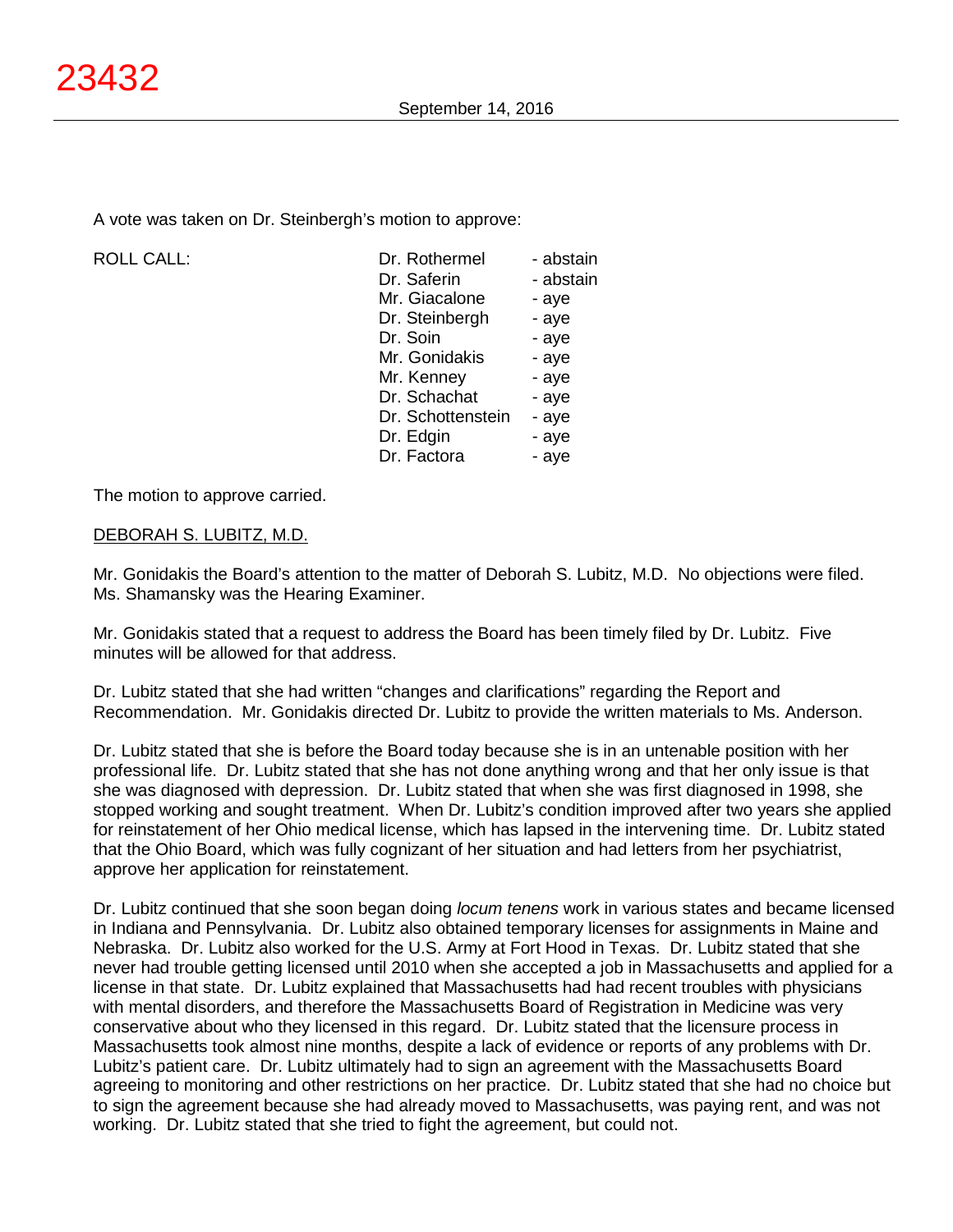Dr. Lubitz stated that her practice in Massachusetts was uncomfortable with the fact that it had taken her so long to become licensed and that she was under an agreement with the Massachusetts Board. Dr. Lubitz stated that her position at the practice became untenable and she had to leave. Since that time, Dr. Lubitz has been doing *locum tenens* work. Dr. Lubitz stated that she had worked at her present location as a *locum tenens* physician for five months before being offered a permanent job, despite the fact that the practice was fully aware of her situation and that she was on probation in Ohio at the time. Dr. Lubitz opined that being offered a permanent job under such circumstances indicates conclusively that she can do her job.

Dr. Lubitz apologized to the Board for failing to fully comply with the requirements of her Ohio Consent Agreement. Dr. Lubitz stated that she had intended to follow the Consent Agreement, but that life got in the way. Dr. Lubitz stated that there is no excuse for her failure to follow the requirements, only explanations. Dr. Lubitz stated that when she received a letter from the Ohio Board to attend a hearing, she had not received any prior notifications from the Board. Dr. Lubitz stated that it was mostly her fault that she had not received prior notifications because she had not updated her address with the Board. Dr. Lubitz noted that she received the last notification at her office, an address which the Board had had throughout the process.

Dr. Lubitz stated that if she does not get some resolution of this situation she will lose her livelihood. Dr. Lubitz stated that if the Ohio Board does not afford her a full and active medical license her certification with the American Board of Pediatrics will not be reinstated. Dr. Lubitz stated that in that event, insurance companies will not pay her to see patients and she will lose her job. Dr. Lubitz stated that she has worked as a physician for over 30 years and she has never done anything to deserve this situation. Dr. Lubitz suggested that the Board could remove her probationary status but keep her under a monitoring agreement. Dr. Lubitz stated that she would agree to and comply with anything. Dr. Lubitz stated that she has no intention of returning to practice in Ohio.

Ms. Anderson stated that she has reviewed the "changes and clarifications" Dr. Lubitz had provided prior to her statement. Ms. Anderson opined that the document could be characterized as objections to the Report and Recommendation. Ms. Anderson stated that if the document is considered in this manner, then the objections are being filed late and the Board would have to vote on whether to accept them.

**Dr. Steinbergh moved to accept Dr. Lubitz's objections to the Report and Recommendation. Dr. Soin seconded the motion.** A vote was taken:

| <b>ROLL CALL:</b> | Dr. Rothermel     | - abstain |
|-------------------|-------------------|-----------|
|                   | Dr. Saferin       | - abstain |
|                   | Mr. Giacalone     | - aye     |
|                   | Dr. Steinbergh    | - aye     |
|                   | Dr. Soin          | - aye     |
|                   | Mr. Gonidakis     | - aye     |
|                   | Mr. Kenney        | - aye     |
|                   | Dr. Schachat      | - aye     |
|                   | Dr. Schottenstein | - aye     |
|                   | Dr. Edgin         | - aye     |
|                   | Dr. Factora       | - aye     |
|                   |                   |           |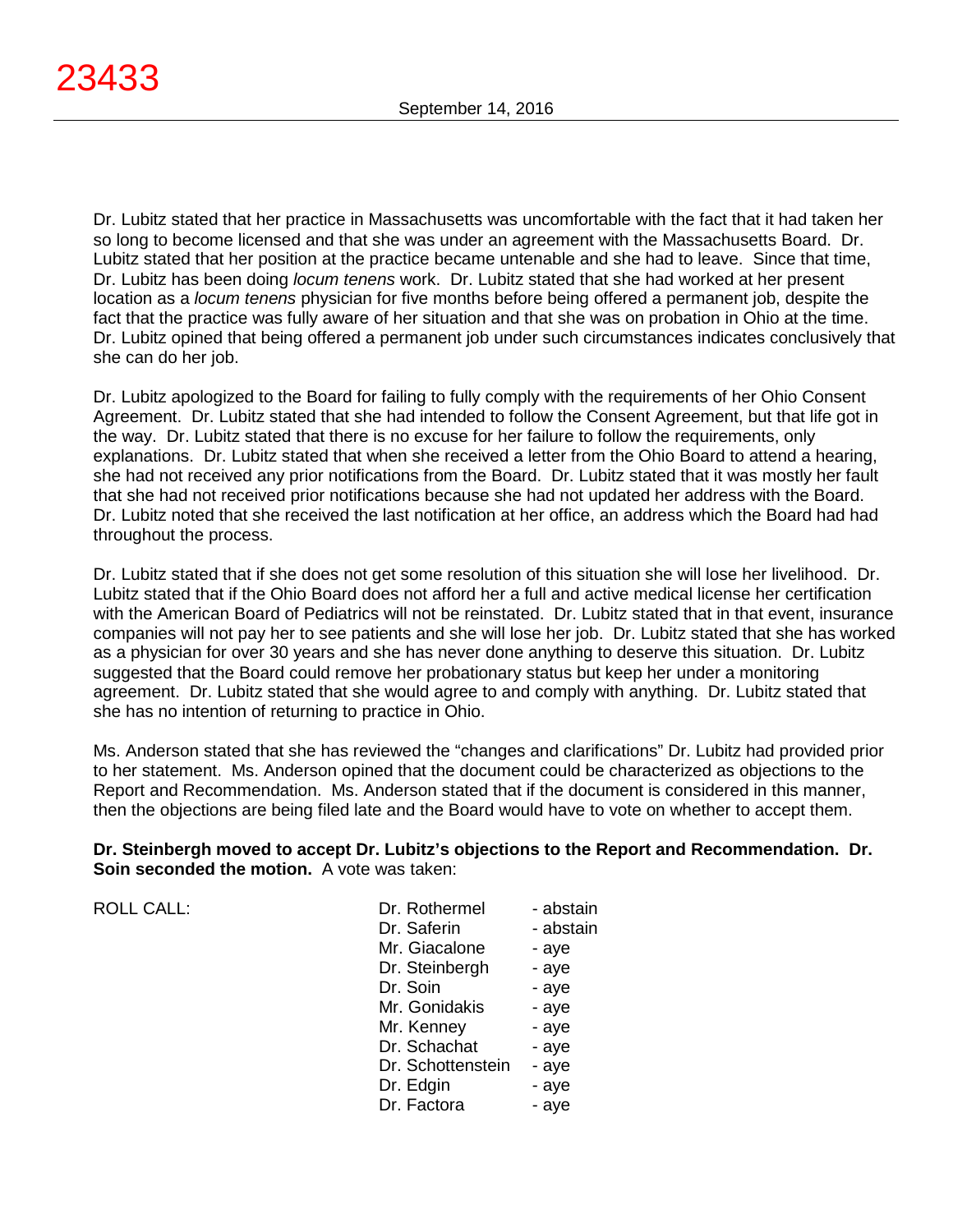The motion to accept the objections carried.

Copies of Dr. Lubitz's objections were provided to the Board members. Mr. Gonidakis asked the Board members to take a few minutes to review Dr. Lubitz's objections.

Dr. Steinbergh wished to clarify why the Board's correspondence to Dr. Lubitz's parents' address had not been forwarded to Dr. Lubitz. Dr. Lubitz replied that she had arranged for mail to be forwarded to her new address, but she moved yet again and the forwarding to the newer location did not occur.

Mr. Gonidakis asked if the Assistant Attorney General would like to respond. Mr. Wilcox stated that he would like to respond.

Mr. Wilcox stated that Dr. Lubitz had entered into a Consent Agreement with the Ohio Medical Board and then failed to comply with its requirements. Mr. Wilcox stated that Dr. Lubitz is asking the Board to ignore her failure to comply with her Agreement and to simply release her. Mr. Wilcox stated that the Board must enforce its Consent Agreements. Mr. Wilcox stated that Dr. Lubitz was responsible for following the terms of the Agreement she entered into, as well as updating her address. Mr. Wilcox opined that the Proposed Order in the Report and Recommendation is an appropriate resolution to this matter.

# **Dr. Steinbergh moved to approve and confirm Ms. Shamansky's Findings of Fact, Conclusions of Law, and Proposed Order in the matter of Deborah S. Lubitz, M.D. Dr. Soin seconded the motion.**

Mr. Gonidakis stated that he will now entertain discussion in the above matter.

Mr. Kenney prefaced his comments by reiterating that he views patient safety as his primary responsibility as a member of the Medical Board. Mr. Kenney briefly outlined Dr. Lubitz's career, noting that she was first licensed to practice medicine in Ohio in 1989. In 1998 Dr. Lubitz became ill with depression and she ceased work in order to seek treatment. Dr. Lubitz returned to work part-time in 2002. In 2004 Dr. Lubitz returned to full-time work with the approval of her psychiatrist and she worked in several *locum tenens* positions in various states. At her hearing, Dr. Lubitz testified that she continued to have therapy with her psychiatrist and take prescribed medications during that time.

Mr. Kenney continued that in 2010 Dr. Lubitz practiced at Wareham Pediatrics and Tobey Hospital in Massachusetts. At this time, Dr. Lubitz came to the attention of the Massachusetts Board of Registration in Medicine regarding her mental health. Dr. Lubitz entered into a non-disciplinary agreement with the Massachusetts Board that limited her practice to the geographical area in which she was then working, as well as other restrictions. In 2012, Dr. Lubitz went to New York to live with her parents. After being released from her agreement with the Massachusetts Board, Dr. Lubitz was able to find employment in Pennsylvania.

Mr. Kenney stated that at about this time the State Medical Board of Ohio asked Dr. Lubitz to be evaluated by an Ohio psychiatrist. The evaluation concluded that Dr. Lubitz needed to continue her treatment in order to practice safely. Consequently, Dr. Lubitz entered into a Consent Agreement with the Ohio Board in December 2013. Dr. Lubitz has testified that she signed the Consent Agreement under extreme protest because she believed she had done nothing wrong. Dr. Lubitz testified that after unsuccessfully trying to renegotiate the terms of the Consent Agreement, which states that she violated the law, she signed the Agreement because she felt she had no other option. The Consent Agreement required Dr. Lubitz to continuing seeing her psychiatrist, make quarterly declarations of compliance, and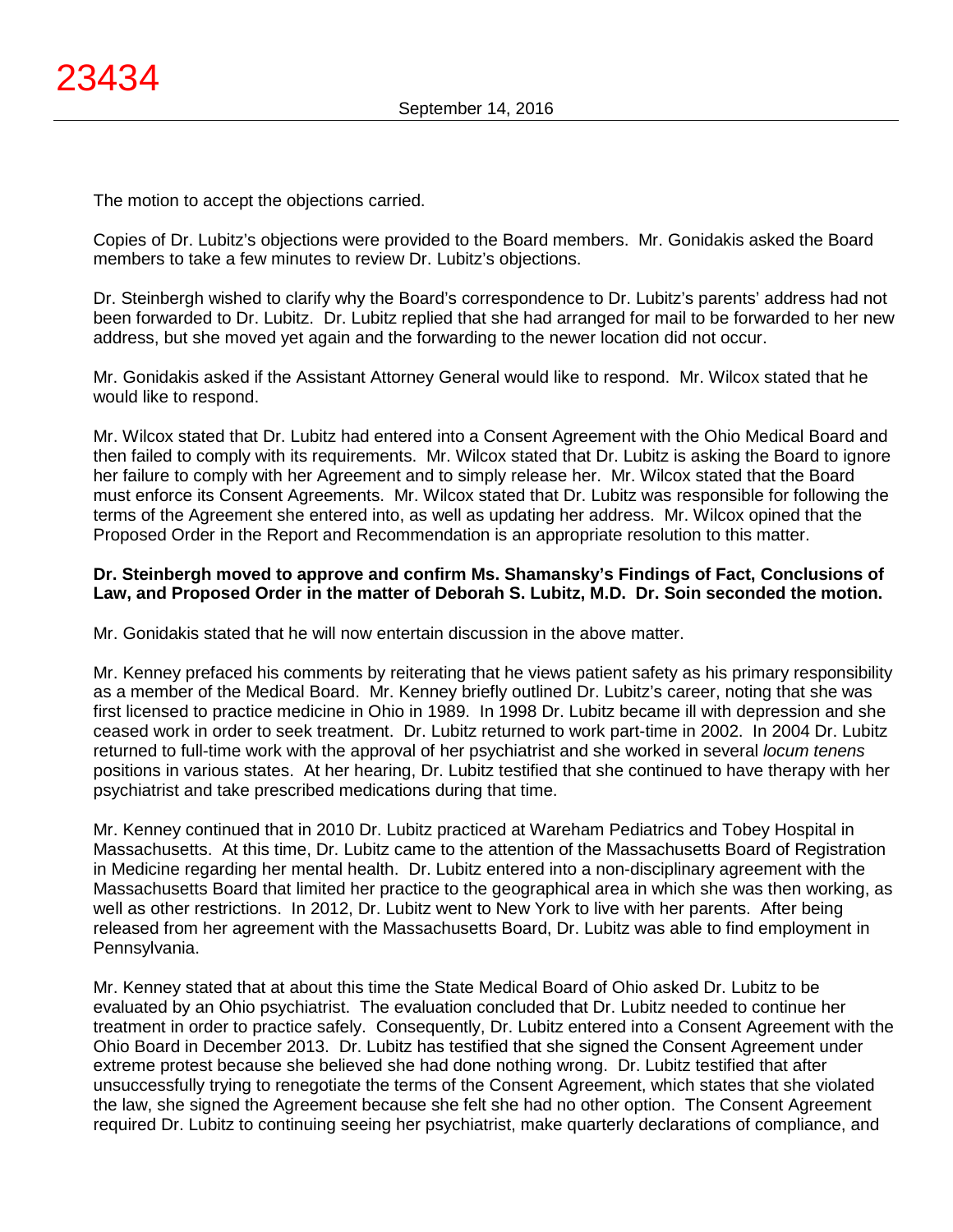to appear in person for a full interview with the Medical Board or its representatives. Dr. Kenney noted that these conditions could have been waived if Dr. Lubitz was neither residing nor practicing in Ohio; however, the conditions were not waived.

Mr. Kenney stated that Dr. Lubitz complied with the requirement to continue psychiatric treatment and she had psychiatric reports sent to the Board regarding her progress. Dr. Lubitz made her first personal appearance before the Board's Compliance Committee in March 2014, but never appeared at the Board's offices again as required. Mr. Kenney noted that if Dr. Lubitz had continued to make personal appearances and quarterly declarations of compliance, she could have been released from the terms of her Consent Agreement as early as December 2015. Mr. Kenney stated that Dr. Lubitz could have asked for a waiver of the personal appearances requirement because she was living outside Ohio, but Dr. Lubitz testified that she had not known this fact.

Mr. Kenney stated that Dr. Lubitz has conceded that she had not complied with all the conditions of her Consent Agreement, but that she has done everything possible to address her depression. Dr. Lubitz currently works full-time in Pennsylvania and continues to see her psychiatrist once or twice per month. In her testimony, Dr. Lubitz emphasized that she never practiced medicine during the time that depression impaired her abilities. Dr. Lubitz also offered an apology to the Board. Mr. Kenney noted that the Board has received positive letters from individuals who are familiar with Dr. Lubitz's practice.

Mr. Kenney found it difficult to find that Dr. Lubitz was guilty of misconduct, except that she did not follow the terms of her Consent Agreement. Mr. Kenney further commented that he did not understand why Dr. Lubitz was required to enter into the Consent Agreement in the first place. Mr. Kenney stated that Dr. Lubitz violated her Consent Agreement by failing to make required personal appearances, but she did do all that was required to ensure patient safety.

Mr. Kenney commented that prior to the meeting, he had asked the Board's legal counsel if this matter could be resolved by simply nullifying Dr. Lubitz's Consent Agreement. Mr. Kenney had been informed that the Board has never taken such an action. Mr. Kenney suggested that the Proposed Order be amended, based on the finding that Dr. Lubitz did not follow all the terms of her Consent Agreement.

# **Mr. Kenney moved to amend the Report and Recommendation's Proposed Order in the following ways:**

- **Dr. Lubitz shall not request termination of her December 2013 Consent Agreement for a minimum of nine months from the effective date of this Order.**
- **Dr. Lubitz shall not be required to make personal appearances before the Medical Board unless requested to do so by the Medical Board.**
- **Dr. Lubitz's personal appearances shall be waived when she is not residing or practicing medicine in Ohio.**
- **All other terms and conditions of the December 2013 Consent Agreement shall remain in full force and effect.**

# **Dr. Steinbergh seconded the motion.**

Dr. Steinbergh stated that Dr. Lubitz understood her Agreement with the Medical Board and that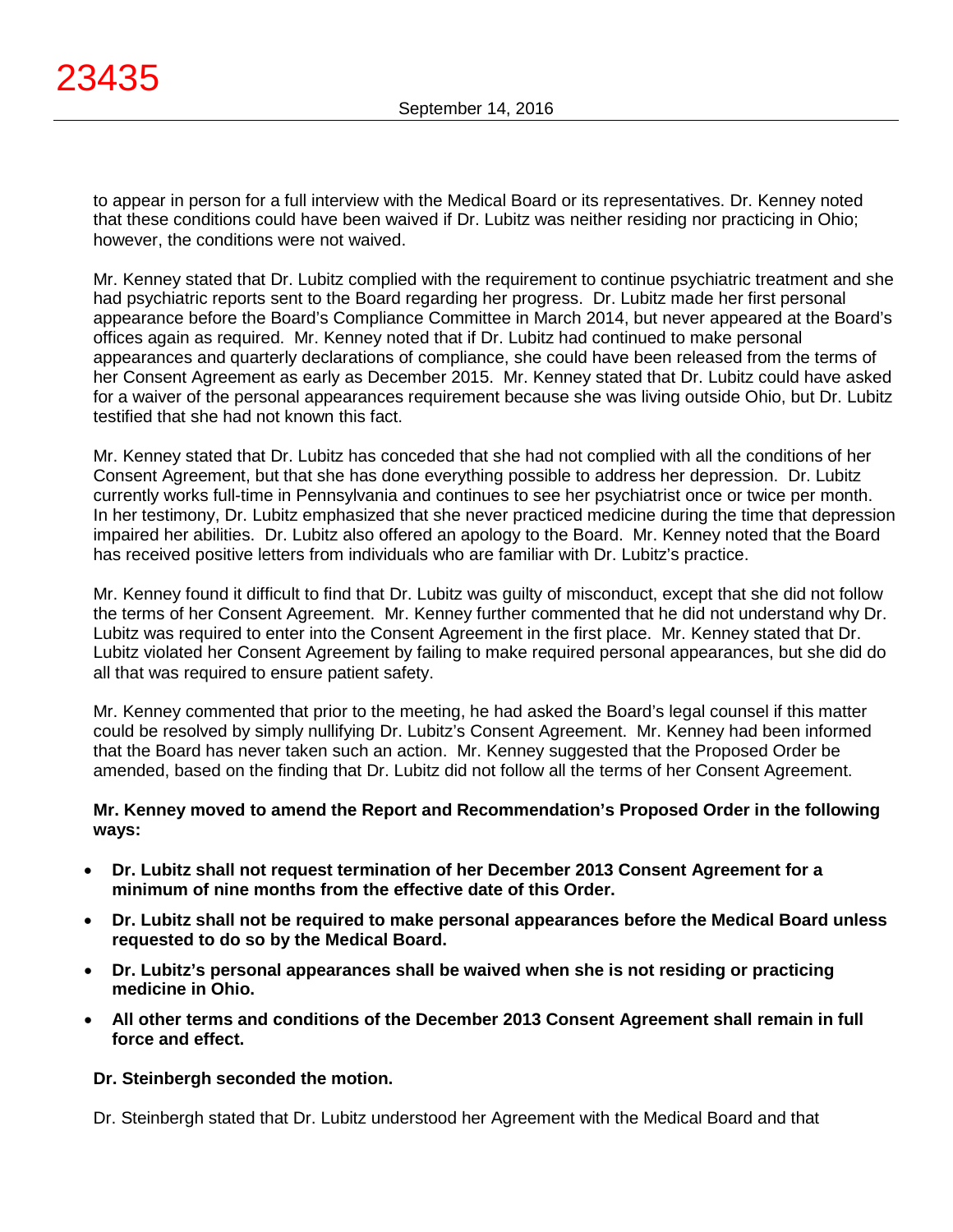Agreement must be honored. Dr. Steinbergh stated that if the Board were to nullify the Agreement, all credibility would be lost for all of its agreements and orders. Dr. Steinbergh stated that she agrees with Mr. Kenney and his objectives in this matter. Dr. Steinbergh added that if Dr. Lubitz has lost her specialty board certification as a result of these processes, her next step would be to discuss this with her thirdparty payors.

Dr. Schottenstein commented that Mr. Kenney asked a legitimate question about why Dr. Lubitz had to enter into an Agreement with the Board if she had not behaved inappropriately. Dr. Schottenstein stated that he hopes the Board continues to ponder this question when considering possible future changes. Dr. Schottenstein noted that currently the vast majority of state medical boards use a disciplinary method such as consent agreements to monitor licensees with mental health issues. Dr. Schottenstein stated that the common goal of all the state medical boards is to protect the public and it errs on the side of monitoring those with mental health issues in order to meet that goal.

Dr. Schottenstein regretted that this situation has caused Dr. Lubitz hardship, but noted that she signed the Agreement and had an obligation to follow it. Dr. Schottenstein acknowledged that Dr. Lubitz had had a great deal happening in her life, but stated that Dr. Lubitz made no attempt to contact the Board to request that her personal appearance requirement be waived. Dr. Schottenstein noted that Dr. Lubitz indicated in her testimony that she probably had some passive anger about this situation with the Board. Dr. Schottenstein stated that Dr. Lubitz's feelings may have been understandable, but they are not an excuse to ignore the requirements of her Agreement.

Dr. Schottenstein stated that prior to Mr. Kenney's proposed amendment, he had intended to propose an amendment which would have allowed Dr. Lubitz to make her personal appearances via a suitable electronic means. Dr. Schottenstein's amendment would have maintained the Proposed Order's stipulation that Dr. Lubitz not request termination of her Consent Agreement for 18 months, which matches the time that she was out of compliance with her Agreement. Mr. Giacalone agreed with Dr. Schottenstein's suggestion.

Mr. Gonidakis noted that there seems to be some support for Dr. Schottenstein's comments, as well as for Mr. Kenney's proposed amendment. Mr. Gonidakis suggested that this matter be tabled so that Mr. Kenney and Dr. Schottenstein may agree on a proposed amendment to put before the Board. Dr. Steinbergh opined that the Board should vote on Mr. Kenney's proposed amendment. Mr. Giacalone agreed with Mr. Gonidakis that the matter should be tabled.

# **Mr. Giacalone moved to table this topic. Dr. Schachat seconded the motion.** A vote was taken:

ROLL CALL:

| Dr. Rothermel     | - abstain |
|-------------------|-----------|
| Dr. Saferin       | - abstain |
| Mr. Giacalone     | - aye     |
| Dr. Steinbergh    | - nay     |
| Dr. Soin          | - nay     |
| Mr. Gonidakis     | - aye     |
| Mr. Kenney        | - nay     |
| Dr. Schachat      | - aye     |
| Dr. Schottenstein | - aye     |
| Dr. Edgin         | - aye     |
| Dr. Factora       | - aye     |
|                   |           |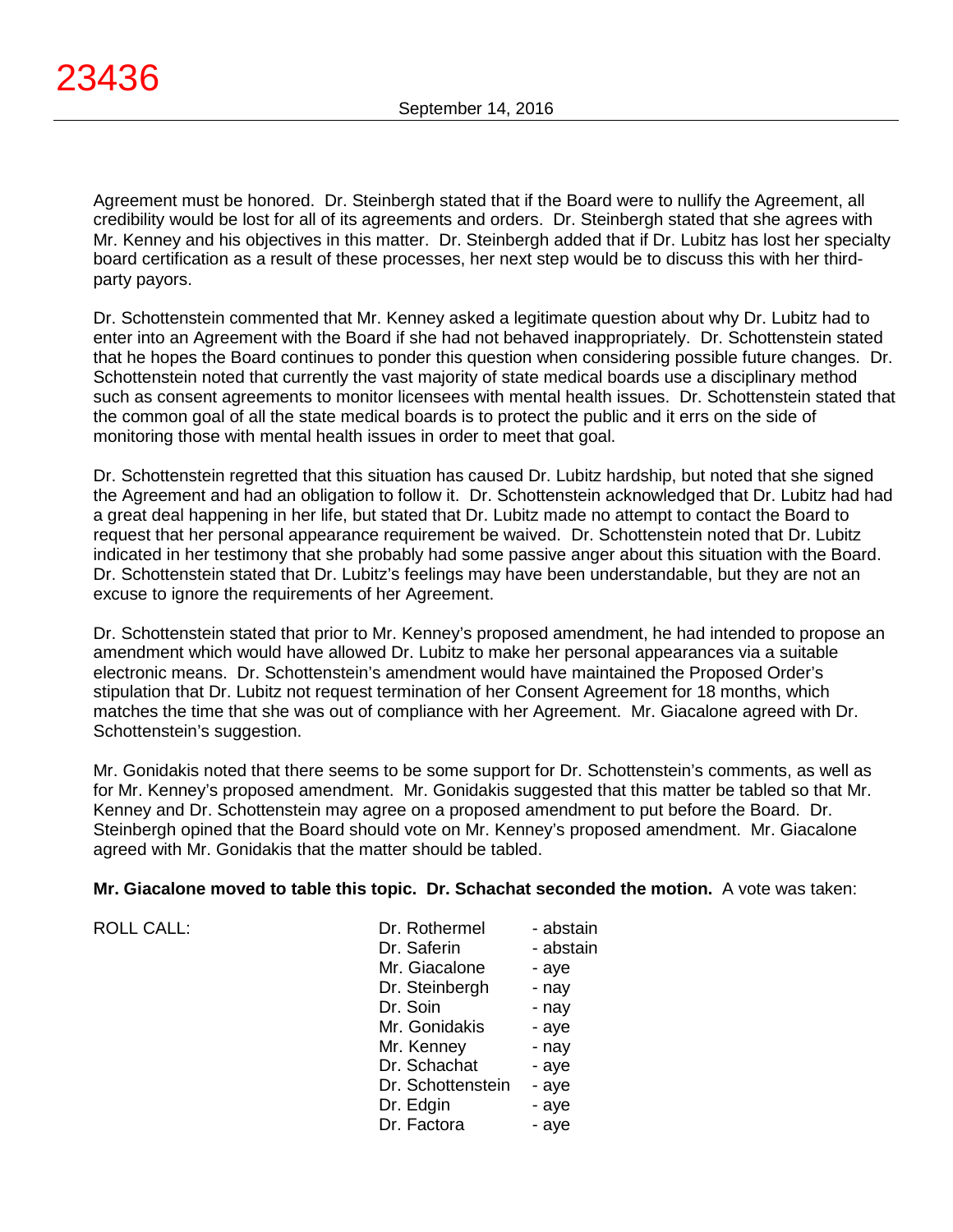The motion to table carried.

# ONYINYECHI ROSE URADU, M.D.

Mr. Gonidakis the Board's attention to the matter of Onyinyechi Rose Uradu, M.D. Objections to Mr. Decker's Report and Recommendation have been filed and were previously distributed to Board members.

Mr. Gonidakis stated that a request to address the Board has been timely filed by Dr. Uradu. Five minutes will be allowed for that address.

Dr. Uradu was represented by her attorney, James McGovern.

Mr. McGovern stated that before the beginning of the five-minute presentation on behalf of Dr. Uradu, he wished to point out that this case involves very important public policy issues regarding the opiate overdose epidemic that is raging in Ohio and nationwide.

Mr. Taylor advised Mr. McGovern that Dr. Uradu's five-minute time has already begun.

Mr. McGovern stated that he would like to raise some procedural issues. Mr. McGovern stated that Mr. Gonidakis, as President of the Board, allowed Mr. Wilcox, over Mr. McGovern's objection, to file objections to the Report and Recommendation. Mr. McGovern stated that Assistant Attorneys General are allowed to file objections by Board rule, but it is not allowed under Chapter 119 of the Ohio Revised Code. Mr. McGovern stated that Mr. Gonidakis also denied his ability to review Dr. Uradu's written response aimed at rebutting the blatant misstatements of law which were set forth in Mr. Wilcox's objections. Mr. McGovern added that Mr. Gonidakis also denied Dr. Uradu's request to address the Board second instead of first today so that she could orally rebut what she expects Mr. Wilcox to incorrectly argue today.

Mr. McGovern stated that Dr. Uradu is one of the most competent, credible, and compassionate physicians he has ever met, dating back to 1997 when Mr. McGovern was an Assistant Attorney General and served as counsel for the Medical Board. Mr. McGovern asked that Dr. Uradu be permitted an additional couple of minutes following Mr. Wilcox's address to rebut his arguments. Mr. Gonidakis denied the request.

Dr. Uradu began to address the Board, but Board members experienced difficulty understanding her due to her accent. Mr. McGovern stated that he had suspected that this may be an issue and had previously asked Mr. Wilcox if a written version of her statement could be provided instead. However, there had been questions about whether providing a written address was appropriate. Dr. Steinbergh suggested that a written statement which the Board could read while Dr. Uradu addresses the Board would be helpful. Mr. Gonidakis agreed.

**Dr. Steinbergh moved to accept a written version of Dr. Uradu's address to the Board. Dr. Schottenstein seconded the motion.** A vote was taken:

| <b>ROLL CALL:</b> | Dr. Rothermel | - abstain |
|-------------------|---------------|-----------|
|                   | Dr. Saferin   | - abstain |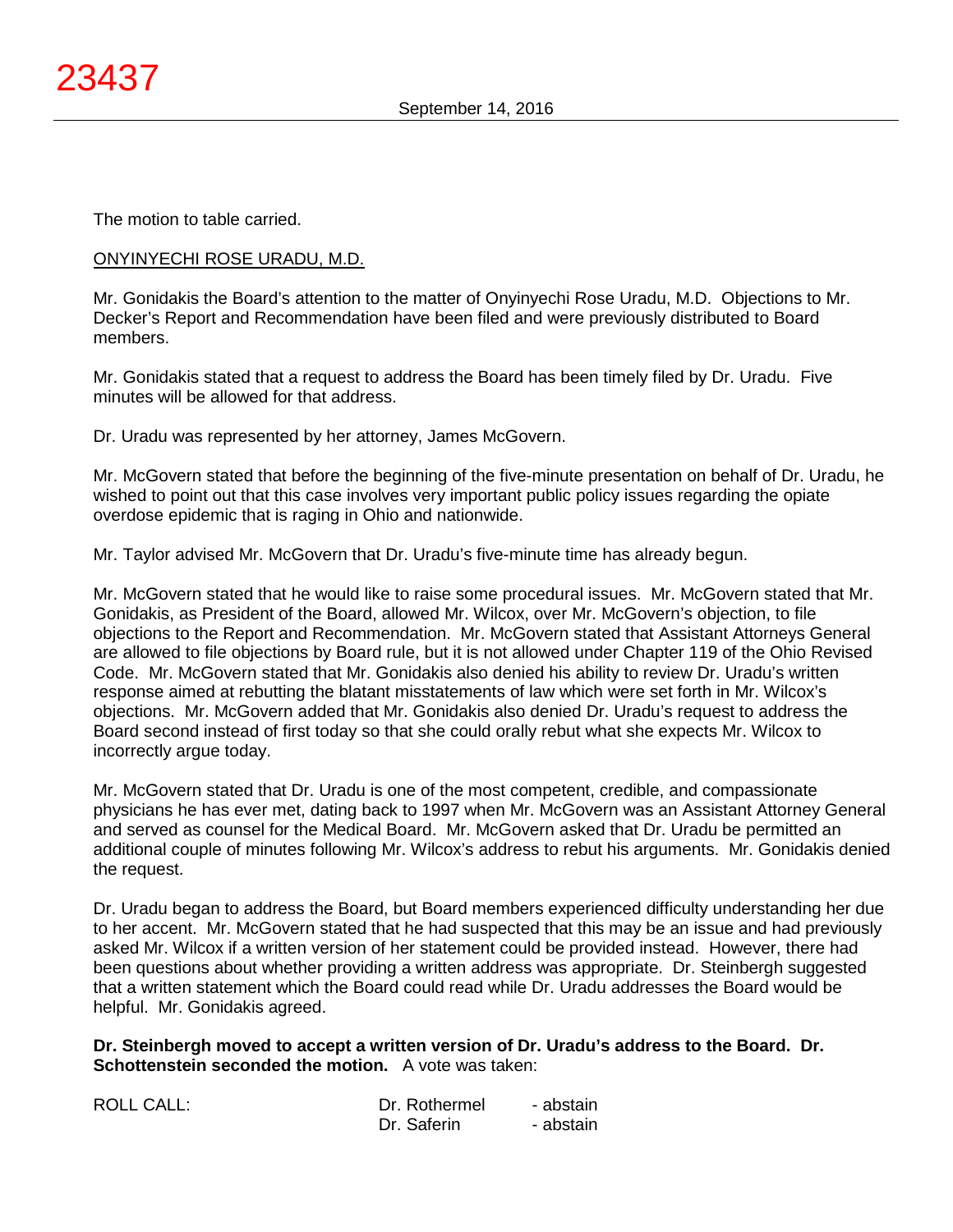| Mr. Giacalone     | - aye |
|-------------------|-------|
| Dr. Steinbergh    | - aye |
| Dr. Soin          | - aye |
| Mr. Gonidakis     | - aye |
| Mr. Kenney        | - aye |
| Dr. Schachat      | - aye |
| Dr. Schottenstein | - aye |
| Dr. Edgin         | - aye |
| Dr. Factora       | - aye |
|                   |       |

Mr. McGovern provided copies of Dr. Uradu's written statement to the Board members.

Dr. Uradu read the following statement:

Thank you very much for this opportunity to address you before you vote on my case.

Today you will be required to answer one question:

Is the exceeding of a patient cap under DATA 2000 a criminal offense akin to a misdemeanor class 3 in Ohio?

As this will be a case of first impression, many will be watching to see whether you, the members of the Ohio Medical Board charged with protecting the citizens, will support the notion that a violation of a federal patient cap, which has already been changed because it was insufficient to keep pace with the national crisis of opioid overdose, should be viewed as a criminal act in Ohio.

When I set out on a mission in 2012 to improve access to opioid treatment for my southern Ohio patients, I didn't anticipate stirring up the hornet's nest or having my head on the chopping board of every agency or be in jeopardy of losing my Ohio medical license.

The need for addiction treatment is at a crisis point. In 2014, Ohio ranked  $2^{nd}$  in drug overdose death and in 2015 alone, Ohio lost 3,050 of its residents to drug overdose, that's a 21% increase from 2014. 46% of those were due to heroin overdose.

Question is, why are we losing so many lives to drug addiction and why does the medical community seem indifferent to the crisis?

The answer is fairly simple:

For over a century, addiction was a criminal offense managed by law enforcement. Doctors who tried to intervene in the early century were criminalized. Criminalization of addiction treatment started with the passage of the Harrison Narcotic Act of 1914 when a law meant for the orderly marketing of opium was used to jail doctors who used narcotics to treat addiction.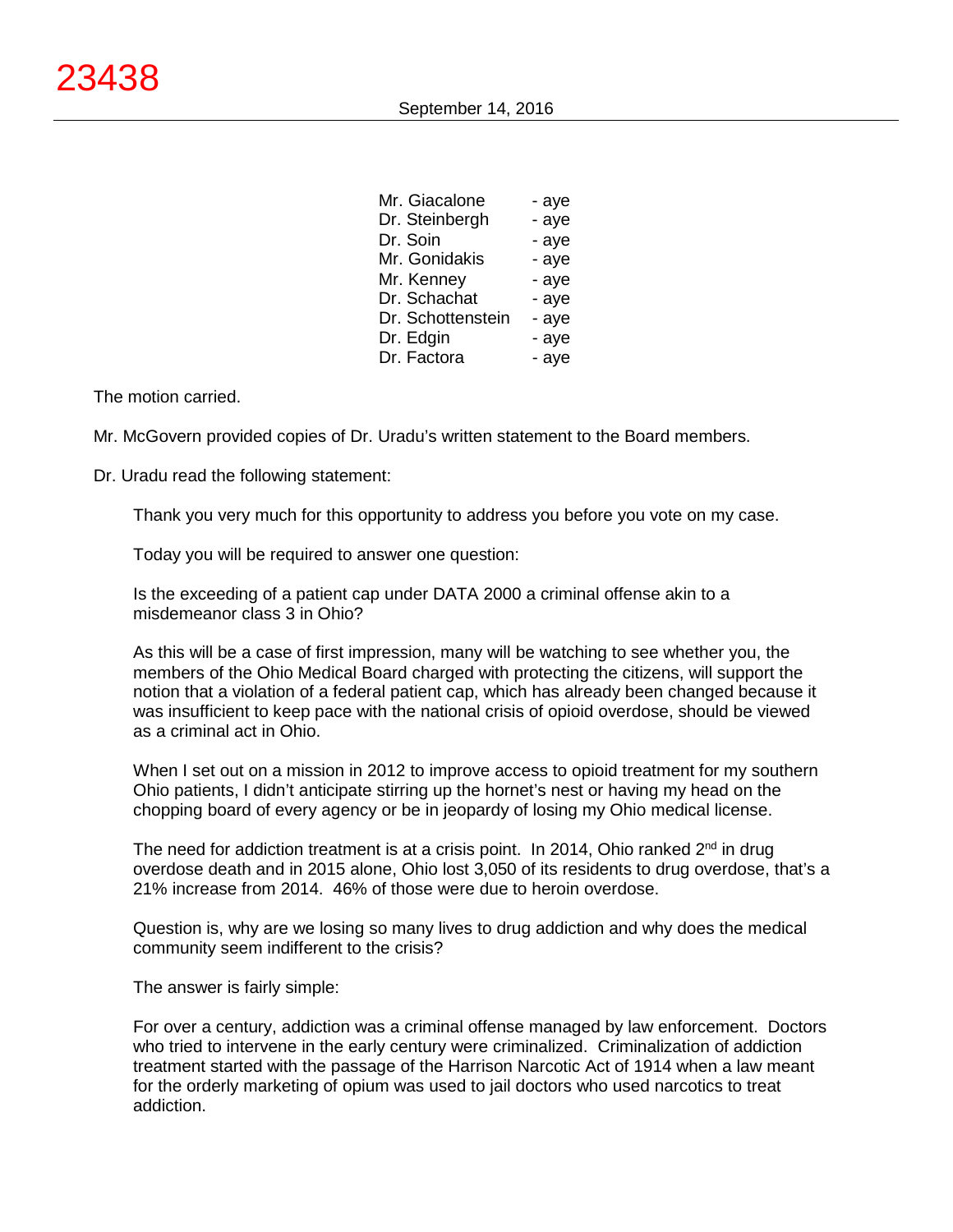The law enforcement argument then was: Since addiction was not a disease, an addict was not a patient, and opiates dispensed or prescribed for him by a physician were therefore not being supplied "in the course of his professional practice."

"Many doctors were arrested under this interpretation, and some were convicted and imprisoned. Even those who escaped conviction had their careers ruined by the publicity. The medical profession quickly learned that to supply opiates to addicts was to court disaster." [Quote from Schaffer Library of Drug Policy]

Sixty years later, the nation acknowledged that addiction is a disease, that addicts are patients, and that opioid maintenance is a legitimate and effective treatment for opioid addiction. This led to the establishment of methadone clinics.

By then, however, it was too late to get enough doctors interested in treating the addicts and law enforcement has not completely given up on the notion that addiction is a crime so the stigma against addiction treatment continued.

In the year 2000, Data 2000 law was enacted to encourage doctors to treat addicts in the privacy of their offices. To allay the concerns of those who still believed addiction treatment in regular offices may endanger "public interest," it was decided that OBOT should be done in baby steps starting out with few patients so that it can be quickly shut down if those concerns proved right. This was the history of patient cap in DATA 2000. Since from onset they knew that patient limit may be inadequate, it was imbedded into the statute a process which permits the Secretary of HHS to change the patient cap from time to time in response to how well the law was meeting the need of patients without posing a "public interest" issue.

This provision has already been used 3 times since 2000, each time resulted in an increase and the most recent, which occurred shortly after the issue at stake today, raised the patient cap from 100 to 275.

Today, you will decide whether exceeding the now-repealed 100-patient cap was a criminal offence in Ohio. Attorney Wilcox is asking you to accept that under DATA 2000 treatment becomes a criminal act as soon as a doctor "began treating more than 100 patients with Suboxone."

I respectfully disagree with his position.

It is a common saying that "Those who cannot remember the past are condemned to repeat it."

If today you vote in agreement with Mr. Wilcox that violation of the patient cap is a crime and issue a reprimand as recommended by Mr. Decker, you would [sic] have laid the ground work for the successful criminal prosecution of every doctor who exceeds a DATA 2000 patient cap by even one patient.

Such act would further dissuade physicians from entering the already treacherous waters of treating Ohio's addicts, a patient population that is already underserved. The guaranteed outcome will be more death certificates for many more Ohio addicts like Patient #158, who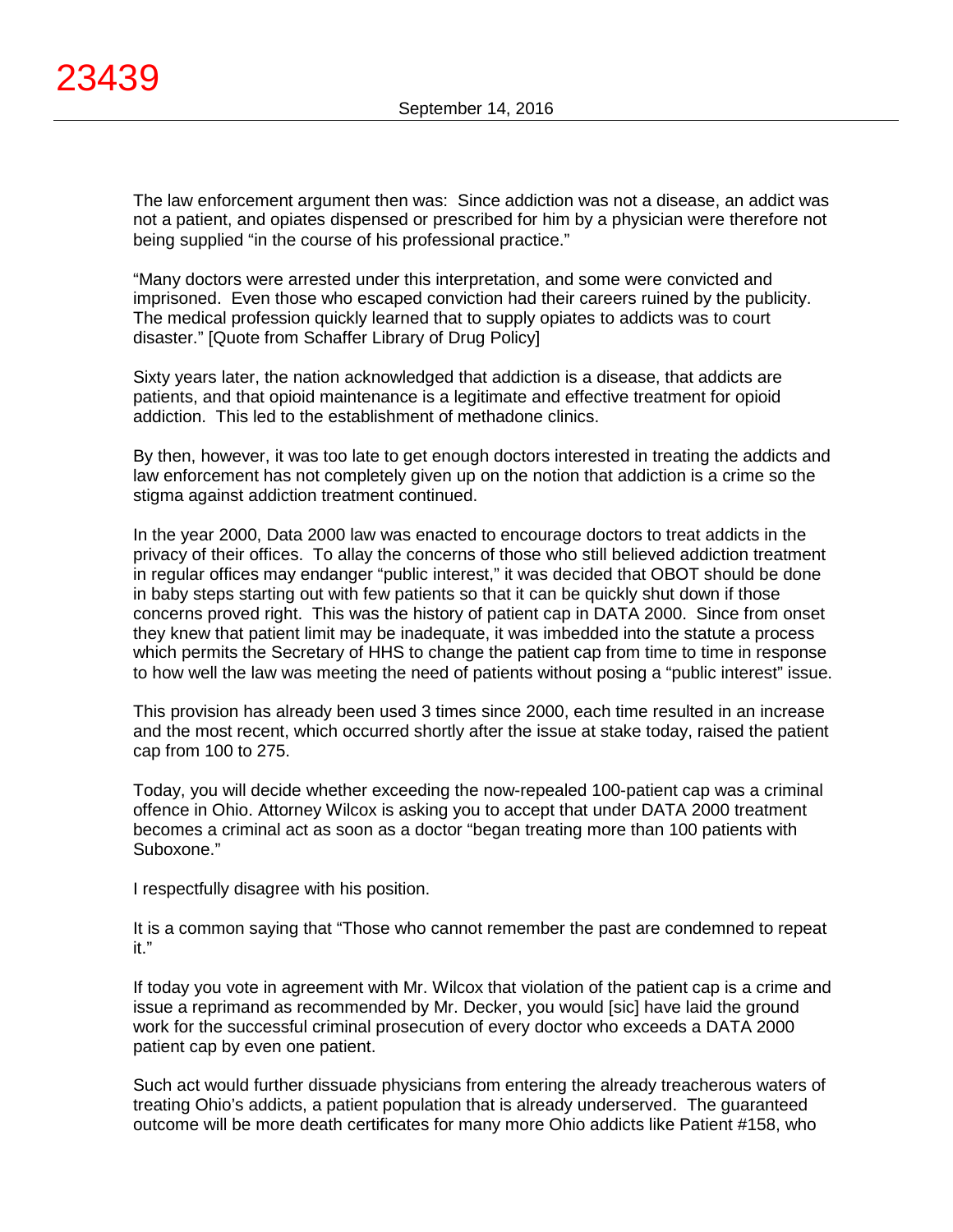may still be alive had she been able to receive the treatment she so desperately needed.

If history is prelude, a "yes" vote would go down in history as the day the Ohio Medical Board again turned back the tide against physicians willing to engage in the fight against the scourge of addiction.

During my graduation ceremony from medical school in 1989, my provost notified us that our medical degree is an assurance to people who may have never known us that it is safe for them to entrust their lives in our hands. He then asked us to value that trust in all our medical decisions and to do them no harm.

It was this principle that guided me during those three days in September of 2014 when I was faced with the choice of either quickly dumping the excess patients and letting them fend for themselves, which would have put them at immediate risk of relapse and overdose, or transitioning them safely. I chose to do no harm.

In working to cure my mistake, I didn't just talk the talk, I also walked the walk as I poured by personal resources into providing my patients with both the care and medications needed to safely transition them to other care givers.

In analyzing my approach, Mr. Decker concluded that: "While Dr. Uradu's conduct was not strictly lawful, it was, otherwise, more than honorable."

I truly appreciate Mr. Decker pointing out all the honorable steps I took to solve the problem. Today, I expect you will consider those honorable steps when you decide whether or not my conduct was "more than honorable" and CRIMINAL at the same time.

For the sake of the underserved Ohio addicts and all doctors involved in their treatment, I sincerely hope and pray that you will decide my conduct was not criminal, that you will completely acquit me of the charge in Count 3 of the Notice, and that you will acquit me of the charges in Counts 1, 2, and 4 of the Notice, which Mr. Decker has already decided were not supported by the evidence.

Thank you.

Mr. Gonidakis asked if the Assistant Attorney General would like to respond. Mr. Wilcox stated that he would like to respond.

Mr. Wilcox stated that this is a challenging case involving very technical legal analysis. Mr. Wilcox opined that the Hearing Examiner's Report and Recommendation was mostly correct, and therefore he would focus on the alleged violation of 4731.22(B)(24), Ohio Revised Code, regarding the surrender of Dr. Uradu's Drug Enforcement Administration (DEA) registration, and the alleged violation of 4731.22(B)(12), regarding the misdemeanor committed in the course of practice.

Mr. Wilcox stated that early in this matter it had seemed clear that Dr. Uradu had violated 4731.22(B)(24) by surrendering her "X" registration with the DEA, which had allowed her to prescribe medication to treat addiction. Mr. Wilcox stated that the initial legal analysis concluded that the "X" registration was a separate certification or registration from Dr. Uradu's regular DEA certification because the "X" registration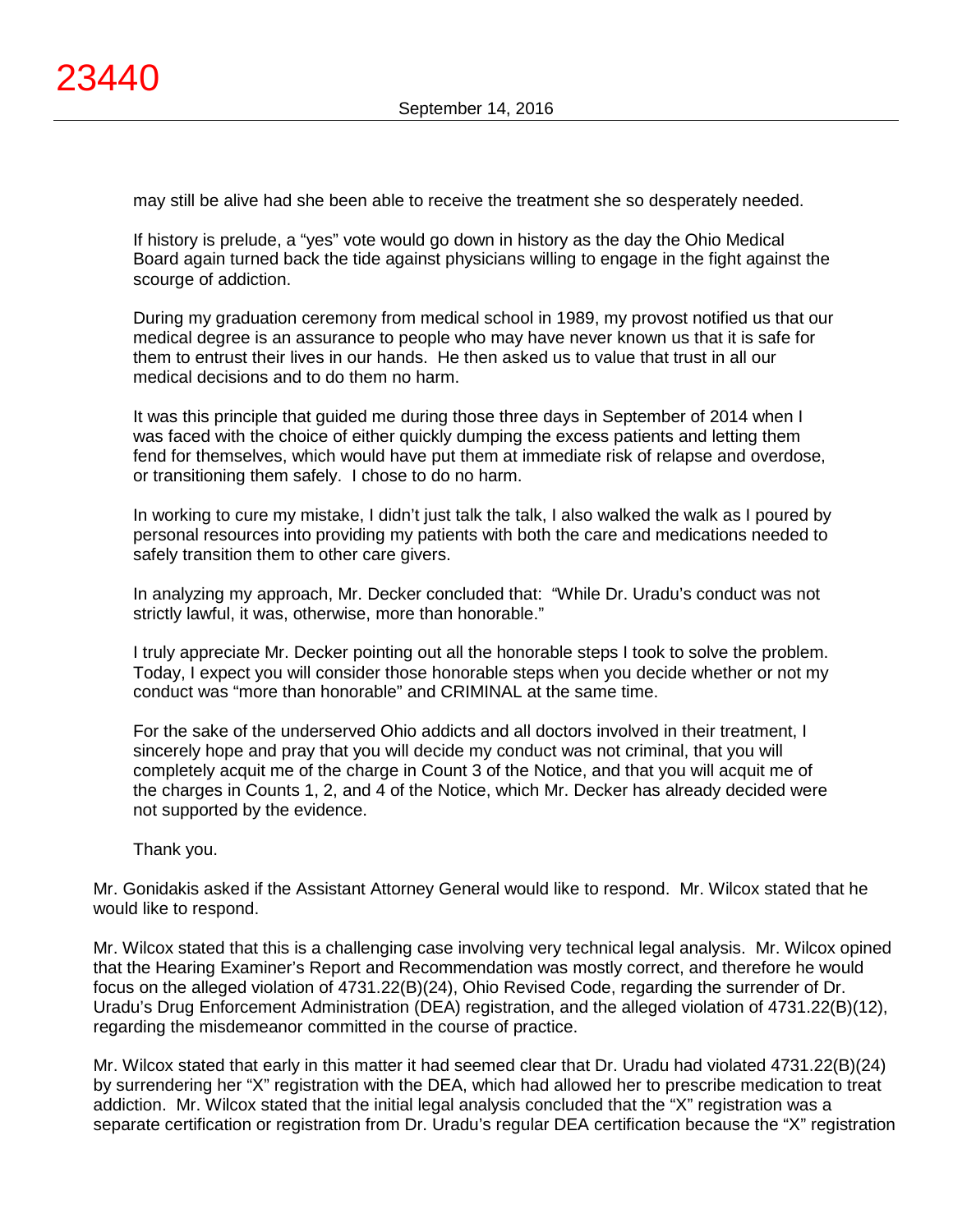requires a separate application as well as special courses and training. However, the Hearing Examiner did not find a violation in that matter because the DEA considers the "X" registration to be a waiver and not a separate registration. Mr. Wilcox stated that he reluctantly agrees with what the Hearing Examiner proposed on that specific issue.

Mr. Wilcox stated that the Hearing Examiner also found that Dr. Uradu did not violate 4731.22(B)(25) by being suspended from the Medicaid program, nor that she violated 4731.22(B)(22) based on prior action by the Board of Pharmacy. Mr. Wilcox opined that the Board was substantially justified in moving forward with those allegations, based on a similar case that had occurred before the Board of Pharmacy. However, Mr. Wilcox stated that has certain facts were developed in Dr. Uradu's hearing, these alleged violations were not found.

Mr. Wilcox stated that he had filed objections to the Report and Recommendation in response to the finding that Dr. Uradu did not violate 4731.22(B)(12) or 3719.06, Ohio Revised Code. Mr. Wilcox stated that Dr. Uradu violated the law by exceeding the 100-patient limit for prescribing medications to treat addiction. Mr. Wilcox disagreed with the Hearing Examiner's finding that Dr. Uradu had only violated 3719.06 for a two to three-day window. Mr. Wilcox stated that the Hearing Examiner arrived at this conclusion based on an analysis of intent. Mr. Wilcox stated that any violation of the 100-patient limit is a violation and there is no requirement of proof of any intention to do so.

Mr. Wilcox stated that by July 2014 Dr. Uradu was exceeding the 100-patient limit by 50 to 100 patients and by August 2014 she was exceeding the limit by 85 patients. Mr. Wilcox stated that violating the limit by such wide margins shows that Dr. Uradu had reckless disregard for how she tracked patient and prescribed these medications. Mr. Wilcox stated that by her own admission, Dr. Uradu was treaing 300 to 500 patients per day in her practices in Ohio and Kentucky. Mr. Wilcox opined that the Report and Recommendation should be amended to find that Dr. Uradu exceeded the 100-patient limit for a threemonth period and that she violated the law during that time.

Mr. Wilcox stated that the Proposed Order is a reprimand. Mr. Wilcox opined that this case warrants more than a reprimand given the serious scheduled medications being prescribed outside of DEA rules and the law. Mr. Wilcox suggested that some minimal suspension of Dr. Uradu's Ohio medical license would be appropriate in this matter.

# **Dr. Steinbergh moved to approve and confirm Mr. Decker's Findings of Fact, Conclusions of Law, and Proposed Order in the matter of Onyinyechi Rose Uradu, M.D. Dr. Soin seconded the motion.**

Mr. Gonidakis stated that he will now entertain discussion in the above matter.

Dr. Schachat stated that this matter is rather complicated and involves prescribing of controlled substances. Dr. Schachat opined that Dr. Uradu is more concerned than many physicians about helping her drug-dependent patients and she had tried to navigate complex rules and laws relating to the prescribing of the medications in question. Dr. Schachat commented that while there is no appearance of "pill mill" activities in this case, it does appear that rules and laws were not adhered to.

Dr. Schachat continued that in 2008 Dr. Uradu obtained a Drug Addiction Treatment Act of 2000 (DATA 2000) Waiver, allowing her to prescribe controlled substances to up to 30 patients for treatment of addiction. Essentially, this allowed Dr. Uradu to prescribe Suboxone to treat addiction. In 2009, Dr. Uradu's DATA 2000 Waiver was renewed and she was allowed to prescribe medication to treat addiction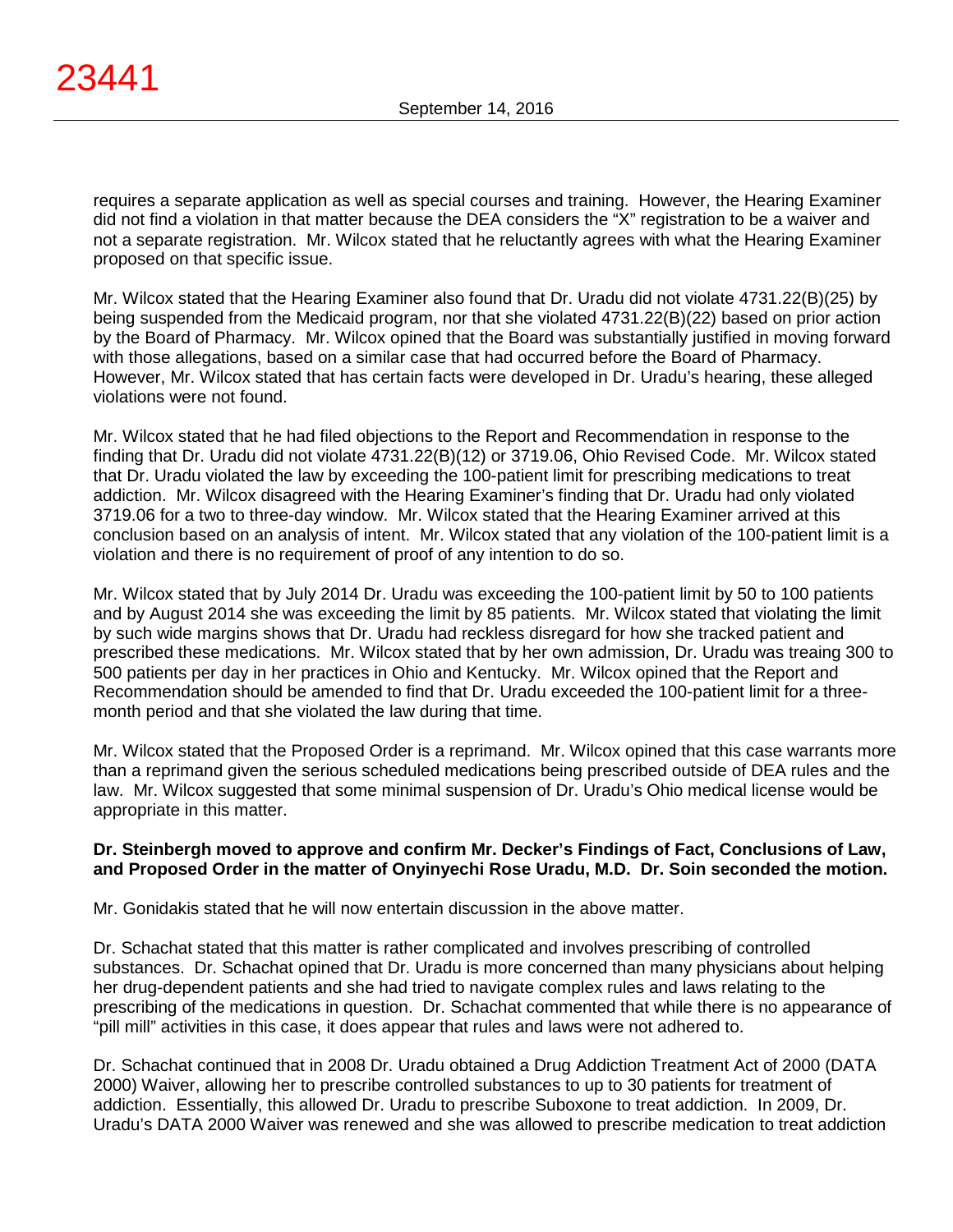in up to 100 patients.

Dr. Schachat stated that in 2007 Dr. Uradu opened and co-owned a treatment center in Kentucky. A Substance Abuse and Mental Health Services Administration (SAMHSA) license for the center was obtained, allowing the staff at the center to treat an unlimited number of patients with Suboxone without those patients counting against Dr. Uradu's personal 100-patient limit. In 2011 Dr. Uradu opened another center in Ohio and had intended to obtain an SAMHSA license for the new center. However, an SAMHSA license was never obtained for the Ohio center, and therefore Dr. Uradu's dispensing at that center was counted against her personal 100-patient limit. In July 2014 the Ohio center received a Terminal Distributor of Dangerous Drugs (TDDD) license from the Ohio Board of Pharmacy and Dr. Uradu was designated as the program director and responsible person under the license. The TDDD allowed the Ohio center to purchase, store, and administer controlled substances.

Dr. Schachat stated that at that time the Ohio center obtained the TDDD license, the staff, without Dr. Uradu's knowledge, stopped carefully monitoring the number of patients in relation to Dr. Uradu's 100 patient limit. Dr. Schachat stated that there is some disagreement regarding the exact number of patients at this time, but there is agreement that the number was more than 100. Dr. Schachat stated that the number may have been 111 or 185, while the Hearing Examiner believes the number is around 120. Dr. Schachat stated that while Dr. Uradu was not specifically aware that she had gone over her 100-patient limit, it was her responsibility to be aware and to assure that her staff to whom she had delegated this task was counting correctly.

Dr. Schachat stated that in September 2014 Dr. Uradu became aware that she had gone over her 100 patient limit. Dr. Uradu immediately notified SAMHSA and asked them what she should do. Dr. Uradu began contacting her patients and advising them to go to another nearby clinic for treatment. However, the next day that treatment clinic was raided and shut down, preventing her patients from receiving treatment there. The closure also caused a large number of new patients to seek treatment at Dr. Uradu's clinic.

Dr. Schachat stated that Dr. Uradu now faced a dilemma: Either refuse patients who have no access to local care and thus cause them immediate harm, or knowingly break the rules by continuing to care for more than 100 patients. Dr. Schachat stated that in this particular dilemma, the decision was taken out of Dr. Uradu's hands by the surrounding society, which created a law limiting the number of patients to 100. Dr. Schachat stated that by creating this law, the society had decided that protecting other patients against having more dangerous drugs around was more important than helping the other patients that Dr. Uradu had immediate responsibility for.

Dr. Schachat stated that, at the request of the Drug Enforcement Administration (DEA), Dr. Uradu executed a voluntary surrender of her DATA 2000 Waiver. In October 2014 Dr. Uradu resigned from the Ohio center, but she continued to practice at the Kentucky center. In March 2015 the Ohio Department of Medicaid issued a letter rescinding Medicaid reimbursement due to a "credible allegation of fraud." Dr. Uradu appealed this decision, but the appeal was denied for unstated reasons and the allegation remains open. In September 2015 the Ohio Board of Pharmacy suspended the Ohio center's TDDD license due to Dr. Uradu exceeding her 100-patient limit.

Dr. Schachat stated that the Hearing Examiner believed that the suspension of Dr. Uradu's DATA 2000 Waiver was not the same as the termination or suspension of a certificate or registration to prescribe medications. Dr. Schachat further noted that the Hearing Examiner believed that the suspension of Dr.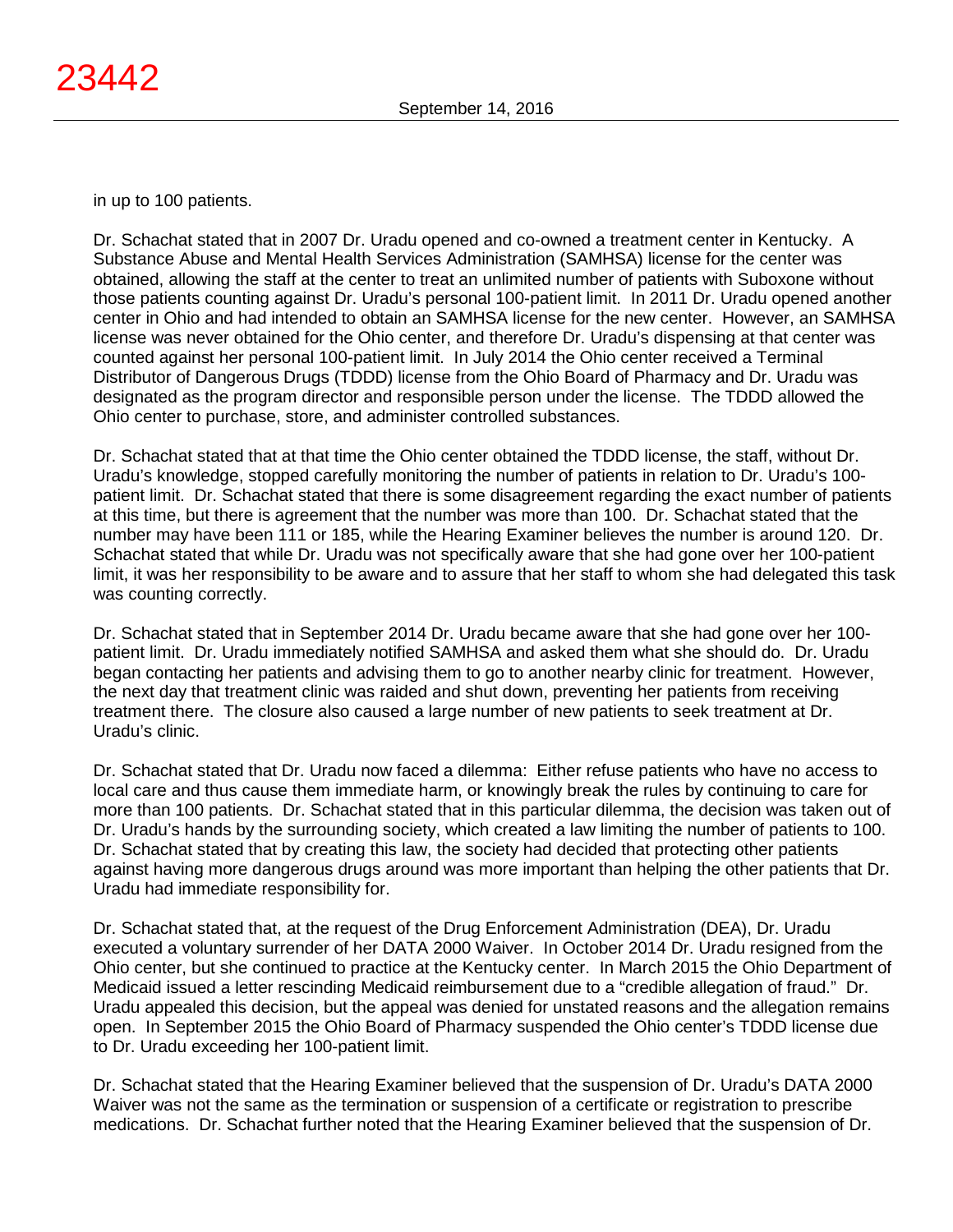Uradu's TDDD license was not equivalent to the Board of Pharmacy limiting a license to practice. The Hearing Examiner also believed that there ought not be a finding on the matter of the suspension of Dr. Uradu's participation in Medicaid since the suspension is only based on allegations at this point. Regarding the allegation that Dr. Uradu violating the 100-patient limit on treating addiction patients, the Hearing Examiner concluded that Dr. Uradu had been negligent but not reckless or indifferent to the consequences. Dr. Schachat stated that a good summary of the Hearing Examiner's feeling is that, while Dr. Uradu's conduct was not strictly lawful, it was honorable. Dr. Schachat added that there have been no reports of harm or injury resulting from Dr. Uradu's actions.

Dr. Schachat agreed that Dr. Uradu faced the ethical dilemma of either following the law or attempting to reduce harm to patients by violating the 100-patient limit. However, Dr. Schachat stated that this does not fully absolve one from following the law. Dr. Schachat stated that the Hearing Examiner's Proposed Order in this case is a reprimand. Dr. Schachat stated that Mr. Giacalone has signaled his intention to offer an amended Order with a stronger sanction, including an indefinite suspension of Dr. Uradu's medical license. Dr. Schachat stated that he agrees with Mr. Giacalone's rationale, though he may not agree with a suspension.

Dr. Schachat opined that Dr. Uradu did much more good than harm for her community and that she has learned that the law is rather complex and inflexible. Dr. Schachat predicted that Dr. Uradu will adhere to the law in the future.

Mr. Giacalone stated that his proposed amendment has already been circulated to the Board members. Mr. Giacalone commented that Dr. Uradu and her attorney want to turn this case into a referendum on the validity of the regulation. Mr. Giacalone stated that the validity of the regulation is not open to debate, noting that it is grounded in federal statutes. Mr. Giacalone acknowledged that the regulation was recently amended to raise the patient limit from 100 to 275. However, the limit was still 100 at the time these events occurred and Dr. Uradu has admitted exceeding that limit. Mr. Giacalone commented that Dr. Uradu is not a naïve practitioner who is ignorant of the process, noting that Dr. Uradu had commented to a DEA agent that she would have called an attorney had she known that the agent was conducting an audit.

Mr. Giacalone stated that one comment was made on Dr. Uradu's behalf urging that the past not be repeated. Mr. Giacalone agreed and stated that in the past pain clinics had been allowed to proliferate in Ohio without controls. Mr. Giacalone stated that the same potential exists for Suboxone clinics and similar clinics to be misused and abuse allowed to occur if they are not handled correctly.

Mr. Giacalone opined that the voluntary surrender of Dr. Uradu's DATA 2000 Wavier constitutes a violation of the Board's statutes. Mr. Giacalone stated that the DATA 2000 Waiver provides an X registration which is separate from a practitioner's DEA number, regardless of how the federal government may identify it for administrative convenience. Mr. Giacalone stated that there are additional educational and other requirements that must be met to obtain the X registration, further indicating that it is different from a DEA number. Furthermore, the granting of this "X" designation allows a physician in an office-based setting to prescribe controlled substances such as buprenorphine-containing products specifically for addiction. Such "addiction" treatment based prescribing is not permitted under a typical DEA registration that does not carry the "X" designation. Mr. Giacalone disagreed with the Hearing Examiner's contention that the DATA 2000 Waiver is part of the DEA registration and therefore its surrender does not constitute a violation of the Board's statutes.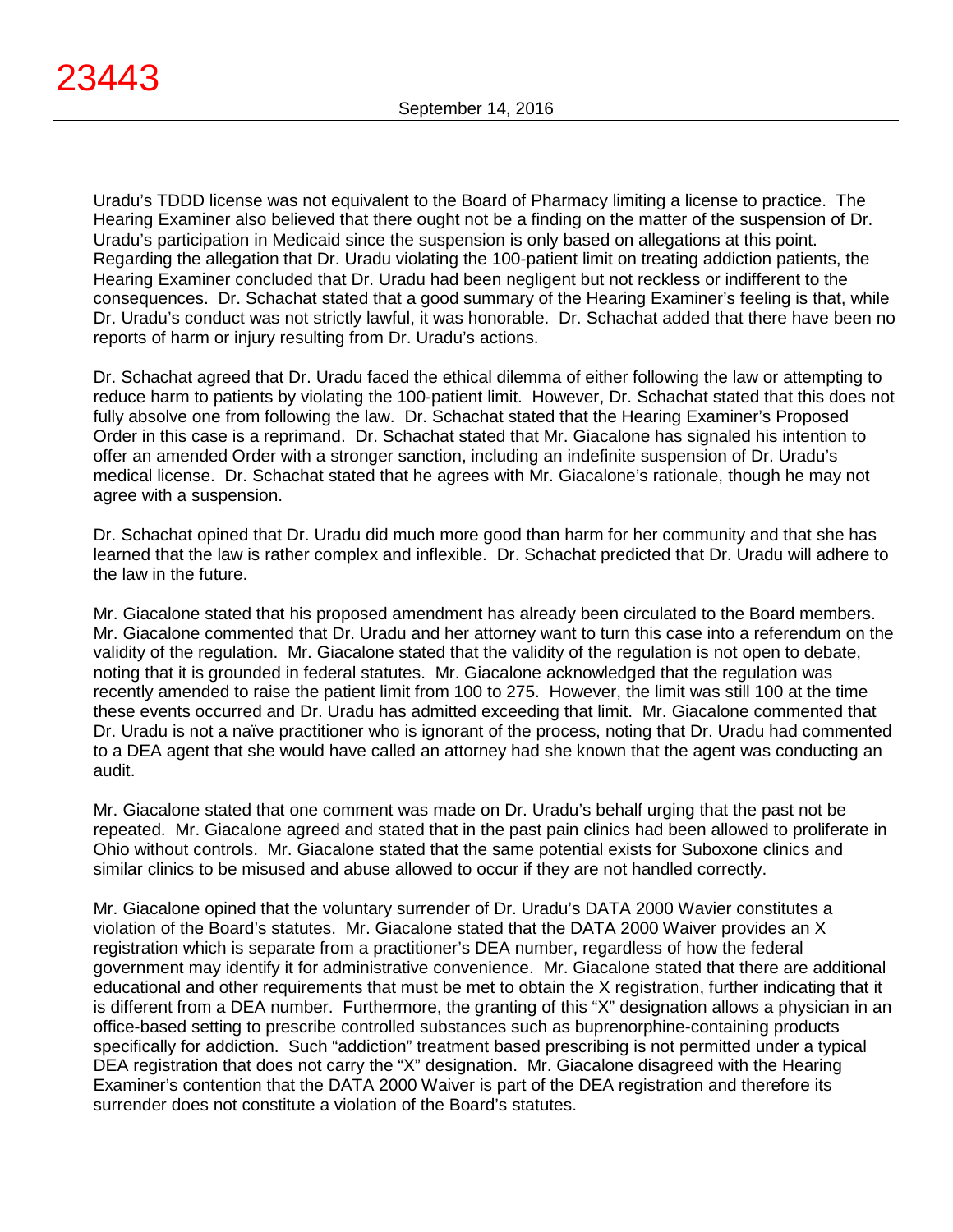Mr. Giacalone agreed with the Hearing Examiner that the suspension of Dr. Uradu's participation in Medicaid is not a violation. Mr. Giacalone stated that this suspension is part of an ongoing investigation and there has been no determination from it. Mr. Giacalone stated that, depending on the results of that investigation, this could result in a violation in the future.

Regarding the alleged violation of Dr. Uradu's 100-patient limit, Mr. Giacalone stated that the exact number of patients can be debated, though he believed that the number 266 was probably correct. Mr. Giacalone stated that in any case, Dr. Uradu has admitted to surpassing the 100-patient limit and thereby violating the law. Mr. Giacalone stated that the desire to help is not an excuse for violating the law. Mr. Giacalone drew an analogy with the medical marijuana rules that the Board will be developing in the future, stating that a practitioner will not be allowed to recommend medical marijuana outside of criteria set by the Board simply because he or she believes it will benefit society. Likewise, Mr. Giacalone stated that in the past pain medications could be prescribed as the physician saw fit with no oversight. However, as a result, overprescribing of opiates and the resulting prescription drug abuse epidemic have led to guidelines and prerequisites regulating such prescribing. To simply allow physicians to rationalize overprescribing of opiates and disregard these established prescribing safeguards is not acceptable. Likewise, disregarding federal law and exceeding prescribing requirements for products containing buprenorphine, which is a controlled substance and opioid derivative, is likewise unacceptable.

Mr. Giacalone quoted a portion of the Federal Register regarding the DATA 2000 Waiver:

… Providers treating patients and OTP's (Opioid Treatment Programs) with approved buprenorphine products are required under the Drug Addiction Treatment Acts to provide counseling and other services to patients treated with buprenorphine products, and to assess and document patient suitability and stability before buprenorphine is prescribed for unsupervised use. Office-based buprenorphine providers are not required to provide counseling and to assess suitability and stability.

Mr. Giacalone acknowledged that in an OTP, Dr. Uradu could prescribe Suboxone in an unlimited manner. However, Mr. Giacalone stated these regulations understand that there is a difference between OTP's and office-based providers. Mr. Giacalone stated that OTP's have many more requirements than office-based providers to ensure acceptable treatment for large numbers of patients.

Mr. Giacalone stated that this situation came to light when the Ohio Board of Pharmacy and the DEA raided a nearby facility due to suspected inappropriate conduct. This caused a sudden influx of patients to seek treatment from Dr. Uradu. Mr. Giacalone stated that while he understands Dr. Uradu's predicament, Dr. Uradu should have questioned accepting large numbers of patients from such a facility. Instead, Dr. Uradu decided to violate her 100-patient limit and justified it by saying that she is helping people. Mr. Giacalone further stated that those patients that Dr. Uradu could not see were referred to another facility that was owned by Dr. Uradu and her husband.

Regarding the Proposed Order, Mr. Giacalone felt that the Hearing Examiner made a decision and then tried to craft the law around that decision. Mr. Giacalone stated that such actions make for poor law and poor decisions. Mr. Giacalone stated that he gives Dr. Uradu the benefit of the doubt that she may have been well-intentioned, but violating the law for the right reasons is not an excuse. Mr. Giacalone stated that failure to follow requirements to ensure that patients are being treated appropriately could perpetuate the problem and make things worse. Mr. Giacalone stated that without the proper processes in place, especially counseling of patients, Suboxone and similar medications could become another problem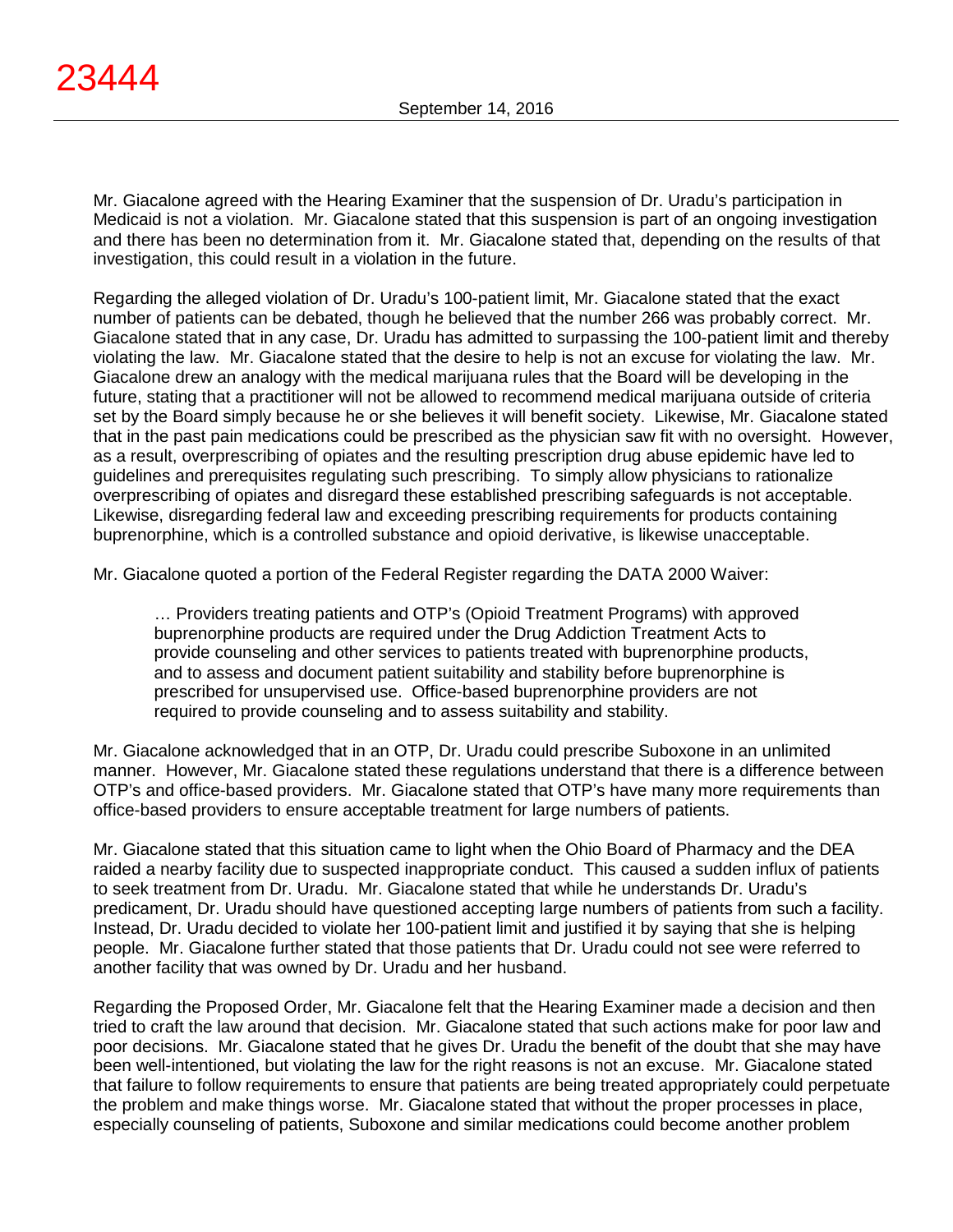instead of a solution.

Mr. Giacalone opined that Dr. Uradu's medical license should be suspended, but that all except five days of that suspension should be stayed.

# **Mr. Giacalone moved to amend the Report and Recommendation's Findings of Fact to read as follows:**

- 1. On or about September 15, 2006, Onyinyechi Rose Uradu, M.D., was first licensed to practice medicine and surgery in Ohio, by the Medical Board of Ohio ("the Board"). She remains so licensed. Dr. Uradu is also licensed to practice medicine in Kentucky and West Virginia. Her licenses to practice medicine in Maryland and Virginia have become inactive.
- 2. Dr. Uradu is board certified in the specialties of Family Medicine and Addiction Medicine. Dr. Uradu has never previously been subject to discipline in Ohio or by any other medical board.
- 3. In 2008, Dr. Uradu obtained a waiver, pursuant to 21 U.S.C. § 823(g), of the Drug Addiction Treatment Act of 2000 ("DATA 2000"), which permitted her to prescribe Schedule III, IV and V controlled substances to up to 30 patients at any one time, for the treatment of addiction. This DATA 2000 waiver was essentially a license to prescribe and/or personally furnish Suboxone, a Schedule III controlled substance, for the treatment of addiction. Upon her reapplication after one year, Dr. Uradu's DATA 2000 waiver patient limit was increased to 100 effective on or about September 20, 2009.
- 4. In 2007, Dr. Uradu formed the Ultimate Treatment Center ("UTC"), in Ashland, Kentucky, which she co-owns with her husband. In 2009, UTC was federally certified by the Substance Abuse and Mental Health Services Administration ("SAMHSA") as an Opioid Treatment Program ("OTP") under 42 C.F.R. Part 8. As an OTP, UTC is itself, through staff, authorized to personally furnish or administer Suboxone to an unlimited number of patients. The prescription or dispensation of Suboxone through UTC does not count against any numerical limitation applicable to an individual physician holding a DATA 2000 waiver.
- 5. In 2011, Dr. Uradu was one of the incorporators in the formation of the Amazing Grace Center ("AGC"), a not-for-profit corporation intended to become an OTP serving the Portsmouth, Ohio, area. Dr. Uradu began working at AGC in late 2012, while continuing her full-time position at UTC. AGC was never licensed as an OTP, although it was intended that AGC become one. At AGC, therefore, Dr. Uradu prescribed Suboxone to patients in her individual capacity using her DATA 2000 waiver. All of these prescriptions were dispensed at a nearby CVS Pharmacy.
- 6. In July, 2014, the Ohio State Board of Pharmacy issued to AGC a Terminal Distributor of Dangerous Drugs ("TDDD") license. Dr. Uradu was designated as AGC's "Program Director" and "Responsible Person" on the May, 2014, application, and as the "Responsible Person" on the license. The TDDD license authorized AGC to purchase in bulk, store and, on an appropriate order, personally furnish or administer controlled substances.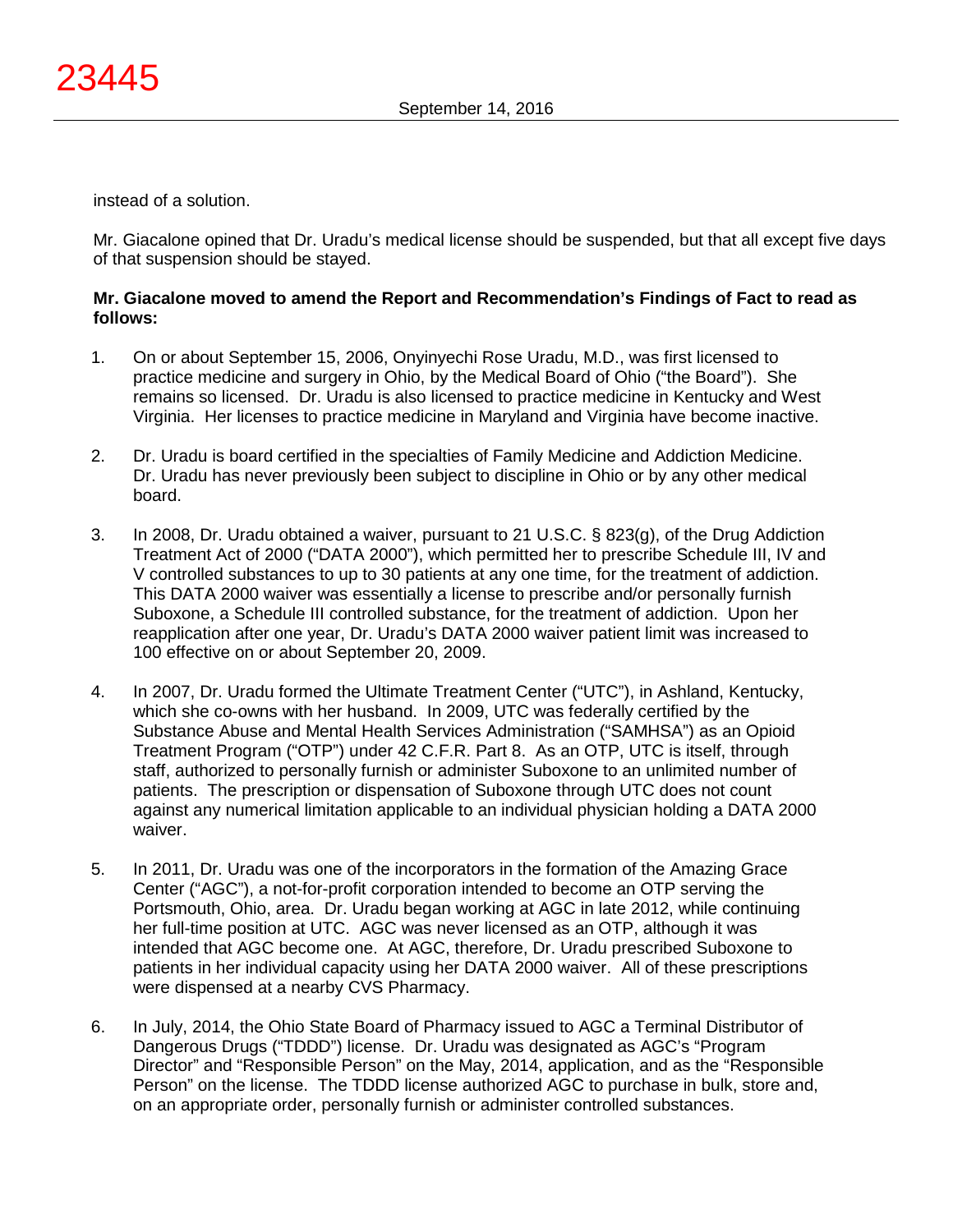- 7. AGC also applied to become an OTP in May, 2014. There were unforeseen delays in processing this application.
- 8. Dr. Uradu relied on her support staff, and her own quarterly reviews of her patient census, to monitor her own compliance with the 100-patient limit of her DATA 2000 wavier. In June through August, 2014, as word spread in the community that AGC was about to become an OTP, an increasing number of persons appeared at AGC for treatment, and Dr. Uradu's census of patients to whom she was prescribing Suboxone increased above 100. Due at least in part to a misunderstanding of the law, support staff quit monitoring the 100-patient limit about the time AGC received its TDDD license if not earlier, unbeknownst to Dr. Uradu.
- 9. For the period July 1 through October 2, 2014, using her DATA 2000 waiver at AGC, Dr. Uradu had issued Suboxone prescriptions to *at least* the following numbers of current patients, who continued to be active patients receiving Suboxone, as of the following dates:

|           | July 15, 2014      | 111 |
|-----------|--------------------|-----|
|           |                    |     |
| $\bullet$ | July 30, 2014      | 152 |
| $\bullet$ | August 15, 2014    | 166 |
| $\bullet$ | August 31, 2014    | 185 |
| $\bullet$ | September 15, 2014 | 160 |

- 10. Dr. Uradu was not specifically aware that the number of her patients currently receiving Suboxone had exceeded 100 through this period. Dr. Uradu failed to properly monitor her own compliance through this period and she was in violation of the 100-patient limit of 21 U.S.C. § 823(g)(2)(B)(iii). Her staff was alleged to have been not properly trained and supervised, and a "quarterly" census count was inadequate to self-monitor Dr. Uradu's compliance under these circumstances.
- 11. When Dr. Uradu reviewed her patient schedule on September 23, 2014, and discovered that she was in violation of 21 U.S.C. § 823(g)(2)(B)(iii), she immediately notified SAMHSA seeking advice how to remedy the violation, and sought the assistance of Ohio and local officials to make arrangements for the patients she could no longer treat because of the 100-patient limit. The next day, another Portsmouth addiction treatment facility, the Community Counseling and Treatment Service Center ("CCC"), was raided by the Ohio State Board of Pharmacy, the Columbus DEA Tactical Diversion Squad and the Ohio Health Care Fraud Unit, and CCC's operations were interrupted, resulting in increased patient demand for treatment, and preventing Dr. Uradu from referring her patients to that facility.
- 12. Ultimately, Dr. Uradu did not immediately adjust her patient load, by discharging patients or transferring them to other programs, to become compliant with the 100-patient limit of her DATA 2000 waiver. Rather, between September 23, 2014, and October 2, 2014, she transferred many of her patients to the UTC in Ashland, Kentucky, an OTP facility coowned by her and her husband, where these patients could continue to receive Suboxone treatment without regard to any DATA 2000 waiver limit. Meanwhile, between September 26, 2016, and October 2, 2014, Dr. Uradu wrote Suboxone prescriptions in her individual capacity for *at least* 120 patients, several of them new ones. Her census of patients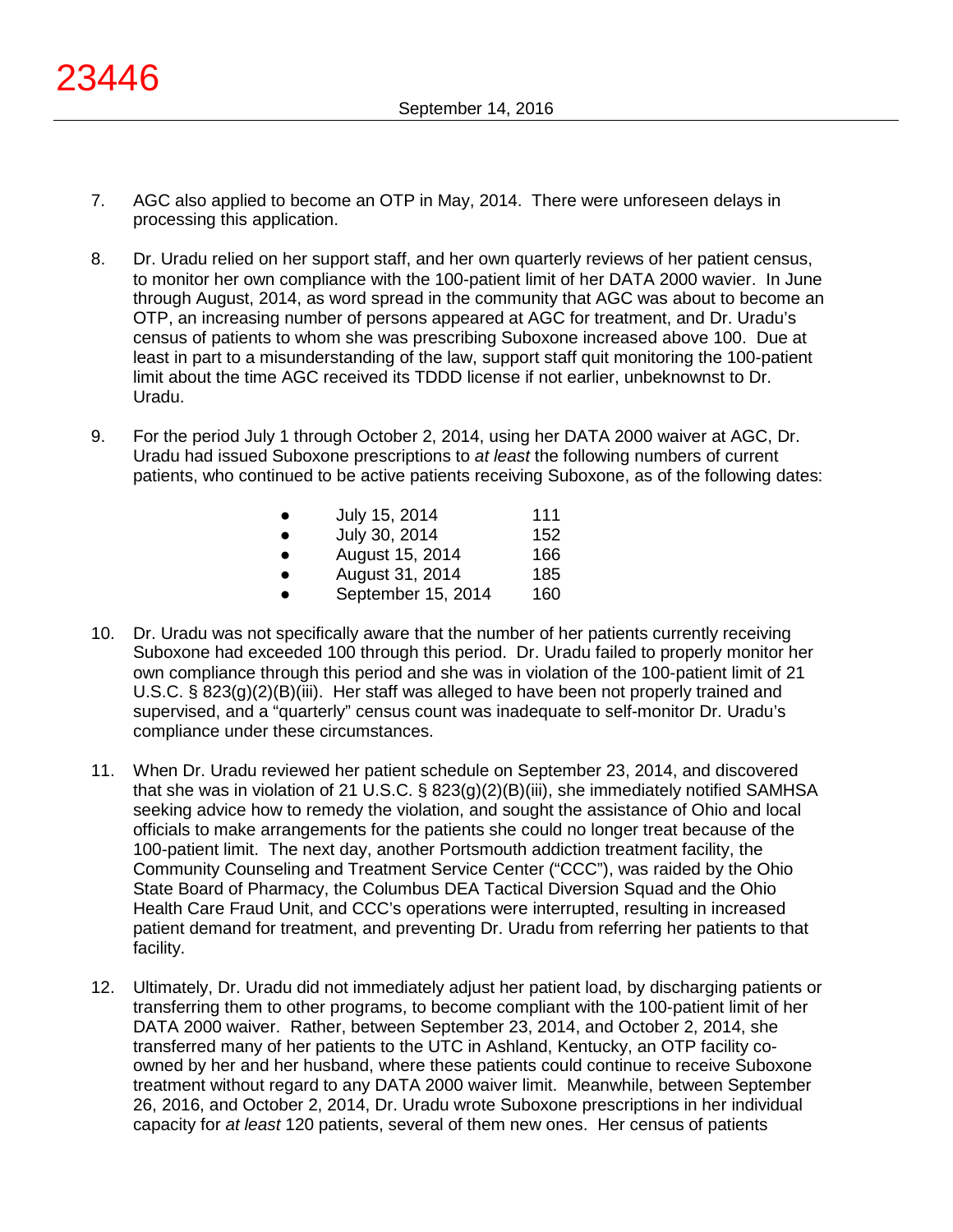currently receiving Suboxone appears to have exceeded 100 at least through September 26, 2014.

- 13. In maintaining more than 100 patients to whom she was currently prescribing Suboxone in her individual capacity, between her discovery of having exceeded the 100-patient limit on September 23, 2014, and September 26, 2014, Dr. Uradu acted knowingly. Dr. Uradu testified that her intent in doing so was to prevent harm to her patients, because she understood that an interruption of these patients' Suboxone regimens could throw those patients back into active addictive behavior that posed a serious risk to their health and well-being.
- 14. On October 2, 2014, at the request of an agent of the Drug Enforcement Administration ("DEA"), Dr. Uradu executed a "voluntary surrender" of her DATA 2000 waiver "for Schedule III." Dr. Uradu retained her underlying DEA registration to prescribe controlled substances.
- 15. Dr. Uradu resigned from AGC in late October, 2014, after which she no longer saw patients at or issued prescriptions from AGC. Alicia Hopkins, D.O., was Dr. Uradu's successor at AGC, and became the "responsible person" for the purposes of AGC's TDDD license, no later than January 26, 2015.
- 16. Dr. Uradu continued to practice at and through UTC after leaving AGC. On March 18, 2015, the Ohio Department of Medicaid ("ODM") issued a letter to Dr. Uradu, immediately suspending all Medicaid reimbursements to Dr. Uradu, to UTC, and to UTC Lab. The reason given was that ODM "has determined that a credible allegation of fraud exists based on evidence you were up-coding claims for Medicaid reimbursement of medical office visits and billing a non-covered service (i.e., Methadone treatment) as a covered service (i.e. Suboxone treatment)." Dr. Uradu, through her attorneys, requested that ODM reconsider its decision providing additional information by way of correspondence dated April 5, 2015. ODM denied this reconsideration request via correspondence dated September 30, 2015, citing that ODM had conducted an administrative review and had determined that ". . . a credible allegation of fraud remains and an investigation is ongoing against Dr. Uradu and the Ultimate Treatment Center."
- 17. On September 21, 2015, the Ohio Board of Pharmacy issued a letter summarily suspending AGC's TDDD license, allegedly pursuant to O.R.C. § 4729.571. The alleged basis for the suspension was that while at AGC, Dr. Uradu had prescribed Suboxone violation of 21 U.S.C. § 823(g)(2)(B)(iii) to more than 100 patients at once between July 1 and September 30, 2014.

# **Mr. Giacalone further moved to amend the Report and Recommendation's Conclusions of Law to read as follows:**

1. As a person licensed by the Board to practice medicine and surgery in Ohio, Dr. Uradu is subject to the jurisdiction of the Board, and to the provisions of O.R.C. § 4731.22.

# **Charge 1: Voluntary Surrender of DATA 2000 Waiver Registration.**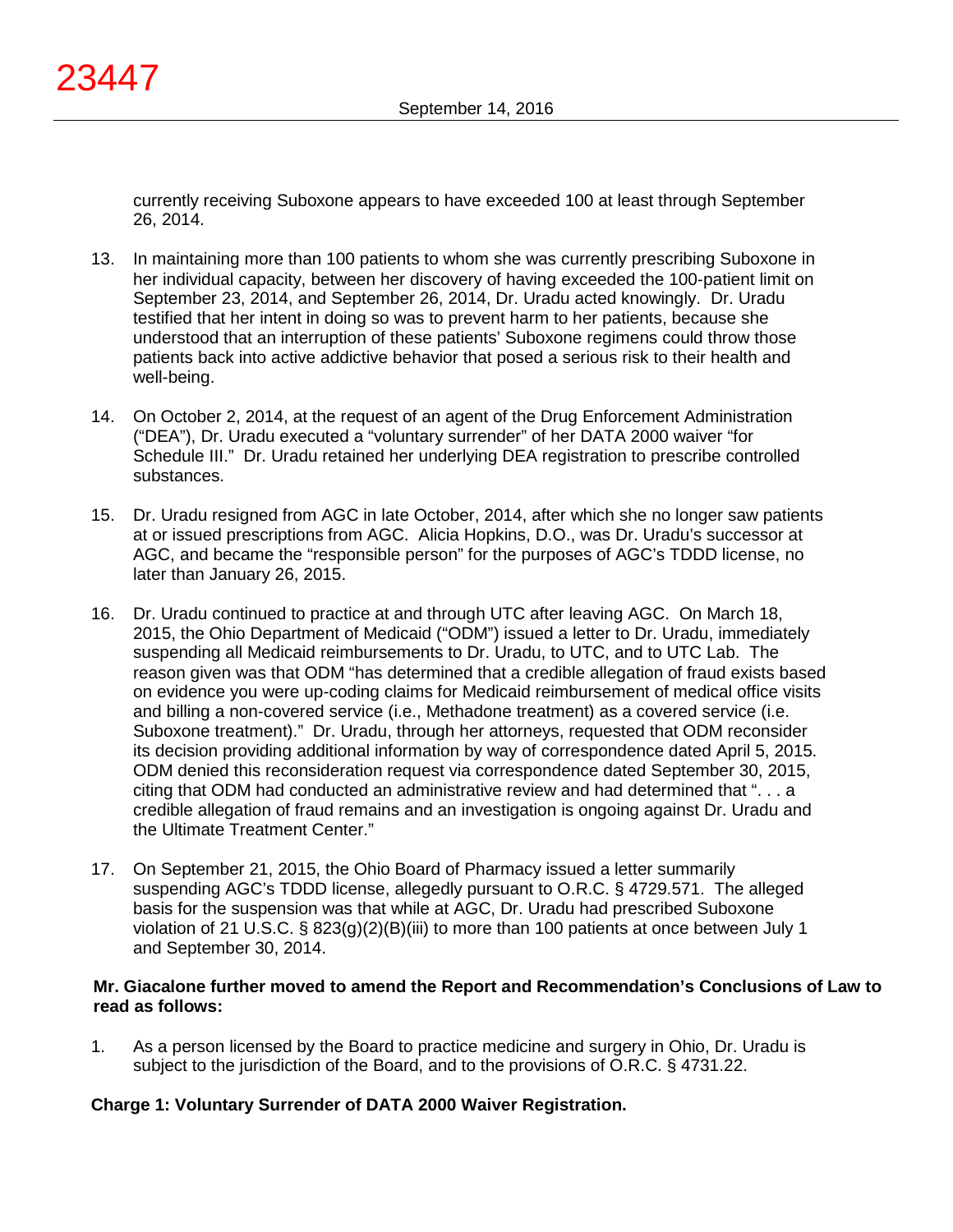- 23448
	- 2. Title 21 U.S.C. 823(g)(1) provides that practitioners who personally furnish narcotic drugs to individuals for maintenance treatment or detoxification treatment shall obtain annually a separate registration for that purpose. This is separate DEA registration that Dr. Uradu had applied for and been granted by the DEA for the specific purpose of prescribing controlled substances to treat addiction. Although nominally referred to as a "waiver of registration," it acts as a license in that, without it, a physician cannot prescribe Suboxone to patients to treat addiction. Moreover, it bears its own certificate number, and it is subject to revocation or suspension. O.R.C. 4731.22(B)(24) permits the Board the ability to sanction a physician for, "the revocation, suspension, restriction, reduction, or termination of clinical privileges by the United States Department of defense or department of veterans affairs **or the termination or suspension of a certificate of registration to prescribe drugs by the drug enforcement administration of the United States department of justice.**" (Emphasis added.) The facts are clear, and Dr. Uradu testified that on October 2, 2014, she executed a voluntary surrender of her DEA registration #XU\*\*\*\*\*\*\* and her ability to prescribe controlled substances under this specific DEA registration to treat addiction. This separate and distinct registration was created under the Drug Addiction Treatment Act ("DATA") which permits qualified physicians to treat narcotic dependence with schedules III-V narcotic controlled substances that have been approved by the Food and Drug Administration ("FDA") for that indication. Unlike a typical DEA registration, in order to obtain this registration specifically for purposes of opioid dependency treatment using products such as buprenorphine, physicians must qualify for a physician waiver, which includes completing eight hours of required training, and applying for a physician waiver. Hence the ability to obtain this DEA registration number (carrying an "X" designation) is a separate and distinct process carrying with it additional unique requirements and privileges beyond those permitted under a typical DEA registration. The fact that it is referred to as a "waiver" is simply for administrative convenience for both the DEA and the DEA registrant. However, as mentioned, a typical DEA registration and a registration issued under the DATA carry different unique requirements and privileges such that they should be viewed as separate registrations. Accordingly, Dr. Uradu's conduct as set forth in Findings of Fact 3, 4, and 8 through 14 violated O.R.C. 4731.22(B)(24).

# **Charge 4: Board of Pharmacy's Suspension of AGC's TDDD License.**

3. As set forth in Findings of Fact 6, 15, and 17, Dr. Uradu was affiliated with and was the "responsible person" for AGC's TDDD license during the time frame in which the alleged violations cited by the Ohio State Board Pharmacy occurred. However, the fact that there were no medications personally furnished, administered or even present at AGC's facility would dictate that any related action against Dr. Uradu's medical license is unwarranted. While this Board reserves the right to bring its own action, to do so here would be duplicative. Hence, any disciplinary action regarding this claim should be limited to Dr. Urdu's positon as a "responsible person" and determined exclusively by the Ohio State Board Pharmacy. Accordingly, no violation of O.R.C. 4731.22(B)(22) based upon the action of the Pharmacy Board is found.

# **Charge 2: Department of Medicaid's Suspension of Medicaid Participation.**

4. On or about March 18, 2015, the Ohio Department of Medicaid ("ODM") made a determination to suspend Dr. Uradu from participating in Medicaid based upon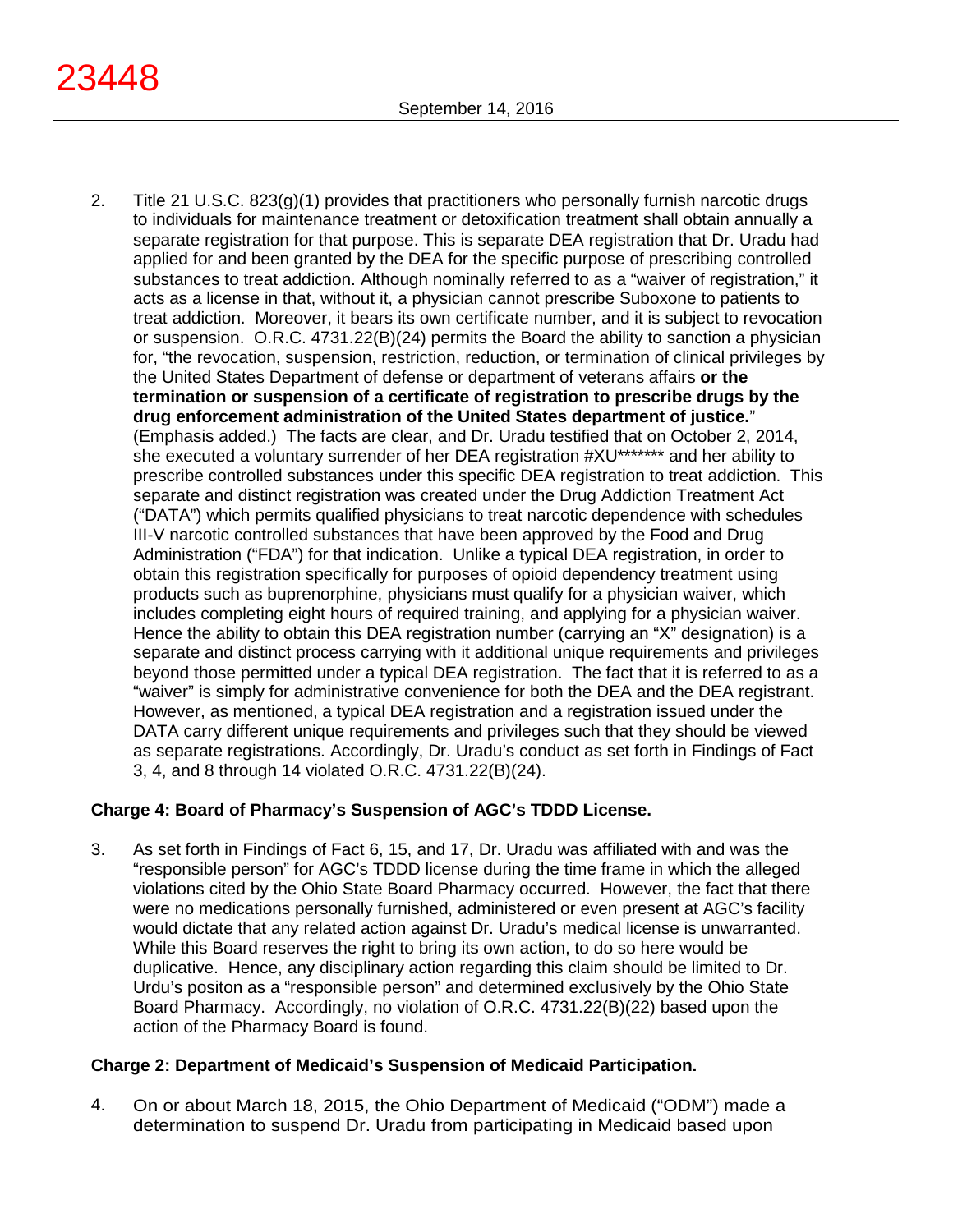ODM's determination that a credible allegation of fraud exists based upon evidence of up-coding. This determination was reaffirmed by ODM on September 30, 2015, upon a request for reconsideration by Dr. Uradu's attorneys. However, the September 30, 2015, correspondence from ODM is also clear that, while Dr. Uradu's ability to participate in Medicaid is suspended, that the cause for her suspension is ". . . a credible allegation of fraud and an *ongoing* investigation against Dr. Uradu and the Ultimate Treatment Center". (Emphasis added.) Hence, Dr. Uradu's ultimate culpability in this matter has yet to be officially determined. Accordingly, no violation of O.R.C. 4731.22(B)(25) based upon the existing actions of ODM is found.

# **Charge 3: Violation of the 100-Patient Limit.**

- 5. The asserted basis for this charge brought under O.R.C. § 4731.22(B)(12) is that Dr. Uradu committed an "act in the course of practice that constitutes a misdemeanor" in Ohio, specifically that her conduct violated O.R.C. § 3719.06(A)(1)(a), stating that a licensed health professional authorized to prescribe drugs may "[p]rescribe schedule II, III, IV, and V controlled substances" only "in accordance with the laws regulating the profession's practice." Specifically, Dr. Uradu prescribed buprenorphine products for 166 patients, well over the 100 patient limit established by 21 U.S.C. 823(g)(2)(B)(iii), and her actions violate both federal and state law. She admitted under cross-examination that she had exceeded the 100-patient limit by "probably" over 100 patients. This shows that Dr. Uradu knew that she was in violation of federal law. The fact that she called SAMHSA and asked what to do about her discovery that she was prescribing to more than 100 patients shows that she understood the limit, and does not absolve her from breaking the law. To the extent that Dr. Uradu had been unaware that she had exceeded the limit, the size of the violation establishes that she was at least reckless in that regard throughout the period of July 1 through September 26, 2014. Accordingly, Dr. Uradu's conduct, as described in Findings of Fact 3 and 8 through 13, individually and/or collectively, constitutes the "[c]omission of an act in the course of practice that constitutes a misdemeanor in this state, regardless of the jurisdiction in which the act was committed," as that clause is used in O.R.C. 4731.22(B)(12), to wit: Authority of Licensed Health Professional, O.R.C. 3719.05, with respect to each patient in excess of 100 patients. Pursuant to O.R.C. 3719.99(E), such violation constitutes a misdemeanor of the third degree.
- 6. Pursuant to O.R.C. § 4731.22(B), the above described acts found to violate O.R.C. 4731.22(B)(24) and (12) in Conclusion of Law 2 and 5, individually and/or collectively, authorize the Board to " limit, revoke, or suspend an individual's certificate to practice, refuse to issue a certificate to an individual, refuse to renew a certificate, refuse to reinstate a certificate, or reprimand or place on probation the holder of a certificate."

# **Mr. Giacalone further moved to amend the Report and Recommendation's Discussion of Proposed Order to read as follows:**

A host of legal entanglements appear to have accompanied Dr. Uradu's failure to appropriately follow federal law when prescribing controlled substance medications to treat addiction.

The State would recommend that Dr. Uradu be suspended for a period or 6 months and/or until all of the encompassed Board and agency actions have been completed and she has regained good standing in regard to all licenses and agencies.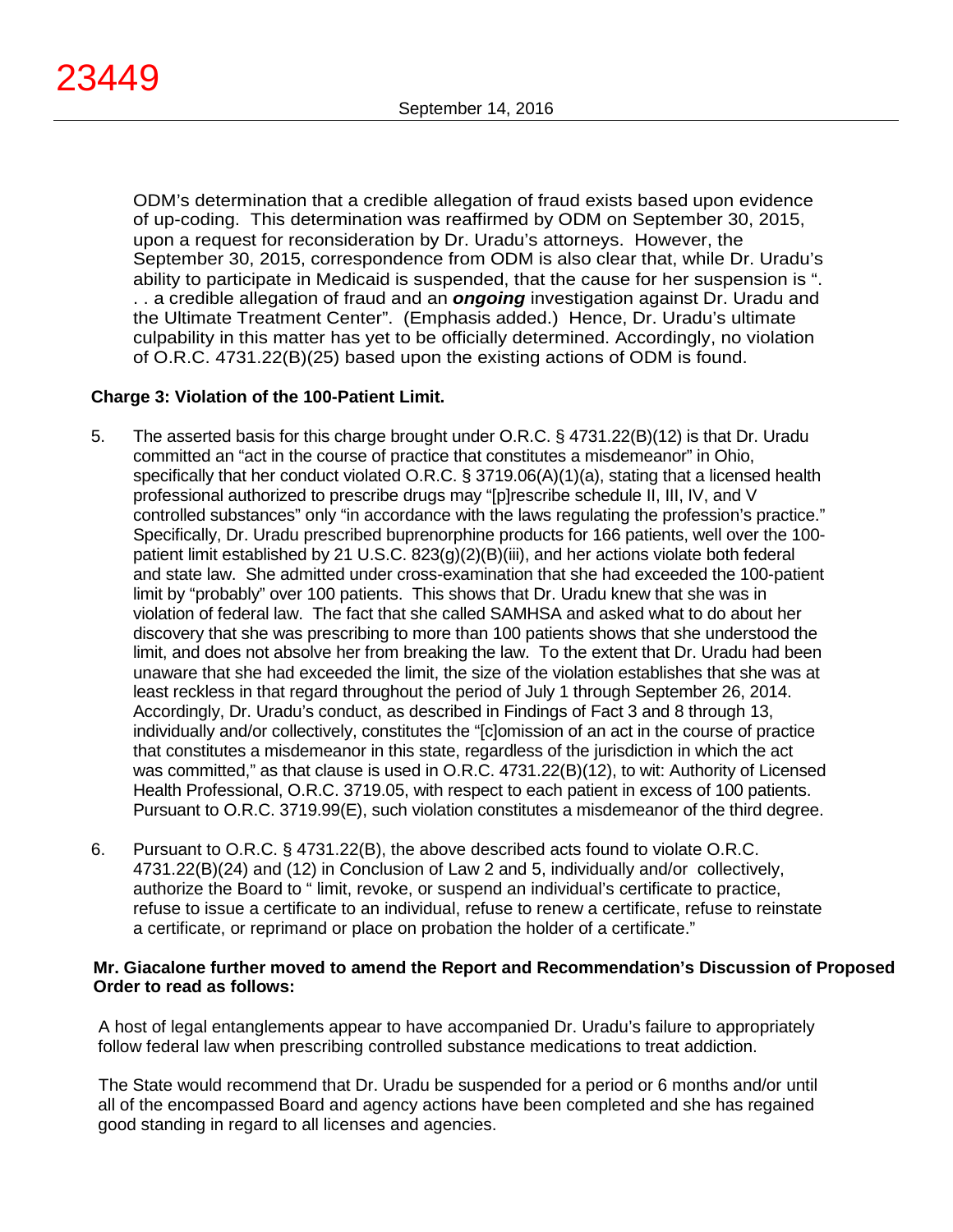$\overline{a}$ 

The Respondent urges that if a violation is found, a public reprimand is appropriate. (Tr. 306). There are, however, aggravating factors. The most prominent is Dr. Uradu's knowing conduct prior to September 23, 2014. That the 100-patient limit may be criticized as outdated and overly restrictive (Resp. Br. 79), or that DATA 2000 waivers have subsequently become available for up to 275 patients per practitioner, is beside the point. Dr. Uradu had an obligation to honor the restrictions on her federal license in place at the time, and to monitor her own compliance with the 100-patient limit in a strict and effective manner. Once she had exceeded the numerical limitation, Dr. Uradu was essentially passing out narcotics to the citizens of Southern Ohio without legal authorization.

While Dr. Uradu points to the urgent need to treat drug addiction in Southern Ohio (Resp. Br. 79- 80), she has not provided a reasonable excuse for her failure to have systems in place that effectively insured that she would provide such treatment within the confines of the law. As Dr. Uradu confessed, "I might be a good doctor, but I'm not a good business person." (Uradu, Tr. 103).

There are mitigating factors present as well. Dr. Uradu has been a physician for some 27 years, and has been licensed to practice medicine in the United States for ten years. This is her first disciplinary infraction.

She has entered a practice area that is difficult, frustrating, and only intermittently rewarding, in a locality where addiction treatment is desperately needed. The treatment of addiction through the administration of Suboxone and/or Methadone is highly regulated, and the potential for abuse, through diversion or otherwise, is high, as is the level of scrutiny from regulators.<sup>[1](#page-31-0)</sup>

Once she discovered that she was in violation of the limits of her DATA 2000 waiver, Dr. Uradu did not attempt to conceal this fact from anyone. Rather, she reported the problem immediately to SAMHSA and asked for advice and assistance in remedying the problem.

Ultimately, while not excusing Dr. Uradu's violation, Dr. Uradu's single-minded focus on the welfare of her patients does go a long way towards explaining it. That focus was evident from her testimony and demeanor, and it was demonstrated by her actions.

In view of the aggravating and mitigating factors present here, the following Order is recommended:

**Mr. Giacalone further moved to amend the Report and Recommendation's Proposed Order to read as follows:**

<span id="page-31-0"></span> $1 -$  Dr. Uradu did appear to have taken appropriate measures to prevent the diversion of Suboxone by the addicts for whom it had been prescribed. She used a single Ohio pharmacy, which was instructed not to transfer prescriptions without her permission; prescriptions were generally written for short terms and transmitted electronically; patients were subject to drug screens and call-backs to check on medication supplies and ensure the lot number in the patient's possession matched that dispensed by the pharmacy; metabolite levels were tested to ensure that the patient had actually been taking Suboxone as prescribed; and requiring that patients whose testing did not add up to take medication under observation.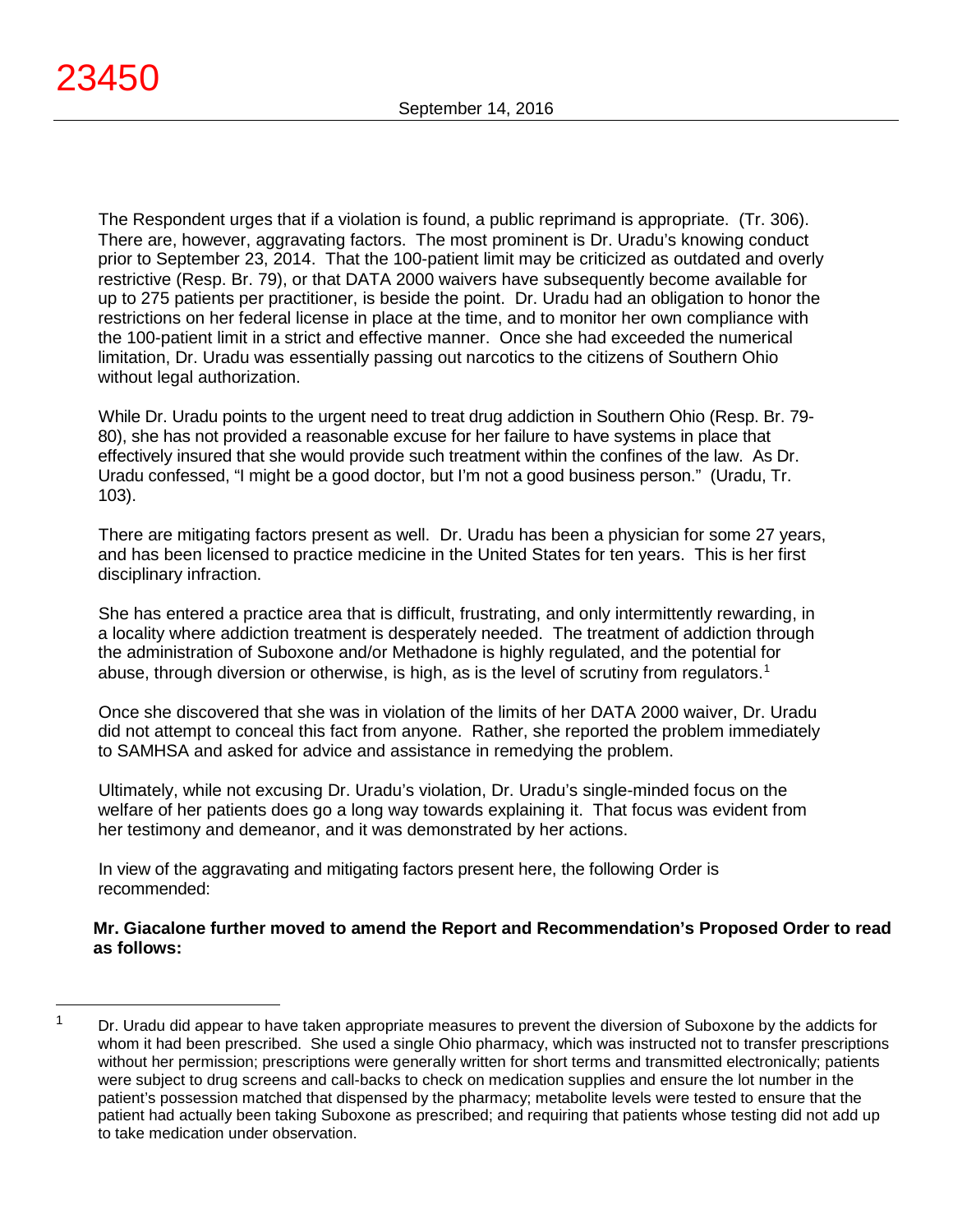It is hereby ORDERED that:

- A. **SUSPENSION OF CERTIFICATE**: The certificate of Onyinyechi Rose Uradu, M.D., to practice medicine and surgery in the State of Ohio shall be SUSPENDED for an indefinite period of time, but not less than 180 days. All but five days of the suspension are STAYED.
- B. **PROBATION**: Upon reinstatement, Dr. Uradu's certificate shall be subject to the following PROBATIONARY terms, conditions, and limitations for a period of at least one year:
	- 1. **Obey the Law**: Dr. Uradu shall obey all federal, state, and local laws, and all rules governing the practice of medicine and surgery in the state in which she is practicing.
	- 2. **Declarations of Compliance**: Dr. Uradu shall submit quarterly declarations under penalty of Board disciplinary action and/or criminal prosecution, stating whether there has been compliance with all the conditions of this Order. The first quarterly declaration must be received in the Board's offices on or before the first day of the third month following the month in which Dr. Uradu's certificate is reinstated. Subsequent quarterly declarations must be received in the Board's offices on or before the first day of every third month.
	- 3. **Personal Appearances**: Dr. Uradu shall appear in person for an interview before the full Board or its designated representative during the third month following the month in which Dr. Uradu's certificate is reinstated, or as otherwise directed by the Board. Subsequent personal appearances shall occur every six months thereafter, and/or as otherwise directed by the Board. If an appearance is missed or is rescheduled for any reason, ensuing appearances shall be scheduled based on the appearance date as originally scheduled.
	- 4. **Controlled Substances Prescribing Course(s)**: Before the end of the first year of probation, or as otherwise approved by the Board, Dr. Uradu shall submit acceptable documentation of successful completion of a course or courses dealing with the prescribing of controlled substances. The exact number of hours and the specific content of the course or courses shall be subject to the prior approval of the Board or its designee. Any course(s) taken in compliance with this provision shall be in addition to the Continuing Medical Education requirements for relicensure for the Continuing Medical Education period(s) in which they are completed.

In addition, at the time Dr. Uradu submits the documentation of successful completion of the course(s) dealing with the prescribing of controlled substances, she shall also submit to the Board a written report describing the course(s), setting forth what she learned from the course(s), and identifying with specificity how she will apply what she has learned to her practice of medicine in the future.

5. **Tolling of Probationary Period While Out of Compliance**: In the event Dr. Uradu is found by the Secretary of the Board to have failed to comply with any provision of this Order, and is so notified of that deficiency in writing, such period(s) of noncompliance will not apply to the reduction of the probationary period under this Order.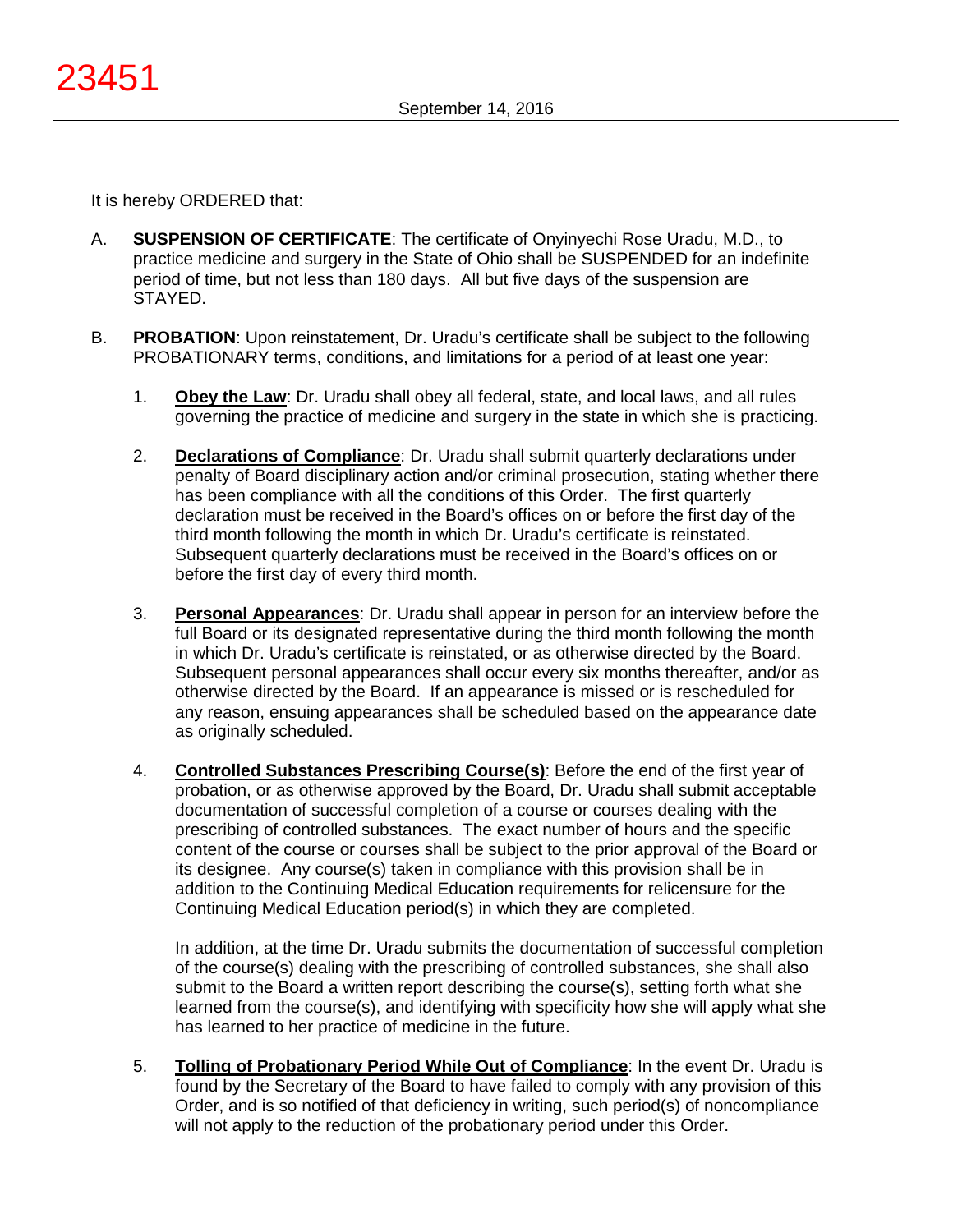- 6. **Required Reporting of Change of Address**: Dr. Uradu shall notify the Board in writing of any change of residence address and/or principal practice address within 30 days of the change.
- C. **TERMINATION OF PROBATION**: Upon successful completion of probation, as evidenced by a written release from the Board, Dr. Uradu's certificate will be fully restored.

# D. **REQUIRED REPORTING WITHIN 30 DAYS OF THE EFFECTIVE DATE OF THIS ORDER**:

1. **Required Reporting to Employers and Others**: Within 30 days of the effective date of this Order, Dr. Uradu shall provide a copy of this Order to all employers or entities with which she is under contract to provide healthcare services (including but not limited to third-party payors), or is receiving training, and the Chief of Staff at each hospital or healthcare center where she has privileges or appointments. Further, Dr. Uradu shall promptly provide a copy of this Order to all employers or entities with which she contracts in the future to provide healthcare services (including but not limited to third-party payors), or applies for or receives training, and the Chief of Staff at each hospital or healthcare center where she applies for or obtains privileges or appointments.

In the event that Dr. Uradu provides any healthcare services or healthcare direction or medical oversight to any emergency medical services organization or emergency medical services provider in Ohio, within 30 days of the effective date of this Order, she shall provide a copy of this Order to the Ohio Department of Public Safety, Division of Emergency Medical Services.

These requirements shall continue until Dr. Uradu receives from the Board written notification of the successful completion of her probation.

- 2. **Required Reporting to Other Licensing Authorities**: Within 30 days of the effective date of this Order, Dr. Uradu shall provide a copy of this Order to the proper licensing authority of any state or jurisdiction in which she currently holds any professional license, as well as any federal agency or entity, including but not limited to the Drug Enforcement Administration, through which she currently holds any professional license or certificate. Also, Dr. Uradu shall provide a copy of this Order at the time of application to the proper licensing authority of any state or jurisdiction in which she applies for any professional license or reinstatement/restoration of any professional license. This requirement shall continue until Dr. Uradu receives from the Board written notification of the successful completion of her probation.
- 3. **Required Documentation of the Reporting Required by Paragraph D**: Dr. Uradu shall provide this Board with **one** of the following documents as proof of each required notification within 30 days of the date of each such notification: (a) the return receipt of certified mail within 30 days of receiving that return receipt, (b) an acknowledgement of delivery bearing the original ink signature of the person to whom a copy of the Order was hand delivered, (c) the original facsimile-generated report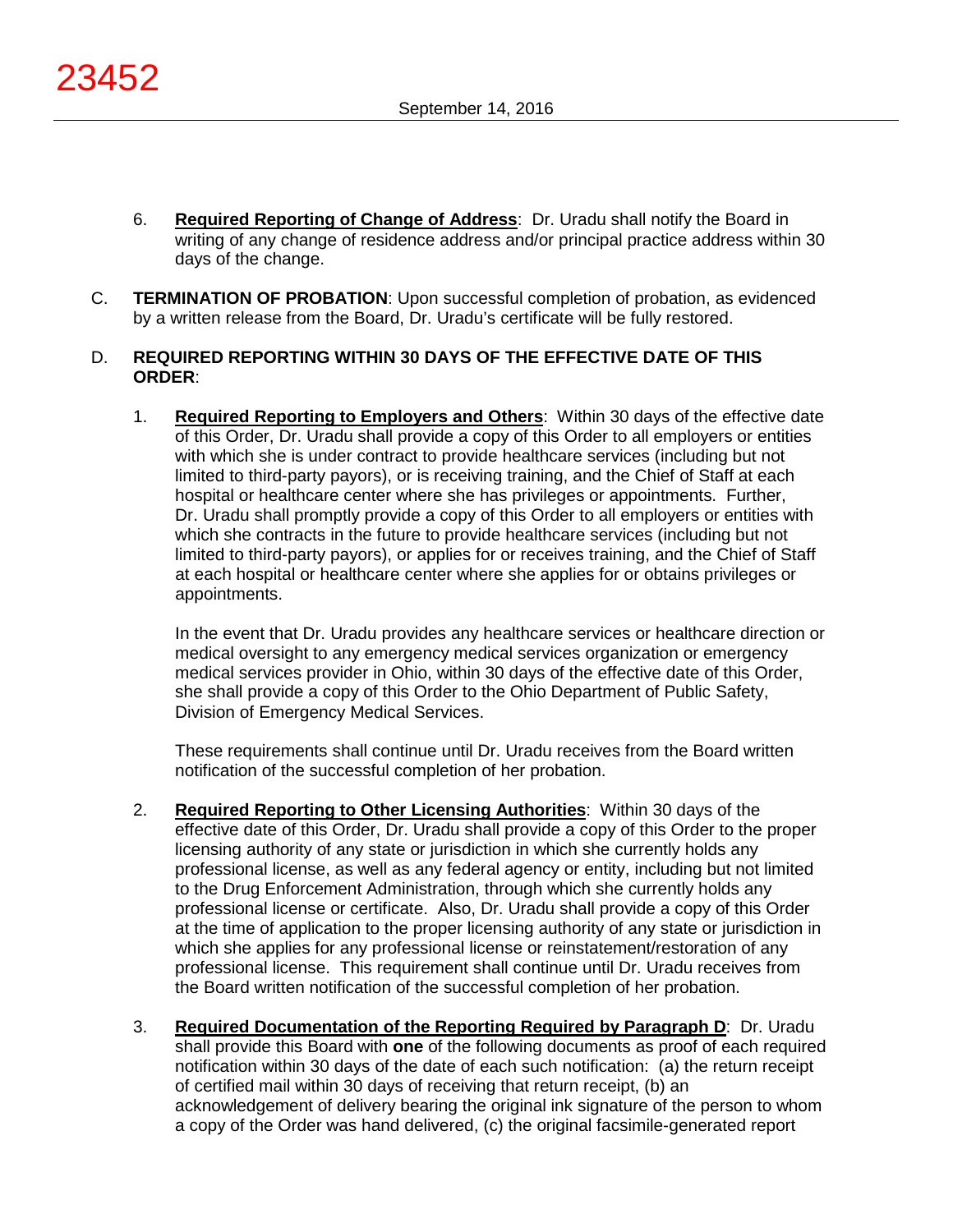confirming successful transmission of a copy of the Order to the person or entity to whom a copy of the Order was faxed, or (d) an original computer-generated printout of electronic mail communication documenting the e-mail transmission of a copy of the Order to the person or entity to whom a copy of the Order was e-mailed.

- E. **VIOLATION OF THE TERMS OF THIS ORDER**: If Dr. Uradu violates the terms of this Order in any respect, the Board, after giving her notice and the opportunity to be heard, may institute whatever disciplinary action it deems appropriate, up to and including the permanent revocation of her certificate.
- **EFFECTIVE DATE OF ORDER**: This Order shall become effective immediately upon the mailing of the notification of approval by the Board.

# **Dr. Steinbergh seconded the motion.**

Dr. Schottenstein stated that Dr. Uradu's address to the Board would have been compelling had this been a legislative hearing instead of a meeting of the State Medical Board. Dr. Schottenstein stated that the Medical Board is not meeting to comment on the appropriateness or validity of the law. Dr. Schottenstein noted the following statement from Dr. Uradu's address:

Many will be watching to see whether you, the members of the Ohio Medical Board, charged with protecting the citizens, will support the notion that a violation of the federal patient cap, which has already been changed because it was insufficient to keep pace with the national crisis of opioid overdose, should be viewed as a criminal act in Ohio.

Dr. Schottenstein also noted another portion of Dr. Uradu's address:

Today you will decide whether exceeding the now-repealed 100 patient cap was a criminal offense in Ohio.

Dr. Schottenstein stated that it is not the Board's purpose today to determine if these acts are against the law. Dr. Schottenstein stated that these acts are, in fact, against the law.

Dr. Schottenstein stated that as he reviewed this case he did not attempt to decide whether the law was just or fair. Rather, Dr. Schottenstein attempted to ascertain whether there were mitigating circumstances that would cause him to look favorably on the situation. Upon reviewing the case, Dr. Schottenstein opined that Dr. Uradu's actions were more negligent than reckless. Dr. Schottenstein stated that after hearing Dr. Uradu's address to the Board, he had the sense that Dr. Uradu is having trouble taking responsibility for her behavior and that, on some level, she had the feeling that it was important that she took the actions at issue in this case. Dr. Schottenstein stated that he respects that opinion, but that it is not appropriate to take rules and laws into one's own hands and decide what is best.

Dr. Schottenstein noted that the Hearing Examiner's Report and Recommendation considers whether Dr. Uradu's behavior was negligent or reckless. Dr. Schottenstein stated that although these terms are often conflated, there are actually two different things. Dr. Schottenstein stated that when one is negligent, regardless of the level of negligence, it is because they are openly careless and inattentive with their behavior and should have known better but did not. Conversely, someone who is reckless does know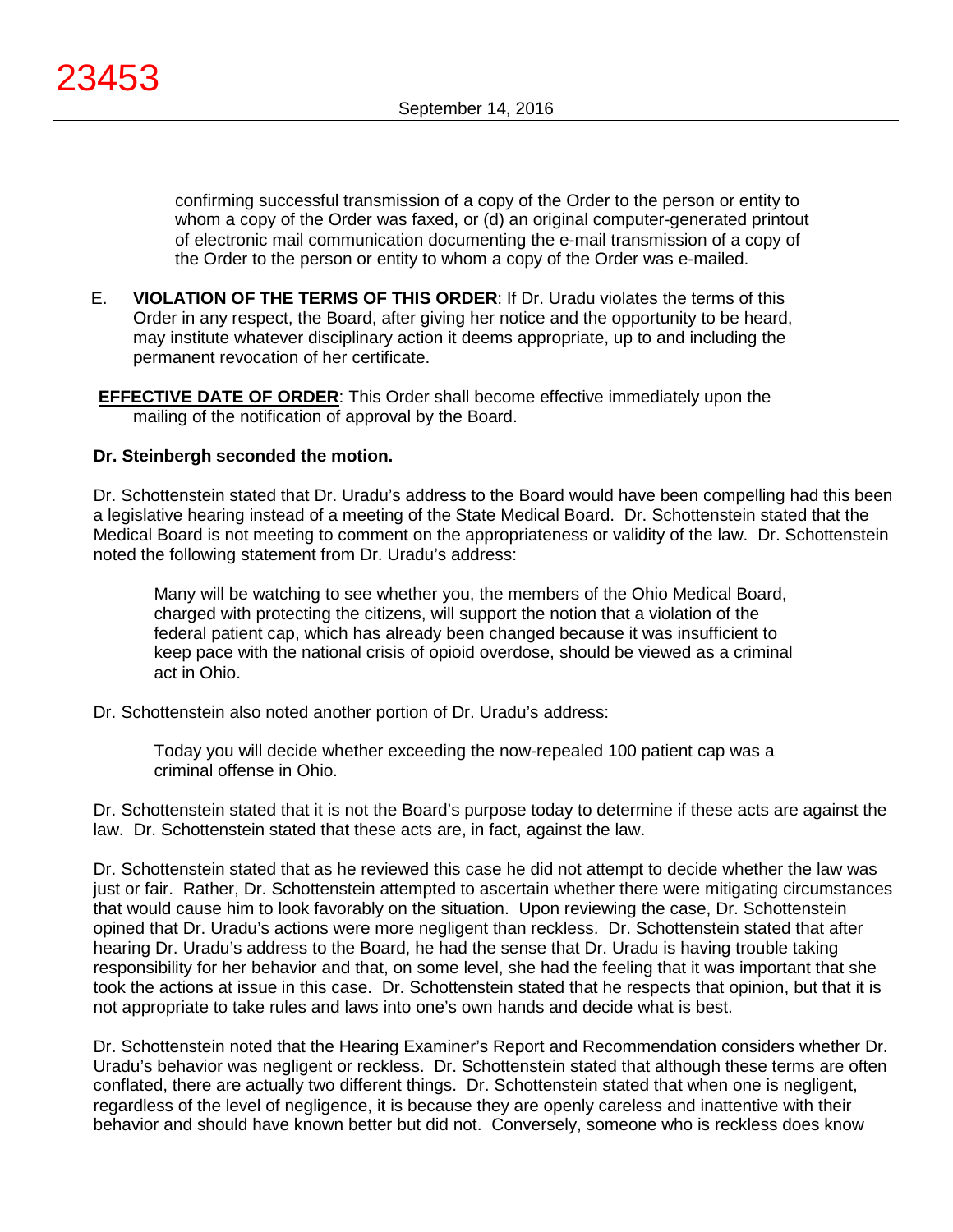better but they take the action anyway.

Dr. Schottenstein continued that Dr. Uradu put herself in a position in which she acted negligently and then needed to act recklessly in order to avoid practicing medicine in an unethical manner. Dr. Schottenstein appreciated the fact that Dr. Uradu behaved in such a way as to practice medicine in an ethical manner by not summarily discharging patients. However, Dr. Schottenstein reiterated his opinion that this was a situation of Dr. Uradu's own making.

Dr. Schottenstein stated that he supports Mr. Giacalone's proposed amendment.

Dr. Steinbergh stated that she agrees with Mr. Giacalone's proposed amendment, as well as with Dr. Schottenstein's comments. Dr. Steinbergh stated that a level of professional ethics was crossed in this case. Dr. Steinbergh stated that there is a law and Dr. Uradu broke that law.

Dr. Steinbergh stated that during her address to the Board, Dr. Uradu spoke of her graduation from medical school and the wonderful privilege of taking care of patients. Dr. Steinbergh stated that all medical school graduates feel that they are going to go forth and help patients and the world. Dr. Steinbergh stated that during training, physicians begin to realize that there are boundaries that must be followed in order to protect patients and care for them in a confident way.

Dr. Steinbergh agreed with Dr. Schottenstein that Dr. Uradu put herself in this situation in a reckless way by violating the 100-patient limit and making decisions that were not hers to make. Dr. Steinbergh stated that one cannot disregard the law and take it into one's own hands. Dr. Steinbergh stated that Dr. Uradu exceeded her boundaries as a physician and was perhaps unable to say "no." Dr. Steinbergh stated that physicians put patients at risk when they see as many patients per day as Dr. Uradu did. Dr. Steinbergh stated that when she observes the sheer number of patients Dr. Uradu was seeing, she cannot help but believe that there were standard of care issues. However, Dr. Steinbergh stated that the Board is not considering allegations of violating the standards of care today and that her views in that regard do not cloud her judgment of the issues at hand.

Dr. Steinbergh stated that she reluctantly agrees with Mr. Giacalone's proposal to stay all but five days of Dr. Uradu's suspension. Dr. Steinbergh cautioned that the stay of most of the suspension should not be interpreted as an endorsement of Dr. Uradu or as an indication that Dr. Uradu's address to the Board has caused the Board to feel guilty in its responsibility. Dr. Steinbergh stated that the Board has a responsibility to uphold the law.

A vote was taken on Mr. Giacalone's motion to amend:

ROLL CALL:

| Dr. Rothermel     | - abstain |
|-------------------|-----------|
| Dr. Saferin       | - abstain |
| Mr. Giacalone     | - aye     |
| Dr. Steinbergh    | - aye     |
| Dr. Soin          | - aye     |
| Mr. Gonidakis     | - aye     |
| Mr. Kenney        | - aye     |
| Dr. Schachat      | - aye     |
| Dr. Schottenstein | - aye     |
| Dr. Edgin         | - aye     |
|                   |           |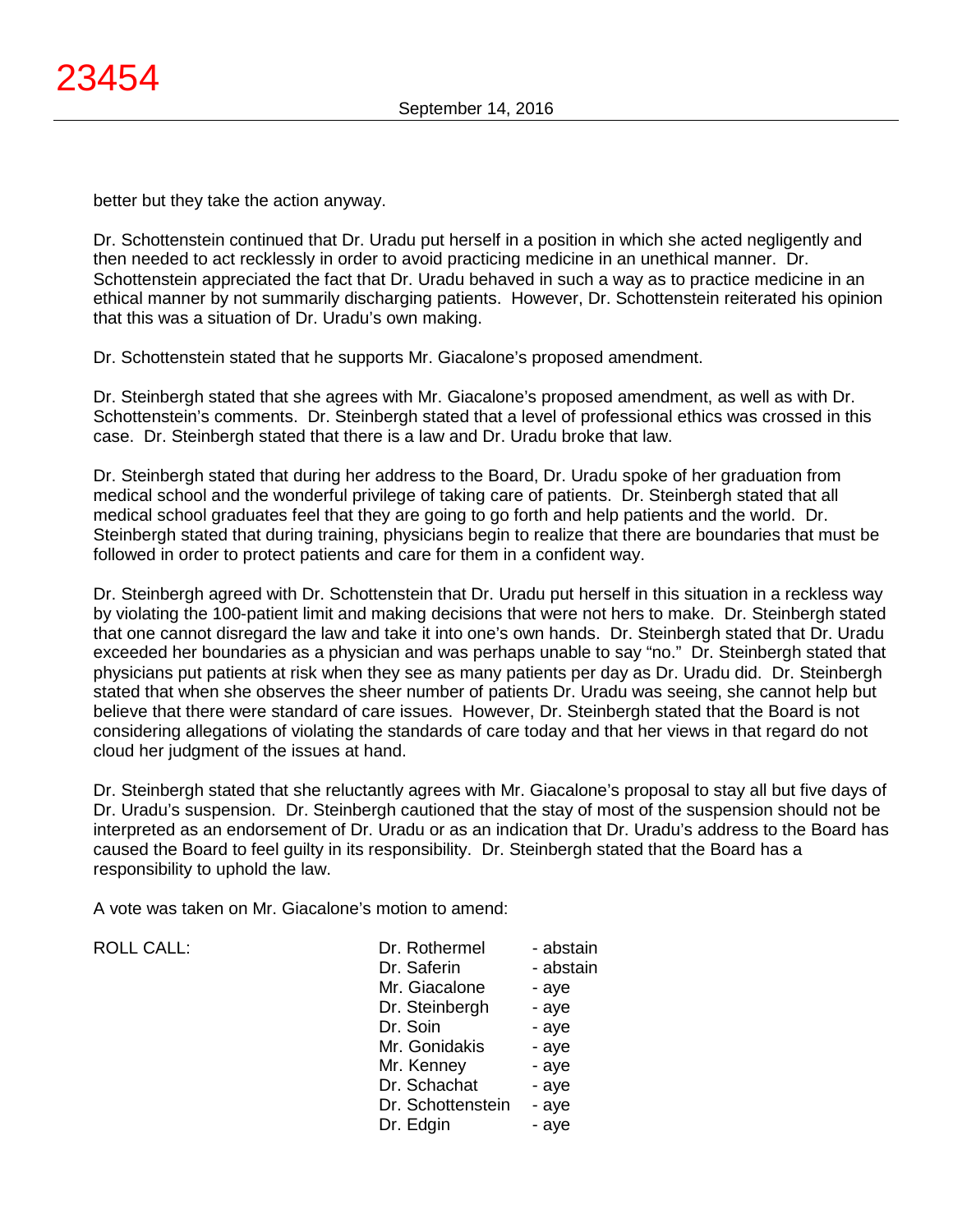Dr. Factora - aye

The motion to amend carried.

**Dr. Steinbergh moved to approve and confirm Mr. Decker's Findings of Fact, Conclusions of Law, and Proposed Order, as amended, in the matter of Onyinyechi Rose Uradu, M.D. Dr. Soin seconded the motion.** A vote was taken:

| <b>ROLL CALL:</b> | Dr. Rothermel     | - abstain |
|-------------------|-------------------|-----------|
|                   | Dr. Saferin       | - abstain |
|                   | Mr. Giacalone     | - aye     |
|                   | Dr. Steinbergh    | - aye     |
|                   | Dr. Soin          | - aye     |
|                   | Mr. Gonidakis     | - aye     |
|                   | Mr. Kenney        | - aye     |
|                   | Dr. Schachat      | - aye     |
|                   | Dr. Schottenstein | - aye     |
|                   | Dr. Edgin         | - aye     |
|                   | Dr. Factora       | - aye     |
|                   |                   |           |

The motion to approve carried.

The Board took a recess at 12:30 p.m. The meeting resumed at 1:30 p.m.

Dr. Schachat was not present when the meeting resumed.

# TIMOTHY FRANKLIN MYNES, D.O.

Mr. Gonidakis the Board's attention to the matter of Timothy Franklin Mynes, D.O. No objections were filed. Ms. Shamansky was the Hearing Examiner.

Mr. Gonidakis stated that a request to address the Board has been timely filed by Dr. Mynes. Five minutes will be allowed for that address.

Dr. Mynes was represented by his attorney, Elizabeth Collis.

Ms. Collis stated that this is the first time the Dr. Mynes has appeared before this Board. Ms. Collis stated that Dr. Mynes came to the attention of the Board due to actions taken by medical boards in Kentucky and Virginia. Ms. Collis stated that in 2012 Dr. Mynes was offered the opportunity to practice in a bariatric clinic. At that time Dr. Mynes reviewed all Kentucky laws related to weight-loss prescribing and discussed the subject with his colleagues. Ms. Collis noted that the rules for weight-loss prescribing in Kentucky are very different from those in Ohio. Specifically, in Kentucky there is no time limit for prescribing these medications, no requirement that the patient be seen by the physician on every visit, and no limit to the 30-day dispensing of medication.

Ms. Collis continued that Horizon Weight Loss Clinic, which employed Dr. Mynes, was investigated by the Kentucky Board of Medical Licensure after a pharmacy filled a prescription which had mistakenly used Horizon's Drug Enforcement Administration (DEA) registration; the investigation was not due to any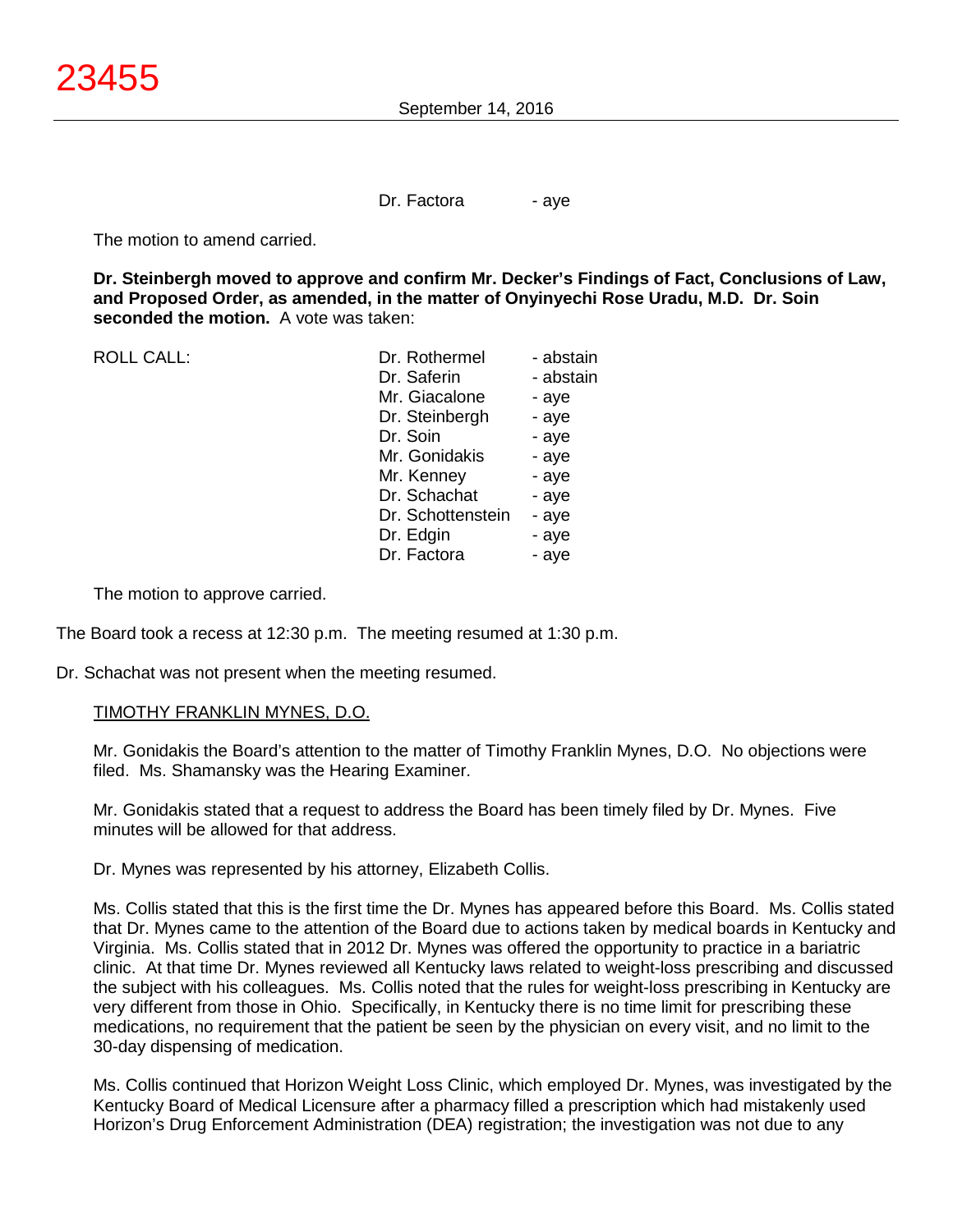patient care issue. Ms. Collis stated that an expert witness, who was a competitor with Horizon, reviewed the records for the Kentucky Board and determined that there was issues related to record-keeping. Rather than proceed to a hearing, Dr. Mynes entered into a Consent Agreement with the Kentucky Board which limited his prescriptive authority to 72-hour prescriptions until he completed educational requirements. Ms. Collis stated that Dr. Mynes has completed the educational requirements and the 72 hour limitation has been lifted. Ms. Collis stated that Dr. Mynes continues to be under probationary terms in Kentucky and should complete the second of two required chart reviews next month.

Ms. Collis asked the Board to accept the Proposed Order in the Report and Recommendation or to impose a probationary status which would be consistent with Dr. Mynes' probation in Kentucky.

Dr. Mynes stated that he had always wanted to be a physician and, after completing medical school, he returned to southern to provide patient care in an underserved area. Dr. Mynes stated that he worked most of his career in urgent care and was also an associate professor at the Ohio University Heritage College of Osteopathic Medicine, as well as serving as assistant residency director for the family medicine residency program at Southern Ohio Medical Center. In 2012 Dr. Mynes accepted part-time employment at the Horizon Weight Loss Clinic, a bariatric medicine clinic in Kentucky. Dr. Mynes stated that he reviewed the Kentucky laws for prescribing weight-loss medications, reviewed the literature, and shadowed another physician at the clinic.

Dr. Mynes continued that the Horizon Clinic later came under investigation based on issues other than patient care or patient harm. Dr. Mynes stated that he fully cooperated with the investigation. Dr. Mynes stated that before he ever prescribed to patients he personally met with them, took their medical history, performed an examination, checked the Kentucky All Schedule Prescription Electronic Reporting (KASPER) system, check the patient's body-mass index, and asked about any prior drug abuse or addiction. Dr. Mynes also discussed the possibility of addiction to these medications with his patients. Dr. Mynes stated that the Horizon Clinic turned away at least 10% to 15% of patients who came in because they did not meet the clinic's screening process or were not losing weight. Dr. Mynes stated that the patient charts used by the clinic were created by and purchased from the American Bariatric Society. Dr. Mynes stated that he believed at that time that the clinic was following the law and providing good care, but he acknowledged that he record-keeping should have been better.

Dr. Mynes stated that he entered into a consent agreement with the Kentucky Board on the advice of his counsel. Dr. Mynes stated that he has fully complied with the conditions of his agreement. Dr. Mynes stated that he also entered into an agreement with the Virginia Board of Medicine based solely on the Kentucky action.

Dr. Mynes stated that his family depends on him and he feels that he has let them down. Dr. Mynes stated that he worked very hard to become a physician and he takes it very seriously. Dr. Mynes felt that he has put his career in jeopardy by working at the bariatric clinic and that he will not step outside of mainstream medicine again. Dr. Mynes stated that he no longer works in bariatric medicine and he currently practices exclusively at an urgent care center in Virginia. Dr. Mynes stated that he would like to retain his Ohio medical license in case he wants to move back to Ohio in the future. Dr. Mynes asked that the Board not limit his Ohio license.

Mr. Gonidakis asked if the Assistant Attorney General would like to respond. Mr. Wilcox stated that he did not wish to respond.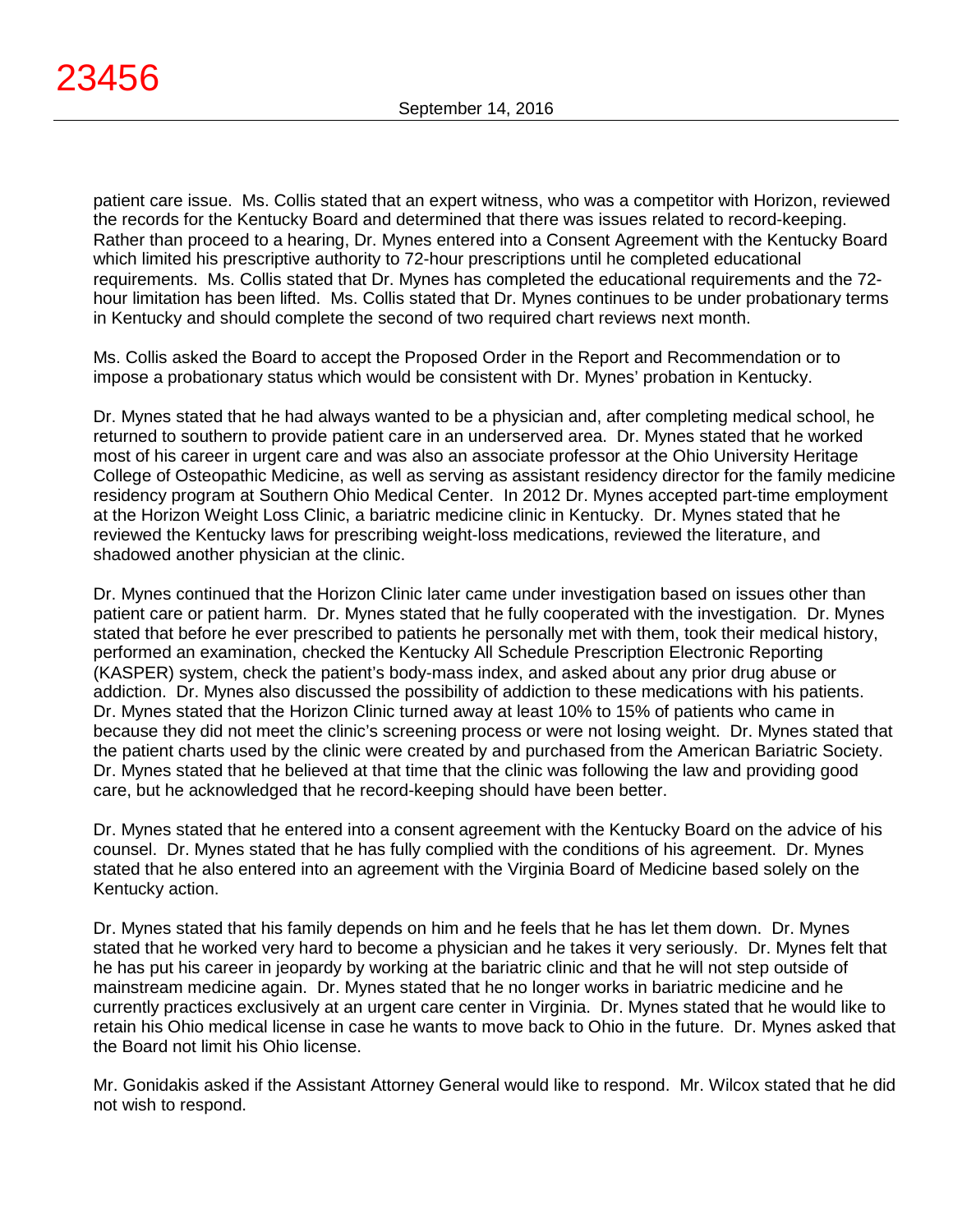**Dr. Steinbergh moved to approve and confirm Ms. Shamansky's Findings of Fact, Conclusions of Law, and Proposed Order in the matter of Timothy Franklin Mynes, D.O. Dr. Soin seconded the motion.**

Mr. Gonidakis stated that he will now entertain discussion in the above matter.

Mr. Giacalone stated that Dr. Mynes was first licensed to practice osteopathic medicine and surgery in Ohio in 2003 and he is board-certified in family medicine. Dr. Mynes completed his residency in 2004 and began practicing full-time at an urgent care center. In 2007, Dr. Mynes became Medical Director of the Southern Ohio Medical Center's Urgent Care in Wheelersburg, Ohio.

Mr. Giacalone continued that Dr. Mynes, due to financial pressures, accepted an offer to practice at the Horizon Weight Loss Clinic, a bariatric medicine practice in Morehead, Kentucky. Dr. Mynes testified that he had had no prior experience in bariatric medicine, but he had been in residency with the physicians who founded the clinic. Dr. Mynes began practicing at the Horizon Clinic in 2012 one day per week while continuing to work full-time at the Urgent Care. Dr. Mynes admitted that at that time he had no specific training in weight loss medicine and had never prescribed any weight-loss medications. In order to become proficient in the area of bariatric medicine, Dr. Mynes stated that he read the Kentucky laws related to weight-loss prescribing, attended educational events, spoke with two physicians who were already working at the Horizon Clinic, and shadowed one of those physicians for two or three days as he saw patients at the clinic.

Mr. Giacalone stated that in or about May 2014 the Kentucky Board of Medical Licensure began an investigation of the Horizon Clinic. Dr. Mynes left the Horizon Clinic in September 2014 when he moved to Virginia to assume another position. In December 2014, Dr. Mynes signed an Agreed Order with the Kentucky Board. Although Dr. Mynes entered into the Agreed Order with the advice of counsel, he alleges the following:

- The consultant engaged by the Kentucky Board owned a weight loss clinic that was a competitor of Horizon Weight Loss Clinic and Dr. Mynes believed she could have been biased.
- Dr. Mynes did not agree with some of the consultant's findings, but he did state that he "definitely agreed that we could have done a lot of things better."
- Dr. Mynes did not have an independent expert review the same files that were reviewed by the Kentucky Board.
- Dr. Mynes stated that while the Kentucky Board's Order was termed an "Agreed Order," he did not have a role in negotiating it. Instead, Dr. Mynes stated that his attorney advised him that if he did not agree to the Order the Kentucky Board would revoke his license and he would be forced to pursue an expensive court appeal that would likely not result in a better outcome.

Mr. Giacalone stated that the Kentucky Board's consultant had reviewed 112 of the Horizon Clinic's Kentucky All-Schedule Prescription Electronic Reporting (KASPER) recording and selected 15 patients named in those records for further investigation of their records. The consultant noted that Dr. Mynes had prescribed and/or dispensed approximately 290 prescriptions for weight-loss medication to approximately 290 patients in four days. The vast majority of patients were on phentermine 37.5 mg and received a quantity of 60 tablets for a 30-day supply. The consultant had expressed concern about the high number of patients seen per day at the Horizon Clinic. The consultant expressed further concern that controlled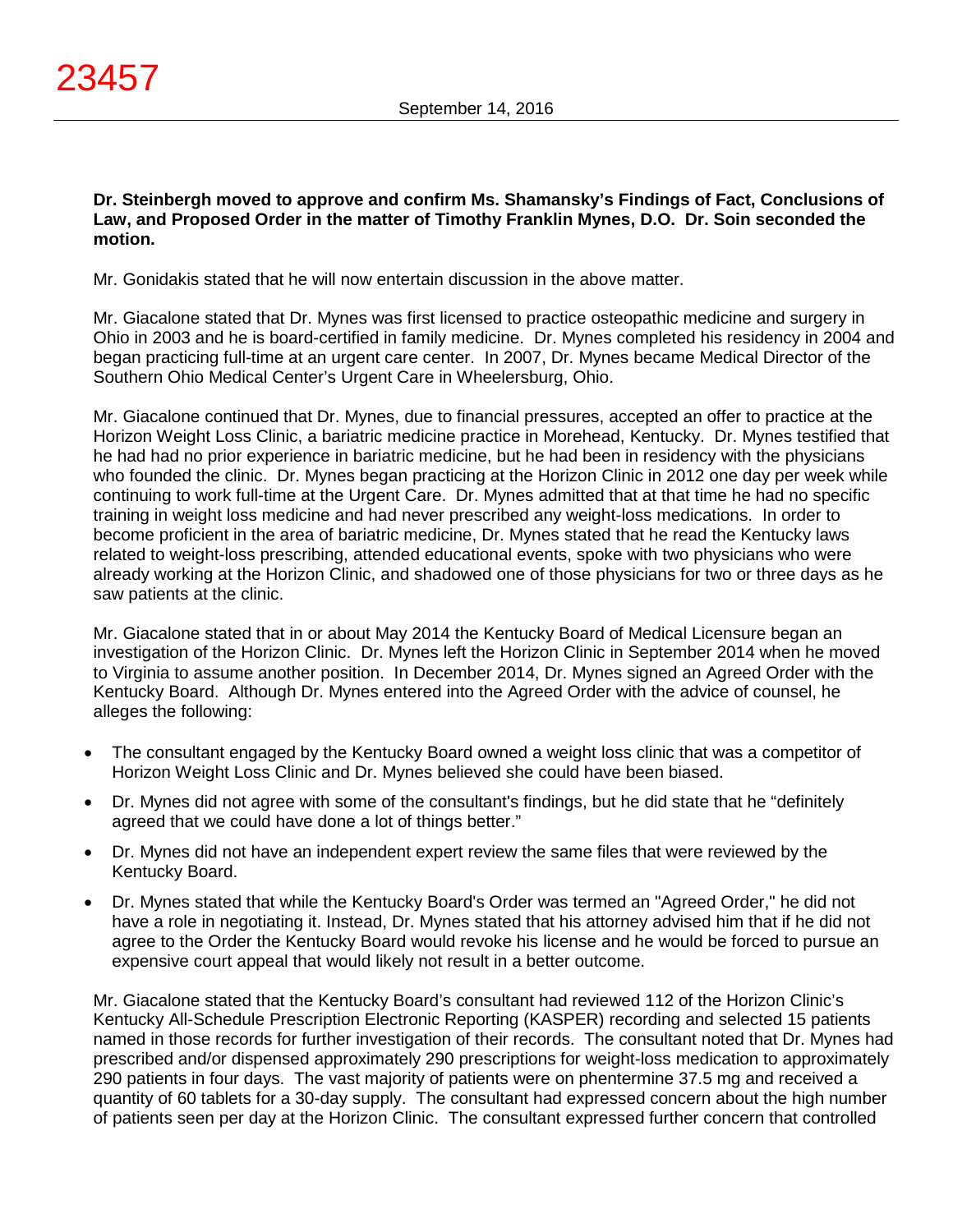substances had been prescribed to at least five employees of the Horizon Clinic and that an anorectic had been prescribed at a high dose to geriatric patients. Finally, the consultant noted that patients had traveled a significant distance to the Clinic.

Mr. Giacalone stated that after reviewing the 15 patient records, the Kentucky Board's consultant found that Dr. Mynes had departed from or failed to conform to acceptable and prevailing medical practices in all 15 cases with respect to diagnoses, treatment and record keeping. Specifically, the consultant found the following:

- There were no carefully prescribed diet, behavior modification and other appropriate supportive and collateral therapies.
- There were no adequate patient records in accordance with Kentucky law.
- Schedule IV controlled substances were prescribed for more than three months with no justification.
- several components were missing from the medical history in the records, including cardiac diseases.
- There were no inquiries into other important conditions such as liver diseases and sleep apnea.
- There were no questions on eating disorders and other important lifestyle questions, incomplete inquiry about initial exercise, and an incomplete family history.
- There were no inquiries on illegal drug use unless the patient had been treated for substance abuse.
- Positive or blank answers on new patient forms were not addressed.
- There were no inquiries about prior treatment compliance.
- No lab tests were done.

The Kentucky Board's consultant had stated that all of the above are required in order to be in compliance with the Kentucky law that was in effect at the time of the inspection.

Mr. Giacalone stated that the Kentucky Board's Agreed Order temporarily restricted Dr. Mynes' ability to prescribe such that he could only prescribe controlled substances for a 72-hour period as part of his urgent care practice. Dr. Mynes was also required to take educational courses, was monitored with limited patient chart review, was required to keep a controlled substance log, and was required to pay a fine. As a result of the Kentucky Agreed Order, Dr. Mynes entered into a Consent Order with the Virginia Board of Medicine in September 2015. The Virginia Consent Order required Dr. Mynes to fully comply with the terms and conditions of the Kentucky Agreed Order.

Mr. Giacalone stated that Dr. Mynes has not practiced bariatric medicine since he left the Horizon Clinic in 2014 and he has stated that he has no intention of returning to bariatric medicine. Dr. Mynes allowed his Ohio medical license to expire in July 2016, though he would like to preserve his ability to reinstate or restore his Ohio license in the future.

Mr. Giacalone stated that, based on the evidence and testimony provided, he agrees with the Hearing Examiner's Findings of Fact and Conclusion of Law. Mr. Giacalone wished to offer an amendment to the Proposed Order which would permanently prohibit Dr. Mynes from prescribing or dispensing phentermine and any other controlled substances for purposes of weight loss treatment. Mr. Giacalone stated that he is offering this amendment because Dr. Mynes' actions appear to be contrary to good medical practice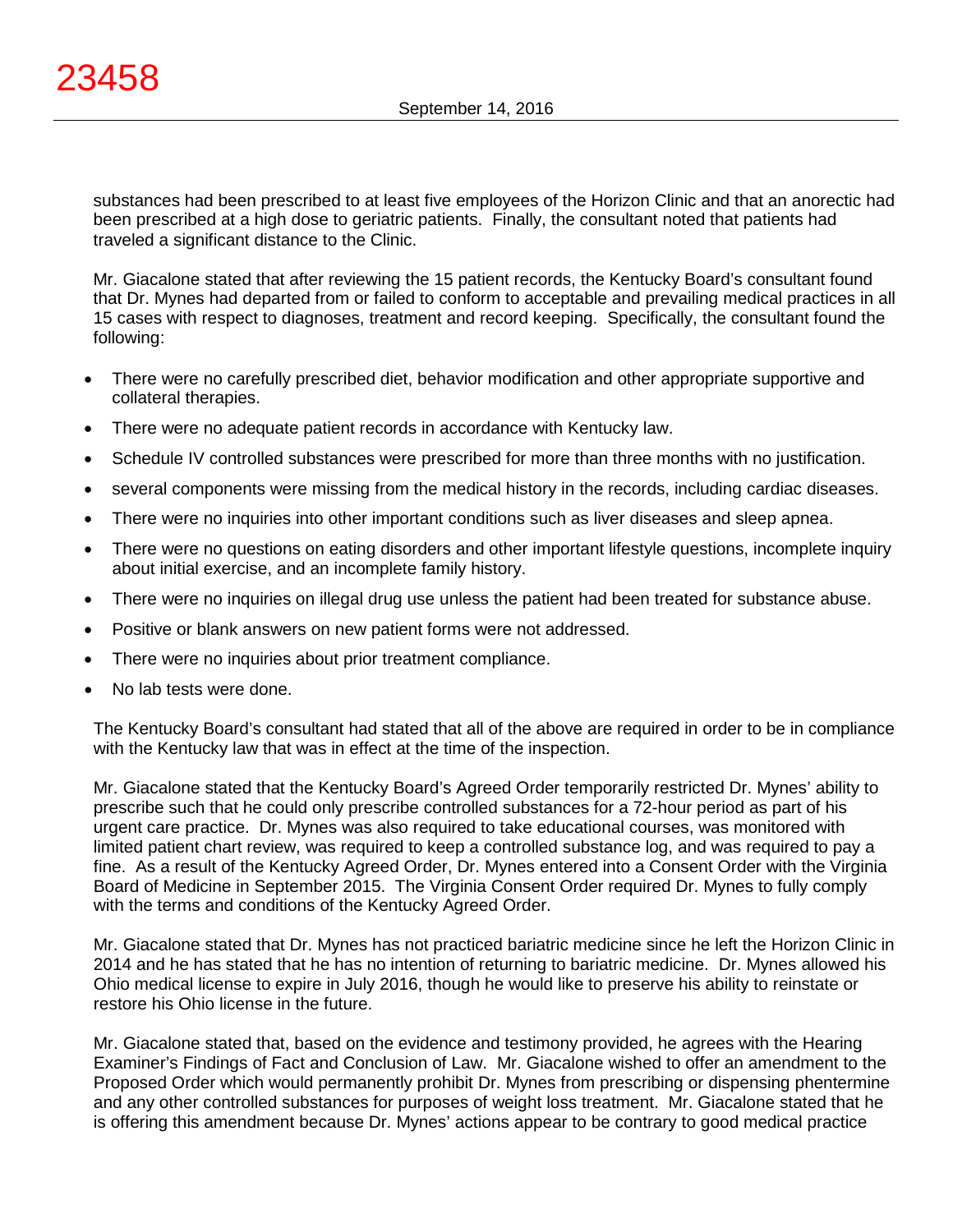and simple common sense in terms of prescribing an addictive controlled substance. Mr. Giacalone reviewed the following facts and observations:

- Dr. Mynes prescribed and/or dispensed approximately 290 prescriptions for weight loss medication to approximately 290 patients in four working days; Mr. Giacalone opined that this number of prescriptions over such a short time was "staggering."
- The vast majority of Dr. Mynes' patients were on phentermine 37.5 mg and received a quantity of 60 tablets for a 30-day supply; this was essentially the only product that the Horizon Clinic provided to patients, in conveniently prepackaged, ready-to-be-dispensed 60 tablet containers.
- Regardless of whatever literature Dr. Mynes may cite, the package insert, which is premised upon clinical studies necessary for the approval of this product by the Food and Drug Administration (FDA), clearly and unambiguously states that amphetamines such as phentermine "Have been extensively abused and the possibility of abuse of phentermine should be kept in mind when evaluating the desirability of including a drug as part of a weight reduction program."
- Dr. Mynes' and Horizon Clinic's treatment of choice was providing phentermine on a routine basis with no other bariatric treatments offered and no relationships with any bariatric surgeons established.
- Dr. Mynes appeared to have no qualms in prescribing an anorectic at a high dose to geriatric patients, even though the use of this product in the elderly should be done with caution according to the product information.
- Dr. Mynes testified that he ordered no lab work on Horizon patients, claiming that the only purpose for performing lab work was to be able to include more people for treatment.
- Patients with supposedly serious weight loss problems traveled long distances to Horizon Clinic, even though none of its practitioners, including Dr. Mynes, specialized in bariatric medicine. In fact, Horizon Clinic was owned by James Hamlin, a chiropractor, and Adam Brooks. Mr. Giacalone stated that any real expertise in bariatric medicine appears to have been strikingly absent at Horizon Clinic.
- Dr. Mynes failed to recognize obvious red flags associated with this practice, even though his prior physician supervisor had stated that Dr. Mynes was cognizant of the serious problem of addiction to controlled substances in southern Ohio.
- The appearance that Dr. Mynes' financial need for additional income may have clouded his judgment in terms of proper patient care and possibly added to the existing drug problem.

Mr. Giacalone added that this proposed permanent limitation may also remind Dr. Mynes to be more vigilant in his prescribing practices and to avoid entering into practice arrangement in which he is not qualified or appear suspect. Mr. Giacalone also wished to ensure that a similar situation will not occur in Ohio in the event that Dr. Mynes decides to return to Ohio to practice.

# **Mr. Giacalone moved to amend the Report and Recommendation's Proposed Order to add the following paragraph as Paragraph A:**

A. **PERMANENT LIMITATION/RESTRICTION**: The certificate of Timothy F. Mynes, D.O., to practice osteopathic medicine and surgery in the State of Ohio shall be permanently LIMITED and RESTRICTED as follows: Dr. Mynes shall not prescribe, administer, personally furnish, or in any other manner provide phentermine or any other controlled substances for purposes of weight loss treatment.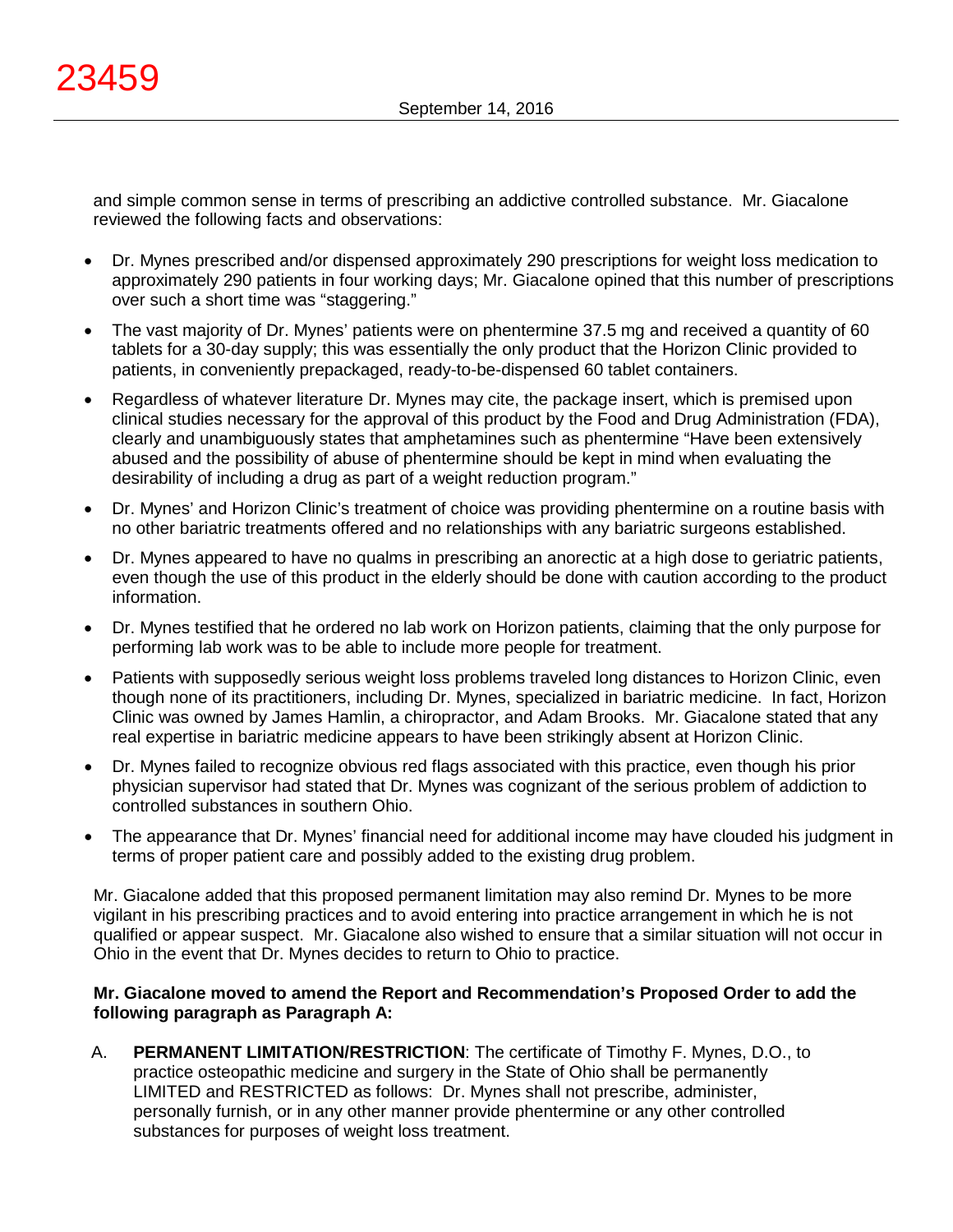# **Dr. Steinbergh seconded the motion.**

Dr. Steinbergh stated that she supports Mr. Giacalone's proposed amendment to permanently restrict Dr. Mynes' Ohio medical license as described. Dr. Steinbergh noted that Dr. Mynes has been an associate professor in family medicine in a volunteer faculty role for the Ohio University Heritage College of Osteopathic Medicine, where Dr. Steinbergh serves as an Assistant Dean. Dr. Steinbergh stated that she does not know Dr. Mynes and she does not feel conflicted in any way in this matter.

Dr. Steinbergh stated that Dr. Mynes had been overwhelmed financially, according to his own testimony, and made poor decisions. Dr. Steinbergh stated that Dr. Mynes overwhelmed himself with patient care and, consequently, put patients at risk.

Dr. Schottenstein stated that he also agrees with Mr. Giacalone's proposed amendment. Dr. Schottenstein observed that this is yet another case in which a practitioner put themselves at risk by stepping outside their area of expertise. Dr. Schottenstein stated that doing so is very inadvisable. Dr. Steinbergh stated that the practice of bariatric medicine falls within the realm of family medicine and many family practitioners participate in their patients' weight loss programs. Dr. Schottenstein agreed, but noted that Dr. Mynes had no real background in bariatric medicine when he began practice at Horizon Clinic. Dr. Schottenstein suspected that family physicians who practice bariatric medicine probably enter that field in a more methodical and responsible manner than Dr. Mynes did. Dr. Steinbergh replied that that is true for those who practice in a bariatric clinic. Dr. Steinbergh added that in the primary care setting, family practitioners can help with weight loss by properly documenting goals for weight loss, dietary measures, and other methods, including possibly prescribing phentermine.

A vote was taken on Mr. Giacalone's motion to amend:

| Dr. Rothermel     | - abstain |
|-------------------|-----------|
| Dr. Saferin       | - abstain |
| Mr. Giacalone     | - aye     |
| Dr. Steinbergh    | - aye     |
| Dr. Soin          | - aye     |
| Mr. Gonidakis     | - aye     |
| Mr. Kenney        | - aye     |
| Dr. Schottenstein | - aye     |
| Dr. Edgin         | - aye     |
| Dr. Factora       | - aye     |
|                   |           |

The motion to amend carried.

**Dr. Steinbergh moved to approve and confirm Ms. Shamansky's Findings of Fact, Conclusions of Law, and Proposed Order, as amended in the matter of Timothy Franklin Mynes, D.O. Dr. Soin seconded the motion.** A vote was taken:

| ROLL CALL: | Dr. Rothermel  | - abstain |
|------------|----------------|-----------|
|            | Dr. Saferin    | - abstain |
|            | Mr. Giacalone  | - ave     |
|            | Dr. Steinbergh | - ave     |
|            |                |           |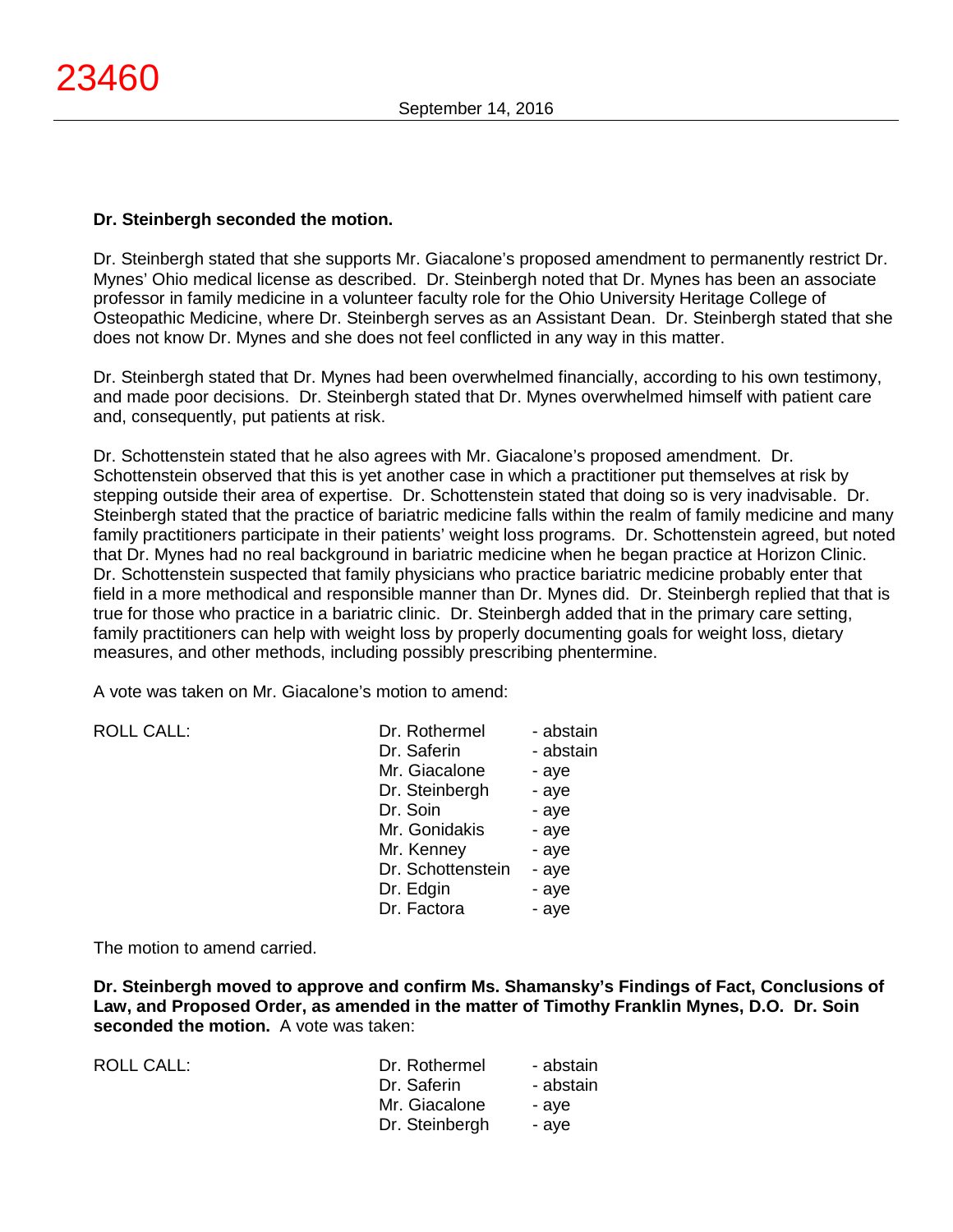| Dr. Soin          | - aye |
|-------------------|-------|
| Mr. Gonidakis     | - aye |
| Mr. Kenney        | - aye |
| Dr. Schottenstein | - aye |
| Dr. Edgin         | - aye |
| Dr. Factora       | - aye |

The motion to approve carried.

# DEBORAH S. LUBITZ, M.D.

**Dr. Steinbergh moved to remove the matter of Deborah S. Lubitz, M.D., from the table. Dr. Soin seconded the motion.** All members voted aye, except Dr. Rothermel and Dr. Saferin, who abstained. The motion carried.

Mr. Gonidakis stated that a revised amended proposed order has been provided to Board members in the matter of Dr. Lubitz. Mr. Gonidakis asked the Board members to take a moment to review the amended proposed order.

**Mr. Kenney wished to withdraw his previous motion to amend.** No Board member objected to the withdrawal. The motion to amend was withdrawn.

# **Mr. Kenney moved to amend the Proposed Order to read as follows:**

It is hereby ORDERED that:

- A. The December 2013 Consent Agreement between the Board and Deborah Lubitz, M.D., is hereby modified as follows:
	- 1. Dr. Lubitz shall not request termination of the December 2013 Consent Agreement for a minimum of 9 months following the effective date of this Order.
	- 2. Dr. Lubitz shall not be required to make personal appearances unless requested by the Board. The Board will not request Dr. Lubitz to make personal appearances when she is not residing or practicing in Ohio.
- B. All other terms and conditions of the December 2013 Consent Agreement shall remain in full force and effect.

This Order shall become effective immediately upon the mailing of the notification of approval by the Board.

**Dr. Soin seconded the motion.** A vote was taken:

| <b>ROLL CALL:</b> | Dr. Rothermel  | - abstain |
|-------------------|----------------|-----------|
|                   | Dr. Saferin    | - abstain |
|                   | Mr. Giacalone  | - ave     |
|                   | Dr. Steinbergh | - ave     |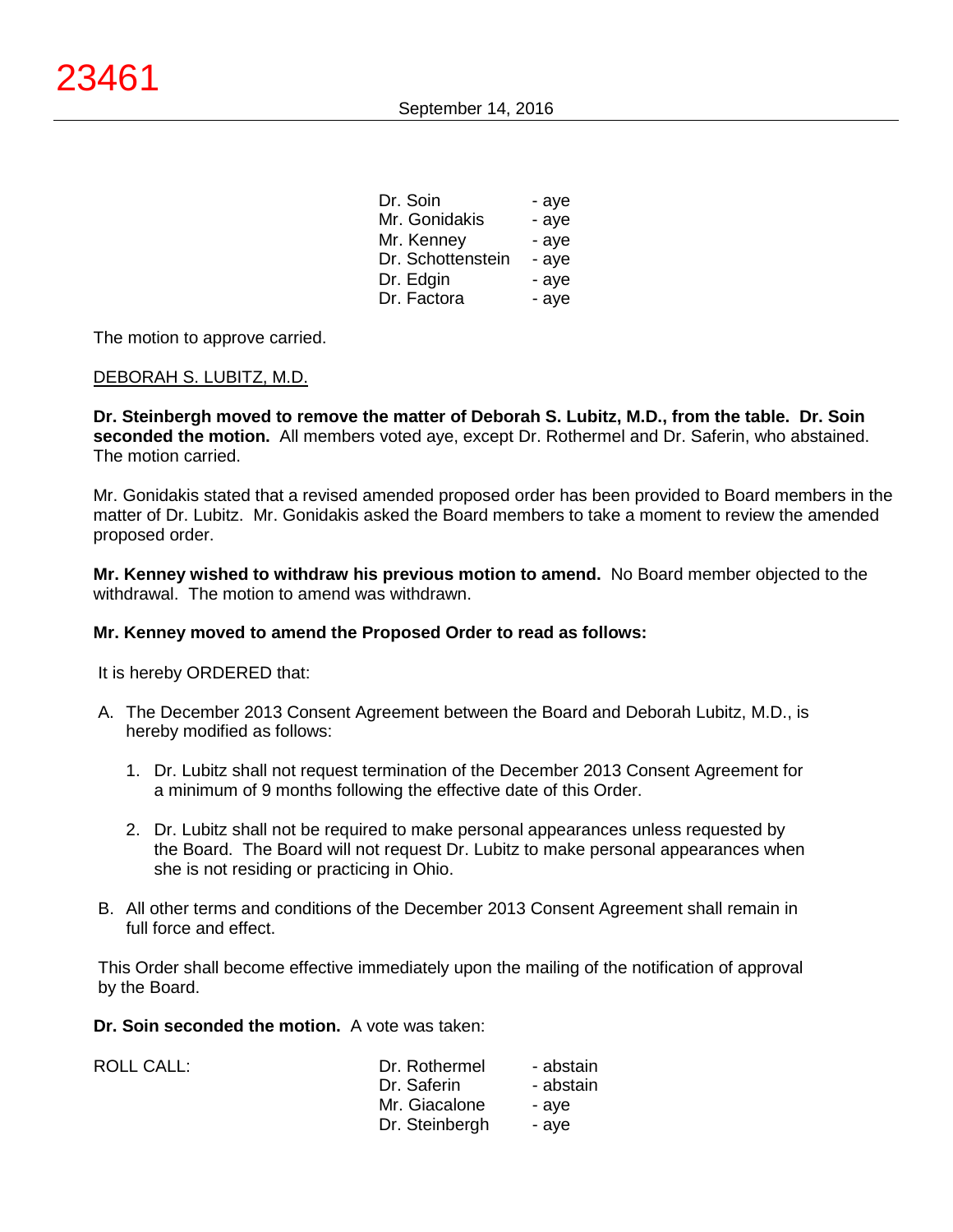| Dr. Soin          | - aye |
|-------------------|-------|
| Mr. Gonidakis     | - aye |
| Mr. Kenney        | - aye |
| Dr. Schottenstein | - aye |
| Dr. Edgin         | - aye |
| Dr. Factora       | - aye |

The motion to amend carried.

**Dr. Steinbergh moved to approve and confirm Ms. Shamansky's Findings of Fact, Conclusions of Law, and Proposed Order, as amended, in the matter of Deborah S. Lubitz, M.D. Dr. Schottenstein seconded the motion.** A vote was taken:

| <b>ROLL CALL:</b> | Dr. Rothermel<br>Dr. Saferin<br>Mr. Giacalone<br>Dr. Steinbergh<br>Dr. Soin<br>Mr. Gonidakis<br>Mr. Kenney<br>Dr. Schottenstein<br>Dr. Edgin | - abstain<br>- abstain<br>- aye<br>- aye<br>- aye<br>- aye<br>- aye<br>- aye<br>- aye |
|-------------------|----------------------------------------------------------------------------------------------------------------------------------------------|---------------------------------------------------------------------------------------|
|                   | Dr. Factora                                                                                                                                  | - aye                                                                                 |

The motion to approve carried.

# ONYINYECHI ROSE URADU, M.D.

Ms. Anderson stated that Dr. Uradu's attorney has filed a motion for reconsideration of the Order that the Board issued today in the matter of Dr. Uradu. The purpose of the motion is for the Board to consider adding a 30-day wind-down period prior to the beginning of Dr. Uradu's 180 suspension, of which all but five days were stayed. Ms. Anderson stated that it is within the Board's discretion whether to reconsider its Order.

**Mr. Giacalone moved that the Board reconsider the Order in the matter of Onyinyechi Rose Uradu, M.D. Dr. Schottenstein seconded the motion.** A vote was taken:

ROLL CALL:

| Dr. Rothermel     | - abstain |
|-------------------|-----------|
| Dr. Saferin       | - abstain |
| Mr. Giacalone     | - aye     |
| Dr. Steinbergh    | - aye     |
| Dr. Soin          | - aye     |
| Mr. Gonidakis     | - aye     |
| Mr. Kenney        | - aye     |
| Dr. Schottenstein | - aye     |
| Dr. Edgin         | - aye     |
| Dr. Factora       | - aye     |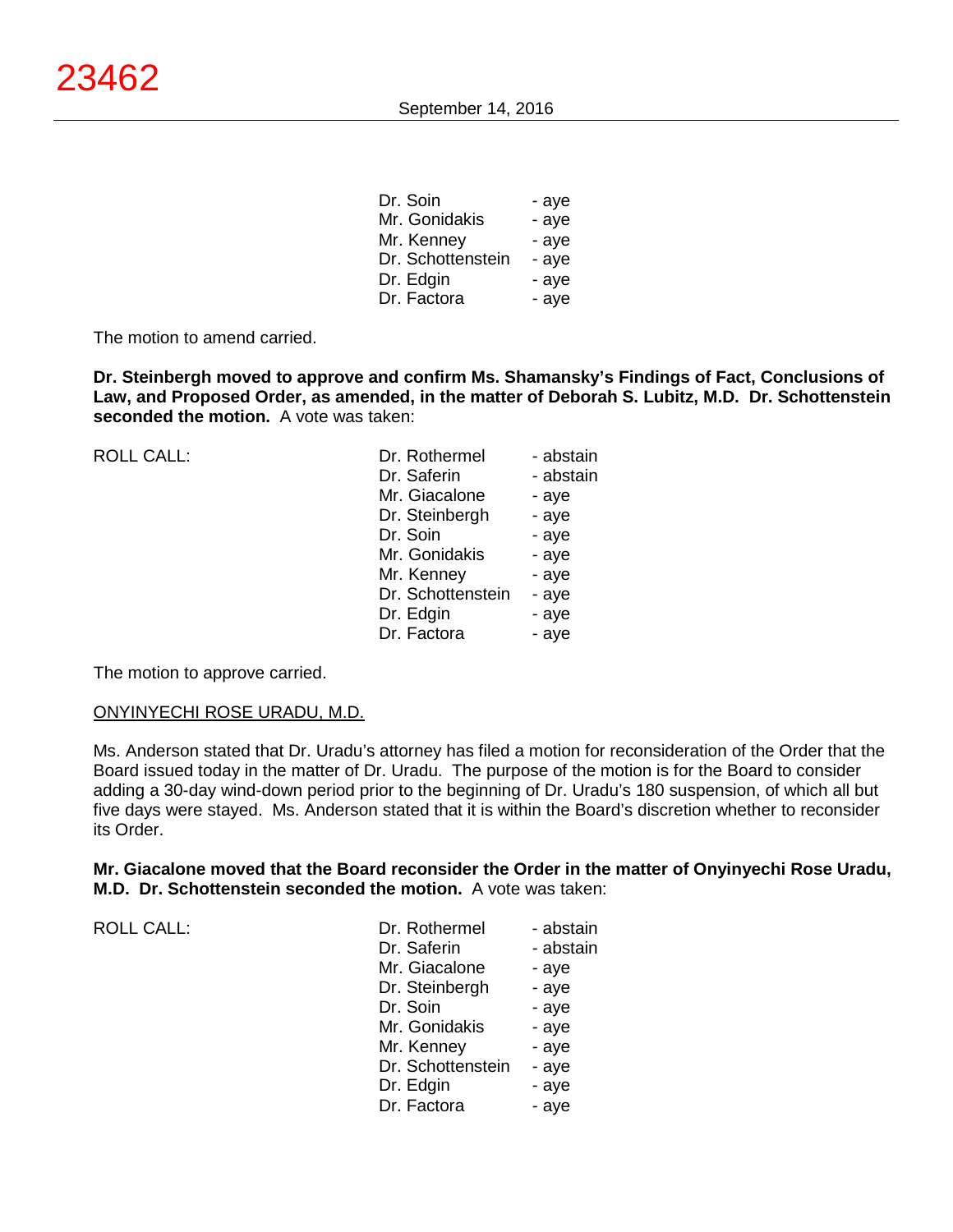The motion to reconsider carried.

Dr. Steinbergh opined that if the Board includes a wind-down period prior to the beginning of Dr. Uradu's suspension, then it should limit the number of patients Dr. Uradu may see during that time. Dr. Steinbergh also opined that Dr. Uradu should not undertake the care of any new patients during that time. After a brief discussion, Mr. Giacalone stated that the number of patients can be appropriately limited by specifying in the Order that Dr. Uradu must obey all federal laws governing the prescribing of controlled substances for the treatment of addition. Dr. Steinbergh agreed.

# **Dr. Steinbergh moved to amend Paragraph A of the Order in the matter of Onyinyechi Rose Uradu, M.D., to read as follows:**

A. **SUSPENSION OF CERTIFICATE; NO NEW PATIENTS DURING THIRTY-DAY INTERIM PERIOD**: Commencing on the thirty-first day following the date on which this Order becomes effective, the certificate of Onyinyechi Rose Uradu, M.D., to practice medicine and surgery in the State of Ohio shall be SUSPENDED for an indefinite period of time, but not less than 180 days. All but five days of the suspension are STAYED. During the thirtyday interim, Dr. Uradu shall not undertake the care of any patient not already under her care, and she shall obey all federal laws governing the prescribing of controlled substances for the treatment of addiction.

#### **Mr. Giacalone seconded the motion**. A vote was taken:

| <b>ROLL CALL:</b> | Dr. Rothermel     | - abstain |
|-------------------|-------------------|-----------|
|                   | Dr. Saferin       | - abstain |
|                   | Mr. Giacalone     | - aye     |
|                   | Dr. Steinbergh    | - aye     |
|                   | Dr. Soin          | - aye     |
|                   | Mr. Gonidakis     | - aye     |
|                   | Mr. Kenney        | - aye     |
|                   | Dr. Schottenstein | - aye     |
|                   | Dr. Edgin         | - aye     |
|                   | Dr. Factora       | - aye     |
|                   |                   |           |

The motion carried.

# EXECUTIVE SESSION

**Dr. Steinbergh moved to go into Executive Session to confer with the Medical Board's attorneys on matters of pending or imminent court action, and for the purpose of deliberating on proposed consent agreements in the exercise of the Medical Board's quasi-judicial capacity. Dr. Saferin seconded the motion.** A vote was taken:

| ROLL CALL: | Dr. Rothermel  | - ave |
|------------|----------------|-------|
|            | Dr. Saferin    | - ave |
|            | Mr. Giacalone  | - ave |
|            | Dr. Steinbergh | - ave |
|            | Dr. Soin       | - ave |
|            |                |       |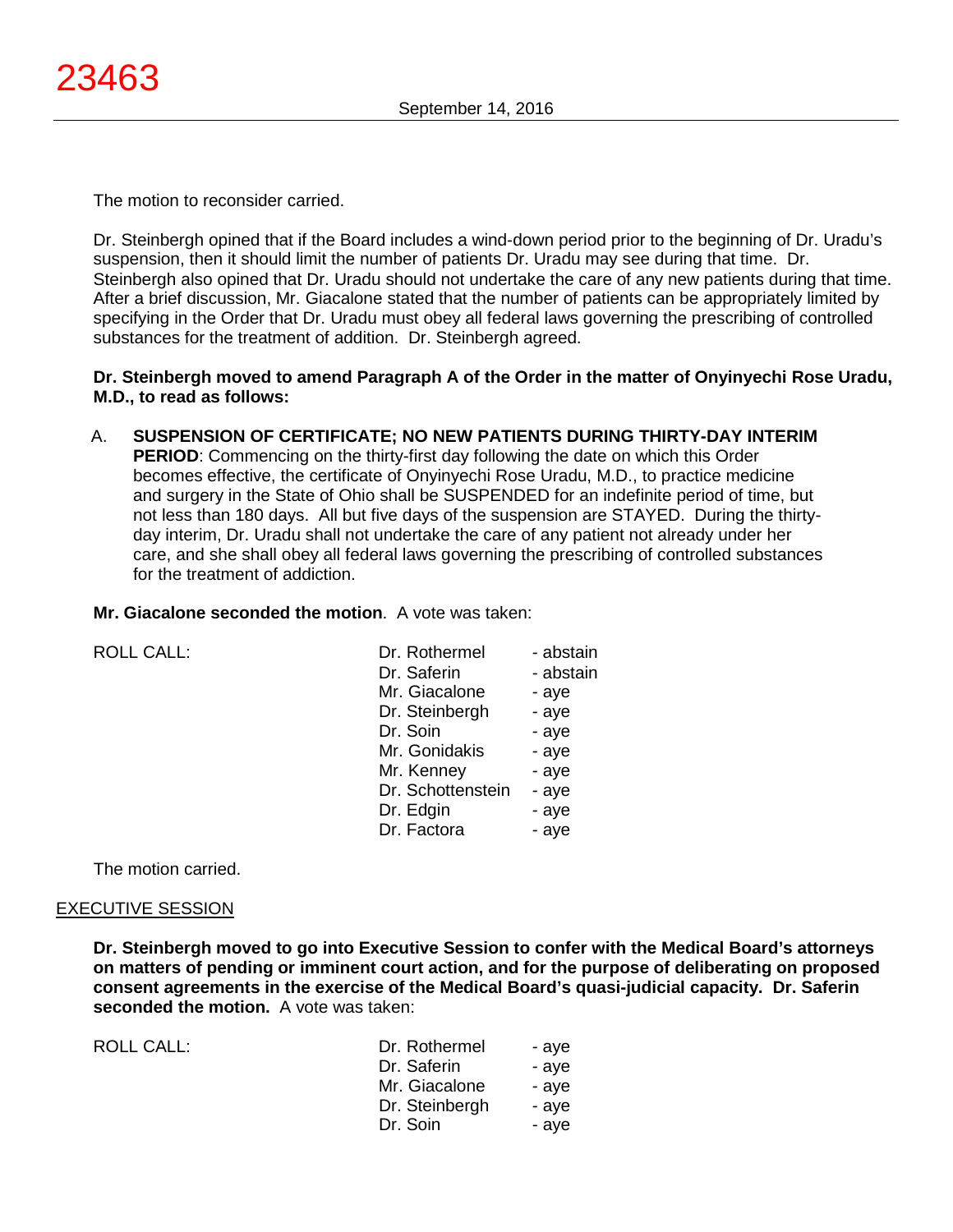September 14, 2016

| Mr. Gonidakis     | - aye |
|-------------------|-------|
| Mr. Kenney        | - aye |
| Dr. Schottenstein | - aye |
| Dr. Edgin         | - aye |
| Dr. Factora       | - aye |

The motion carried.

Pursuant to Section 121.22(G)(3), Ohio Revised Code, the Board went into executive session with Mr. Groeber, Ms. Anderson, Ms. Loe, Ms. Debolt, Ms. Pollock, Ms. Marshall, the Enforcement Attorneys, the Assistant Attorneys General, Ms. Murray, Ms. Williams, Ms. Moore, and Mr. Taylor in attendance.

The Board returned to public session.

#### RATIFICATION OF SETTLEMENT AGREEMENTS

#### MICHAEL TODD TATRO, M.D. – STEP II CONSENT AGREEMENT

**Dr. Steinbergh moved to ratify the Proposed Step II Consent Agreement with Dr. Tatro. Dr. Soin seconded the motion.** A vote was taken:

| ROLL CALL: | Dr. Rothermel     | - abstain |
|------------|-------------------|-----------|
|            | Dr. Saferin       | - abstain |
|            | Mr. Giacalone     | - aye     |
|            | Dr. Steinbergh    | - aye     |
|            | Dr. Soin          | - aye     |
|            | Mr. Gonidakis     | - aye     |
|            | Mr. Kenney        | - aye     |
|            | Dr. Schottenstein | - aye     |
|            | Dr. Edgin         | - aye     |
|            | Dr. Factora       | - aye     |
|            |                   |           |

The motion to ratify carried.

#### LINDA JEAN DENNIS, M.D. – STEP II CONSENT AGREEMENT

**Dr. Steinbergh moved to ratify the Proposed Step II Consent Agreement with Dr. Dennis. Dr. Soin seconded the motion.** A vote was taken:

| <b>ROLL CALL:</b> | Dr. Rothermel     | - abstain |
|-------------------|-------------------|-----------|
|                   | Dr. Saferin       | - abstain |
|                   | Mr. Giacalone     | - aye     |
|                   | Dr. Steinbergh    | - aye     |
|                   | Dr. Soin          | - aye     |
|                   | Mr. Gonidakis     | - aye     |
|                   | Mr. Kenney        | - aye     |
|                   | Dr. Schottenstein | - aye     |
|                   | Dr. Edgin         | - aye     |
|                   |                   |           |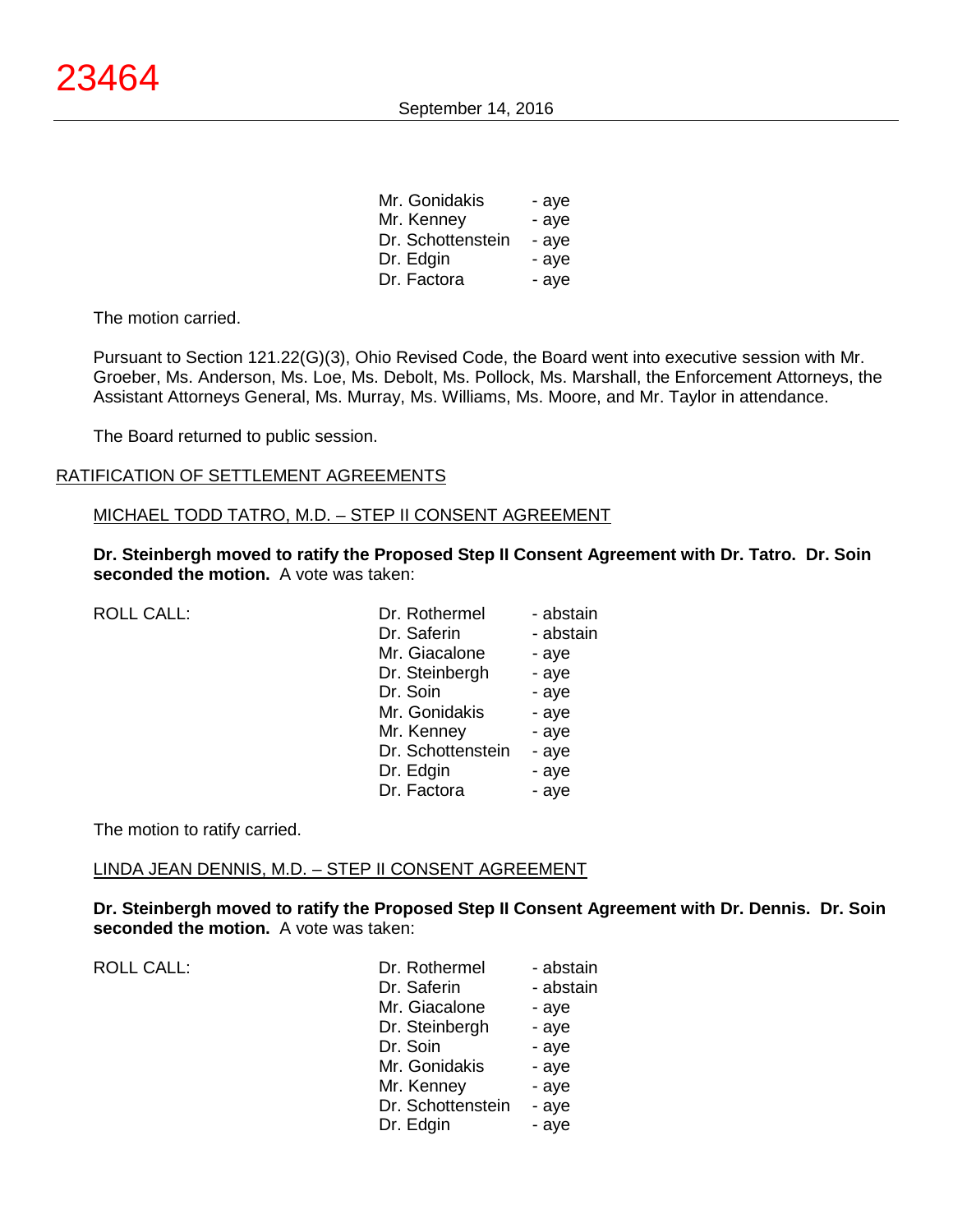Dr. Factora - aye

The motion to ratify carried.

#### MICHAEL THEODORE "TED" BANGERT, M.D. – STEP I CONSENT AGREEMENT

**Dr. Steinbergh moved to ratify the Proposed Step I Consent Agreement with Dr. Bangert. Dr. Soin seconded the motion.** A vote was taken:

| Dr. Rothermel     | - abstain |
|-------------------|-----------|
| Dr. Saferin       | - abstain |
| Mr. Giacalone     | - aye     |
| Dr. Steinbergh    | - aye     |
| Dr. Soin          | - aye     |
| Mr. Gonidakis     | - aye     |
| Mr. Kenney        | - aye     |
| Dr. Schottenstein | - aye     |
| Dr. Edgin         | - aye     |
| Dr. Factora       | - aye     |
|                   |           |

The motion to ratify carried.

# PAUL W. CRAIG, II, M.D. – PERMANENT SURRENDER OF CERTIFICATE TO PRACTICE MEDICINE AND SURGERY

**Dr. Steinbergh moved to ratify the Proposed Permanent Surrender with Dr. Craig. Dr. Soin seconded the motion.** A vote was taken:

|                   | - abstain                  |
|-------------------|----------------------------|
| Dr. Saferin       | - abstain                  |
| Mr. Giacalone     | - aye                      |
| Dr. Steinbergh    | - aye                      |
| Dr. Soin          | - aye                      |
| Mr. Gonidakis     | - aye                      |
| Mr. Kenney        | - aye                      |
| Dr. Schottenstein | - aye                      |
|                   | - aye                      |
| Dr. Factora       | - aye                      |
|                   | Dr. Rothermel<br>Dr. Edgin |

The motion to ratify carried.

# CITATIONS AND ORDERS OF SUMMARY SUSPENSION, IMMEDIATE SUSPENSION, AND AUTOMATIC **SUSPENSION**

Ms. Marshall briefly reviewed the proposed citations. Mr. Giacalone asked why the proposed citation to be issued to Sally L. Taylor, M.D., is a standard Notice of Opportunity for Hearing and not a Summary Suspension. Ms. Marshall replied that the period of alleged violation in that case was from 2007 to near the end of 2015, with most of the conduct in question being earlier in that time period. Therefore, it was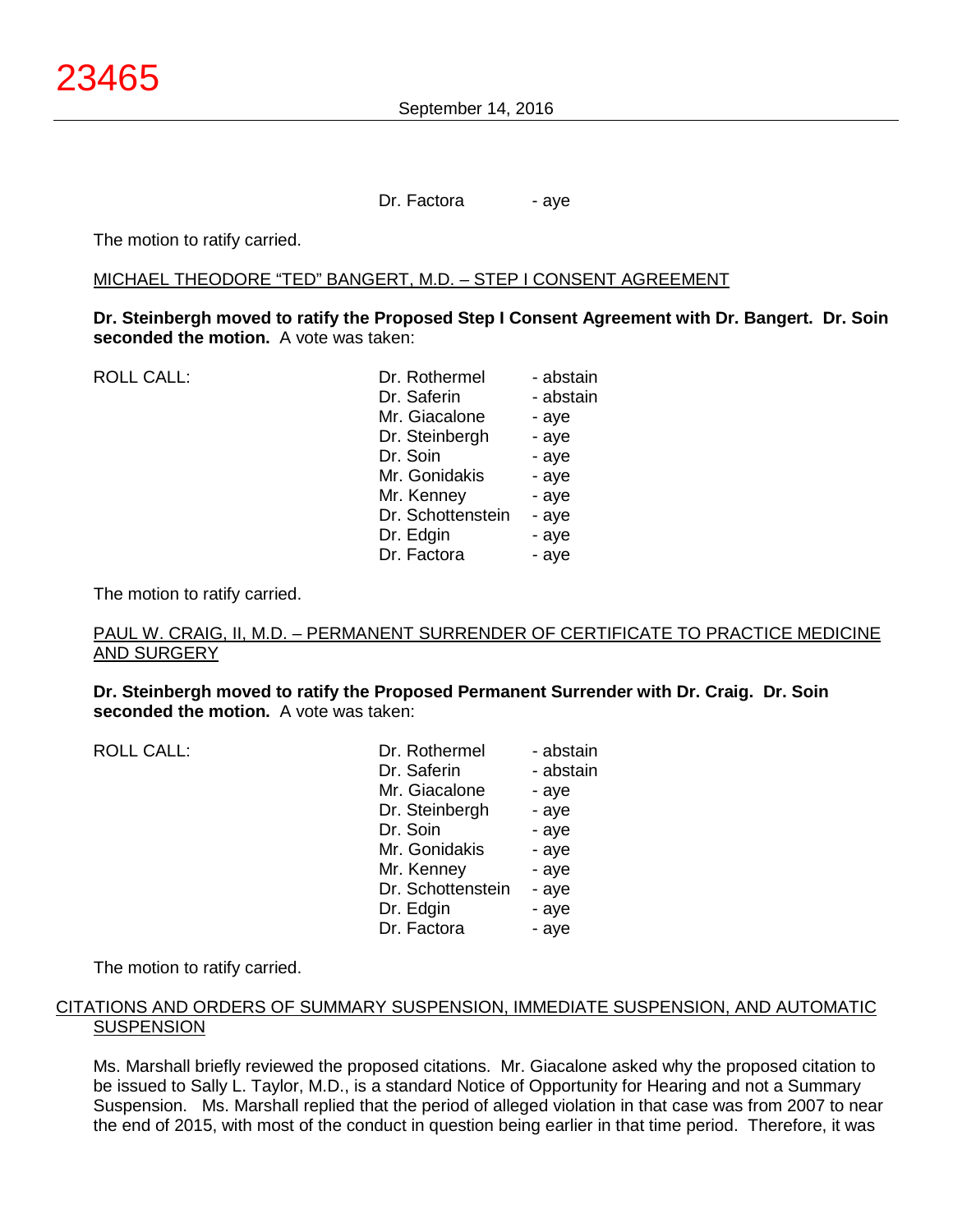not felt that the Board could not meet the immediacy condition under the legal requirement for immediate danger.

**Dr. Steinbergh moved to enter an Order of Summary Suspension in the matter of Joshua Lennon Brown, D.O., in accordance with Section 4731.22(G), Ohio Revised Code, and to issue the Notice of Summary Suspension and Opportunity for Hearing. Dr. Soin seconded the motion.** A vote was taken:

ROLL CALL:

| Dr. Rothermel     | - abstain |
|-------------------|-----------|
| Dr. Saferin       | - abstain |
| Mr. Giacalone     | - aye     |
| Dr. Steinbergh    | - aye     |
| Dr. Soin          | - aye     |
| Mr. Gonidakis     | - aye     |
| Mr. Kenney        | - aye     |
| Dr. Schottenstein | - aye     |
| Dr. Edgin         | - aye     |
| Dr. Factora       | - aye     |
|                   |           |

The motion carried.

**Dr. Steinbergh moved to enter an Order of Summary Suspension in the matter of Rick D. St. Onge, M.D., in accordance with Section 4731.22(G), Ohio Revised Code, and to issue the Notice of Summary Suspension and Opportunity for Hearing. Dr. Soin seconded the motion.** A vote was taken:

| <b>ROLL CALL:</b> | Dr. Rothermel     | - abstain |
|-------------------|-------------------|-----------|
|                   | Dr. Saferin       | - abstain |
|                   | Mr. Giacalone     | - aye     |
|                   | Dr. Steinbergh    | - aye     |
|                   | Dr. Soin          | - aye     |
|                   | Mr. Gonidakis     | - aye     |
|                   | Mr. Kenney        | - aye     |
|                   | Dr. Schottenstein | - aye     |
|                   | Dr. Edgin         | - aye     |
|                   | Dr. Factora       | - aye     |

The motion carried.

**Dr. Soin moved to send the Notice of Opportunity for Hearing to Summit Shailesh Shah, M.D. Dr. Edgin seconded the motion.** A vote was taken:

ROLL CALL:

| Dr. Rothermel  | - recuse  |
|----------------|-----------|
| Dr. Saferin    | - abstain |
| Mr. Giacalone  | - aye     |
| Dr. Steinbergh | - abstain |
| Dr. Soin       | - aye     |
| Mr. Gonidakis  | - aye     |
|                |           |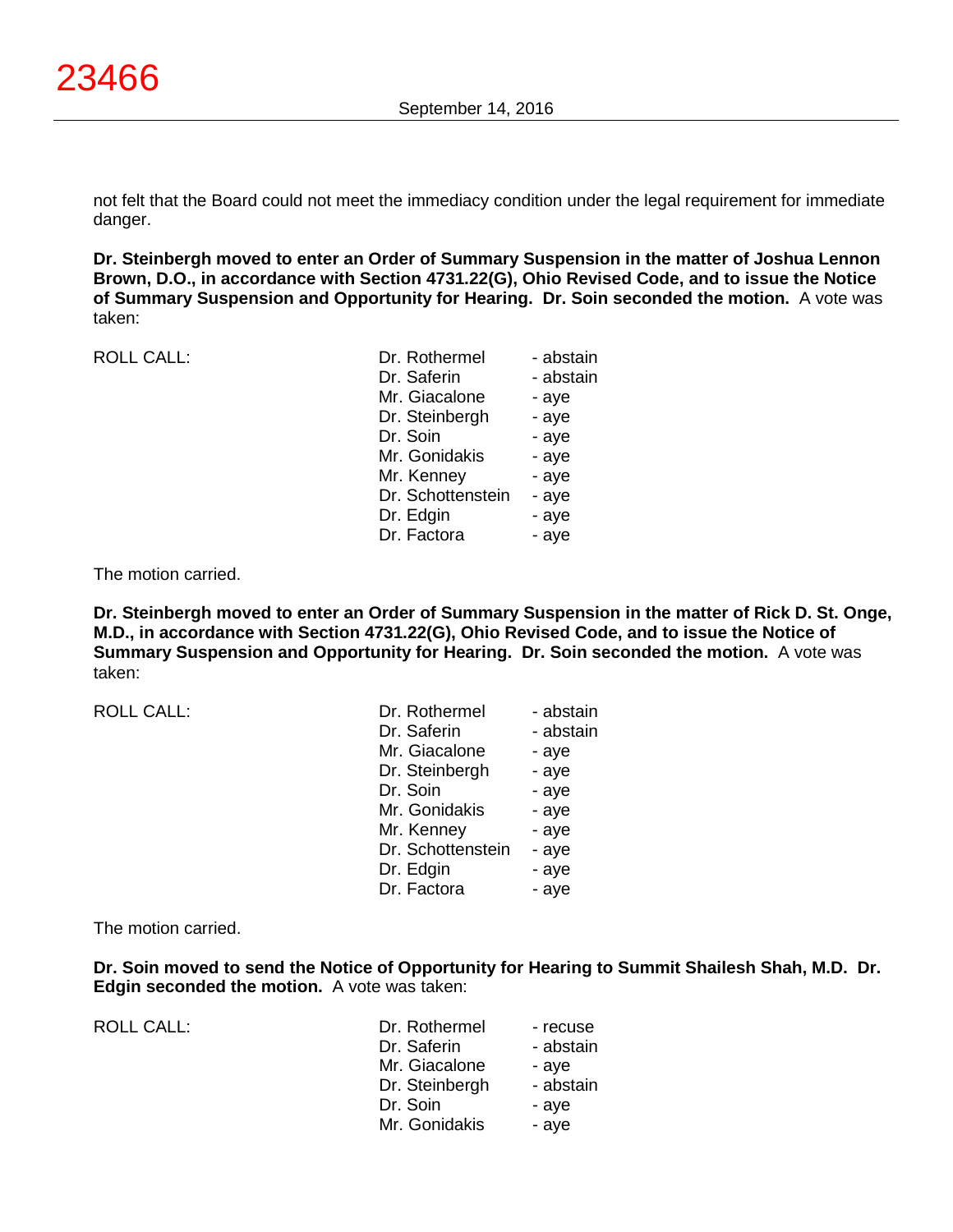| Mr. Kenney        | - aye |
|-------------------|-------|
| Dr. Schottenstein | - aye |
| Dr. Edgin         | - aye |
| Dr. Factora       | - aye |

The motion to send carried.

**Dr. Steinbergh moved to send the Notices of Opportunity for Hearing to Anthony Frederick Rossi, D.P.M.; Sally L. Taylor, M.D.; and Callie Yip, L.M.T. Dr. Soin seconded the motion.** A vote was taken:

ROLL CALL:

| Dr. Rothermel     | - abstain |
|-------------------|-----------|
| Dr. Saferin       | - abstain |
| Mr. Giacalone     | - aye     |
| Dr. Steinbergh    | - aye     |
| Dr. Soin          | - aye     |
| Mr. Gonidakis     | - aye     |
| Mr. Kenney        | - aye     |
| Dr. Schottenstein | - aye     |
| Dr. Edgin         | - aye     |
| Dr. Factora       | - aye     |

The motion to send carried.

#### RULES AND POLICIES

#### RULES TO BE FILED WITH JCARR

#### CHAPTER 4731-12, PODIATRIC LICENSURE RULES

**Dr. Saferin moved to approve the proposed rules in Chapter 4731-12, Ohio Revised Code, to be filed with the Joint Committee on Agency Rule Review. Dr. Steinbergh seconded the motion.** All members voted aye. The motion carried.

#### CHAPTER 4731-22, EMERITUS REGISTRATION

**Dr. Saferin moved to approve the proposed rules in Chapter 4731-22, Ohio Revised Code, to be filed with the Joint Committee on Agency Rule Review. Dr. Steinbergh seconded the motion.** All members voted aye. The motion carried.

#### ADOPTION OF RULES

#### 4731-13-06, CONTINUANCE OF HEARINGS; AND 4731-13-23, WITNESSES

**Dr. Saferin moved to rescind current Rule 4731-13-06; adopt new Rule 4731-13-06; and adopt amended Rule 4731-13-23. Dr. Saferin further moved that the adopted rules be final filed with an effective date of September 30, 2016. Dr. Steinbergh seconded the motion.** All members voted aye. The motion carried.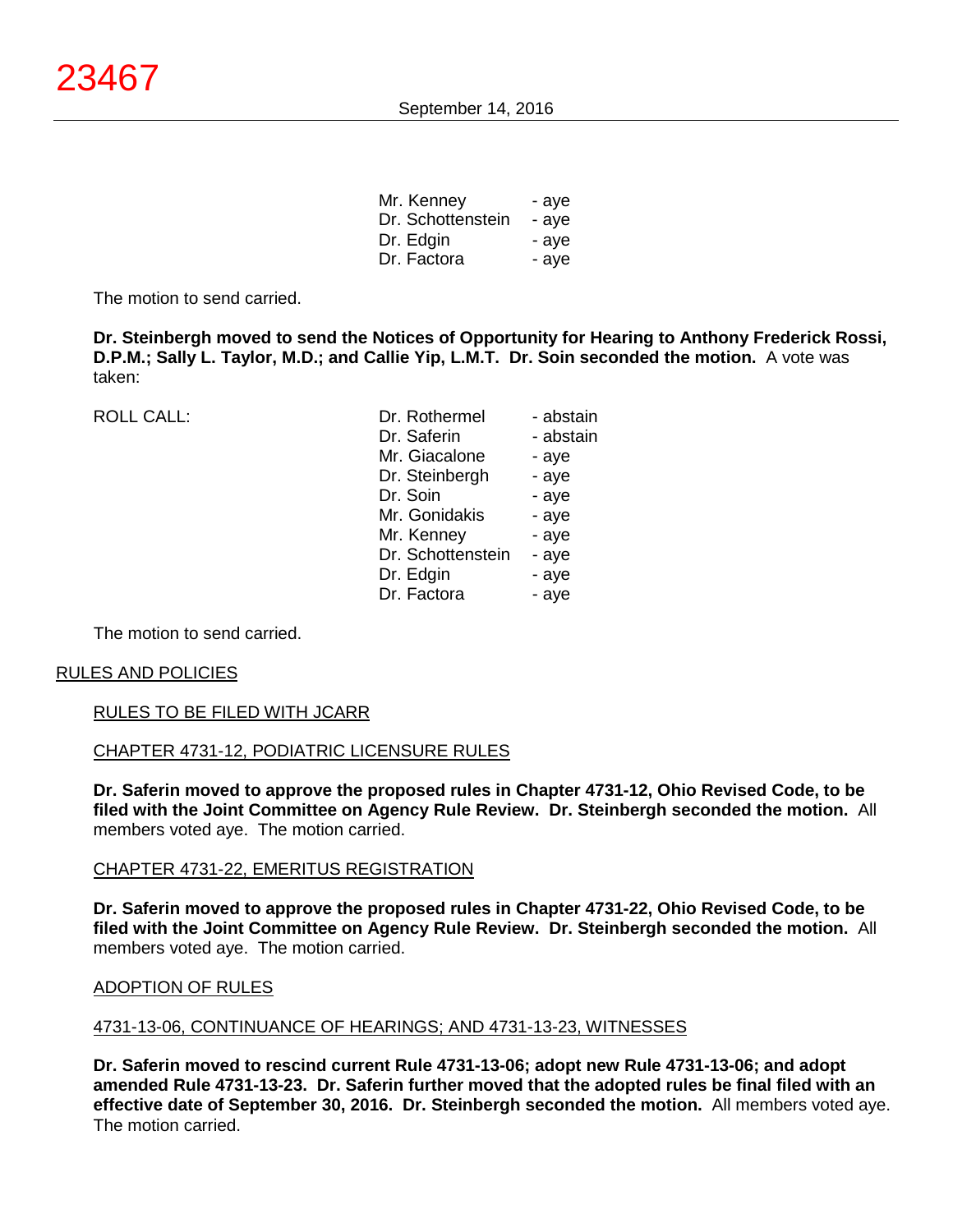# PROPOSED LIMITS FOR LENGTH OF LEGAL BRIEFS

Mr. Giacalone stated that there have been recent cases in which legal briefs for closing arguments and motions have been very voluminous. Mr. Giacalone stated that courts typically limit briefs to 10 to 15 pages. Mr. Giacalone opined that attorneys should be able to make their case in 10 to 15 pages. Mr. Giacalone suggested that the Board adopt a rule limiting any brief which accompanies motions or closing arguments to 10 to 15 pages.

Mr. Gonidakis asked if other boards or commissions had similar limitations on legal briefs. Ms. Anderson responded that she is uncertain of other board or commissions have such limits, but she agreed with Mr. Giacalone that it is common in courts. Ms. Anderson stated that she and the legal staff can conduct research and work on drafting a rule to limit legal briefs for the Board's consideration.

**Dr. Saferin moved that the Board pursue adoption of a rule limiting legal briefs which accompany motions and closing arguments, as suggested by Mr. Giacalone. Dr. Schottenstein seconded the motion.** A vote was taken:

| <b>ROLL CALL:</b> | Dr. Rothermel     | - aye |
|-------------------|-------------------|-------|
|                   | Dr. Saferin       | - aye |
|                   | Mr. Giacalone     | - aye |
|                   | Dr. Steinbergh    | - aye |
|                   | Dr. Soin          | - aye |
|                   | Mr. Gonidakis     | - aye |
|                   | Mr. Kenney        | - aye |
|                   | Dr. Schottenstein | - aye |
|                   | Dr. Edgin         | - aye |
|                   | Dr. Factora       | - aye |
|                   |                   |       |
|                   |                   |       |

The motion carried.

Mr. Gonidakis stated that the Board's legal staff will work on the proposed rule and bring the matter before the Policy Committee in the future.

# OPERATIONS REPORT

**Human Resources:** Mr. Groeber stated that and applicants have been selected to fill the vacant intermittent customer service position and the vacant southern area investigator position, pending a background checks.

Mr. Groeber stated that interviews have been conducted for the Deputy Director of Licensure position. There are currently six candidates being considered for that position.

**Budget:** Mr. Groeber stated that the Board's cash balance increased year-over-year despite significant expenditures into the E-Licensure program. Mr. Groeber stated that the Medical Board was initially expected to pay \$3,200,000 towards the E-License system, based on the number of Medical Board licensees. However, it was discovered that the number of Medical Board licensees had inadvertently been greatly overestimated. With the correction, the will be expected to pay \$1,500,000 towards the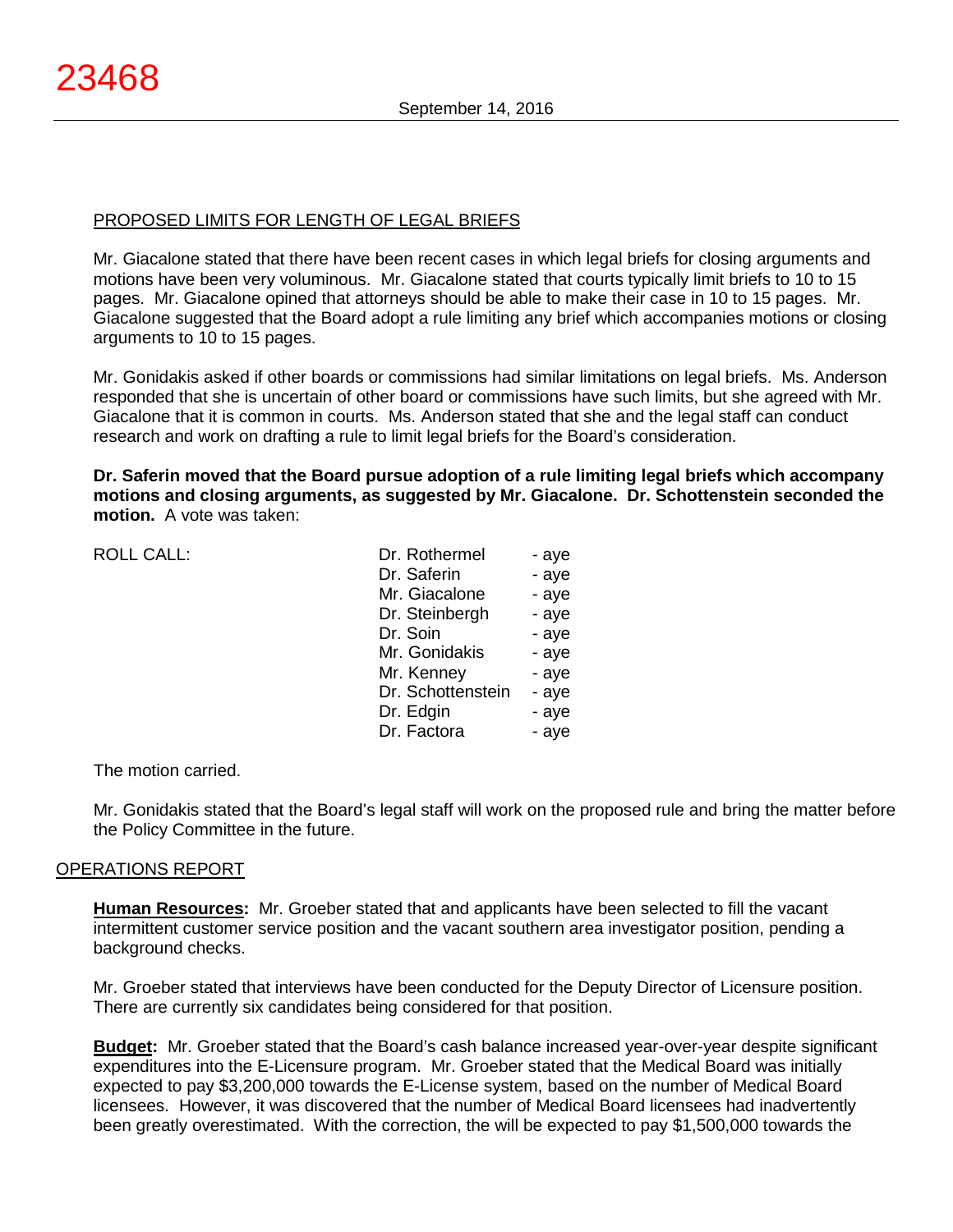system.

**Information Technology:** Mr. Groeber stated that the E-License system continues to be developed. Mr. Groeber thanked Mr. Miller for his hard work on the E-Licensure project.

**Communications and Outreach:** Mr. Groeber stated that the Operations Report includes a list of the individuals who are being features in the Fall 2016 issue of the Board's Health Scene Ohio magazine. Mr. Groeber stated that Dr. Schachat and Dr. Schottenstein may be asked to continue reviewing the magazine articles from a medical standpoint, as well as other Board members based on specific topics.

Mr. Groeber stated that the acute prescribing guidelines video what was jointly produced by the Medical Board and the Governor's Cabinet Opiate Action Team (GCOAT) has had a very good rate of participation. In reviewing the results, it appears that the video has changed a significant number of attitudes about limiting prescribing practices.

**Medical Marijuana:** Mr. Groeber stated that he gave an update on the development of the medical marijuana rules to the Policy Committee this morning. Mr. Groeber stated that he and Ms. Anderson, along with representatives from the Board of Pharmacy and the Department of Commerce, completed travel to Colorado to review the regulation of medical marijuana in that state. Next week Mr. Groeber and Ms. Anderson will travel to Illinois for the same purpose.

**Agency Operations:** Mr. Groeber stated that the Board is migrating its case management system from a complaint-based model to a case-based model to better reflect the work of the agency.

Mr. Groeber stated that the number of MD and DO licenses continues to increase. For expedited licensure, there were some outliers which increased the average processing time. Mr. Groeber stated that with the outliers removed, the expedited licensure applications were processed in an average of 30 days.

**Proposed Off-Site Board Meetings:** Mr. Groeber stated that over that last few months the Board has discussed the possibility of occasionally having Board meetings at a medical school instead of the usual location so that the Board could more directly engage with medical students. Mr. Groeber stated that he polled the Medical Board members on this subject and received a variety of reactions. Mr. Groeber stated that he also reached out to Dr. Sussman, the Chair of the Ohio Council of Medical School Deans, who anticipated some logistical challenges.

Mr. Groeber asked the Board members to discuss this matter and direct the staff accordingly.

Dr. Soin stated that he opposes the idea of moving the Board meeting off-site, for the reasons previously discussed regarding logistics and staff resources. Mr. Kenney agreed with Dr. Soin.

Mr. Giacalone commented that when he served on the Board of Pharmacy, that Board held one Board meeting per year at a pharmacy school and was very well received by the pharmacy students. Mr. Giacalone further commented that the Board of Pharmacy meetings had even more logistical challenges because, unlike the Medical Board, the Board of Pharmacy conducted hearings in its meetings. Mr. Giacalone stated that medical students would not necessarily be expected to attend the meeting for the entire day, but may rotate in for an hour or two in groups. Regarding logistics, Mr. Giacalone stated that the Medical Board only needs a physical place to hold the meeting. Mr. Giacalone opined that holding a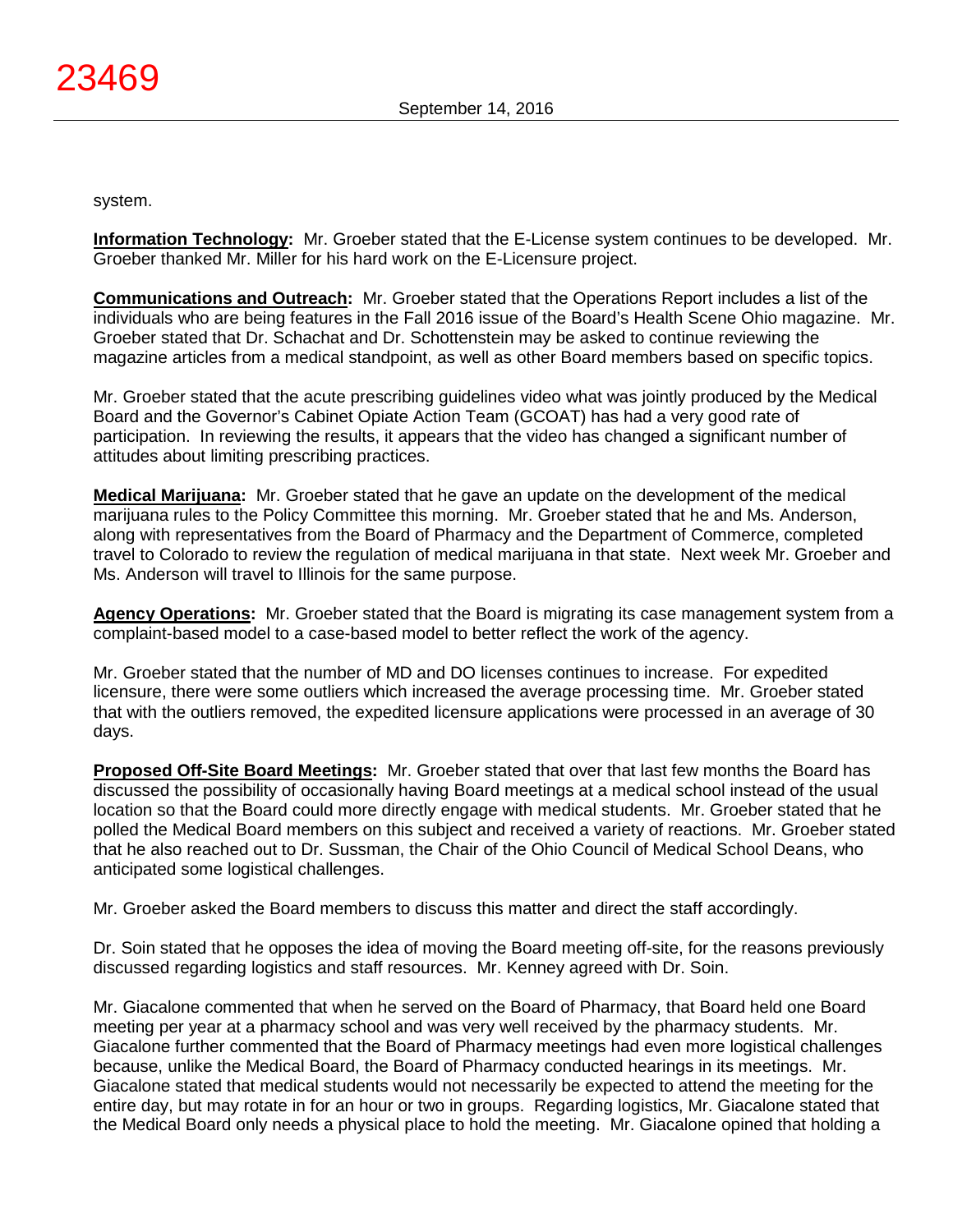Medical Board meeting at a medical school would be of great value to the students.

Dr. Steinbergh commented that the Partners in Professionalism program, by which first-year medical students from the Ohio University Heritage College of Osteopathic Medicine attend a Board meeting, has been very beneficial to the students. Regarding Mr. Giacalone's suggestion, Dr. Steinbergh opined that showing meetings in an electronic format may address the concerns that have been expressed while meeting Mr. Giacalone's goals. Dr. Steinbergh commented that the Board tends to utilize a great deal of staff and office support during the Board meetings.

Dr. Schottenstein stated that he supports Mr. Giacalone's suggestion, provided that it is logistically feasible and would be well-received by the medical students. Dr. Schottenstein opined that this would be good outreach to students and would create awareness of the Boards rules and regulations.

Dr. Saferin opposed the suggestion due to the significant logistical challenges not only for the Board members and staff, but also for respondents and their attorneys. Dr. Saferin was supportive of Dr. Steinbergh's suggestion to provide the Board meetings in an electronic format. Dr. Rothermel agreed with Dr. Saferin and added that the Board meeting could be video-recorded and could be presented to classes of medical students by a Board member.

Mr. Giacalone suggested that the Board vote on this matter.

**Mr. Giacalone moved that the Board provide one live Board meeting each year at a medical school. Dr. Schottenstein seconded the motion.** A vote was taken:

ROLL CALL:

| Dr. Rothermel     | - nay |
|-------------------|-------|
| Dr. Saferin       | - nay |
| Mr. Giacalone     | - aye |
| Dr. Steinbergh    | - nay |
| Dr. Soin          | - nay |
| Mr. Gonidakis     | - aye |
| Mr. Kenney        | - nay |
| Dr. Schottenstein | - aye |
| Dr. Edgin         | - nay |
| Dr. Factora       | - nay |

The motion did not carry.

Mr. Giacalone suggested that the Board vote on Dr. Rothermel's suggestion to video-record the Board meetings for presentation to medical students. Mr. Giacalone stated that with a video recorded meeting, a Board member can focus on interesting cases which may resonate with the students and highlight important issues.

**Dr. Saferin moved that the Board take steps to video-record the Board meetings for later presentation to medical students. Dr. Steinbergh seconded the motion.** A vote was taken:

| ROLL CALL: | Dr. Rothermel | - ave |
|------------|---------------|-------|
|            | Dr. Saferin   | - ave |
|            | Mr. Giacalone | - ave |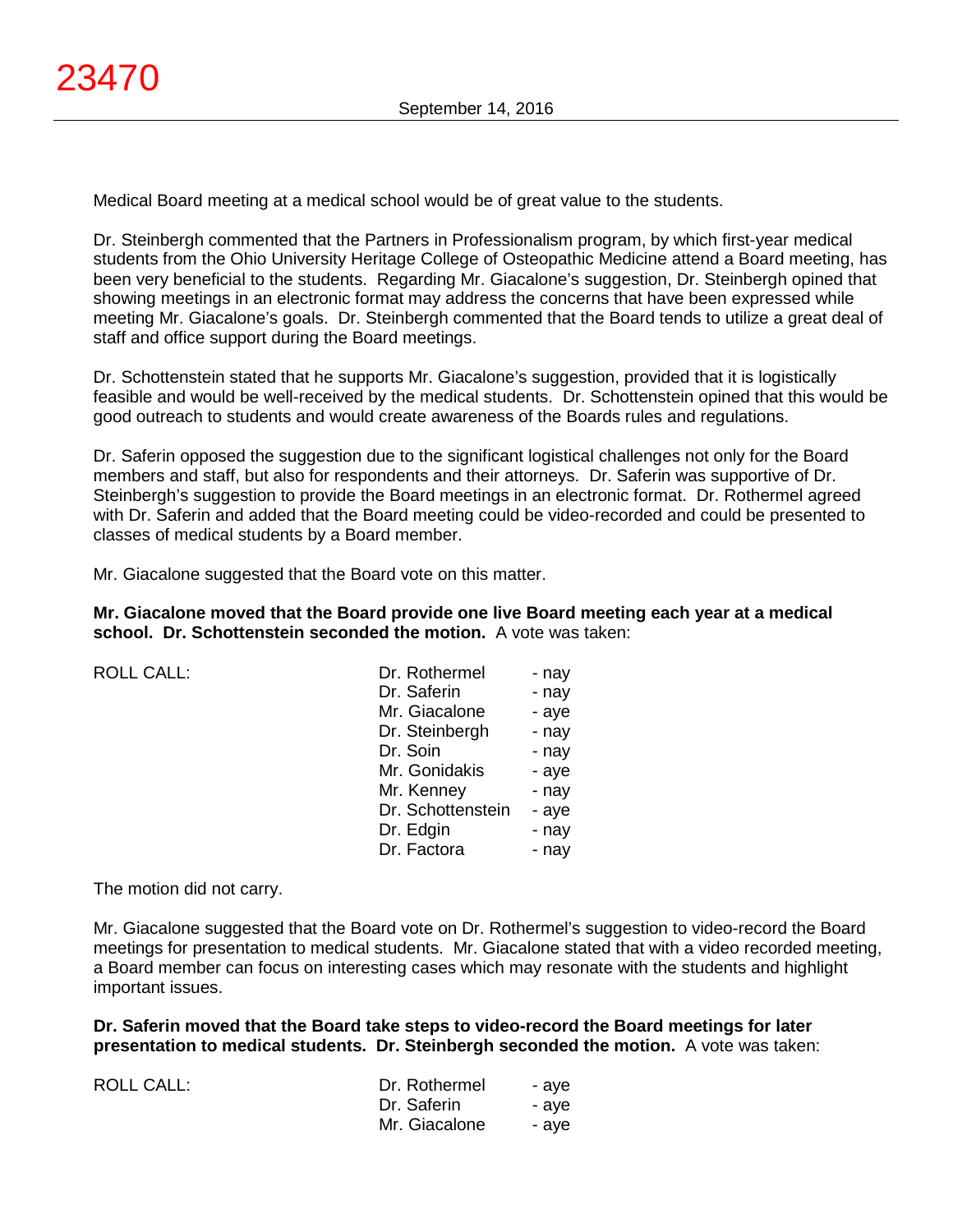| Dr. Steinbergh    | - aye |
|-------------------|-------|
| Dr. Soin          | - aye |
| Mr. Gonidakis     | - aye |
| Mr. Kenney        | - aye |
| Dr. Schottenstein | - aye |
| Dr. Edgin         | - aye |
| Dr. Factora       | - aye |

Mr. Groeber stated that he will work with Ms. Pollock on this matter. Mr. Groeber stated that it may take a couple of months to have proper equipment in place.

#### CORRECTION TO THE APPROVED MINUTES OF JULY 13, 2016

Mr. Taylor stated that at the August 10, 2016 meeting of the Medical Board, the Board approved the draft minutes of the July 13, 2016 meeting. However, the draft July minutes had omitted the Board's approval of the probationary requests of Brian D. Hesler, M.D., and Peter C. Johnson, M.D. Mr. Taylor provided the Board members with a copy of the corrected July 13, 2016 minutes.

Mr. Taylor added that the July 13, 2016 approved minutes included the final probationary appearance of Ewe Hansen, M.D. This was in error, as Dr. Hansen had made her personal appearance at the June 8, 2016 meeting, as shown it the approved June 2016 minutes. Therefore, reference to Dr. Hansen in the July 2016 minutes should be removed.

**Dr. Steinbergh moved to correct the approved minutes of the Board's July 13, 2016 meeting, as discussed. Dr. Saferin seconded the motion.** A vote was taken:

| <b>ROLL CALL:</b> | Dr. Rothermel<br>Dr. Saferin<br>Mr. Giacalone<br>Dr. Steinbergh<br>Dr. Soin<br>Mr. Gonidakis<br>Mr. Kenney<br>Dr. Schottenstein | - aye<br>- aye<br>- aye<br>- aye<br>- aye<br>- abstain<br>- aye<br>- aye |
|-------------------|---------------------------------------------------------------------------------------------------------------------------------|--------------------------------------------------------------------------|
|                   | Dr. Edgin<br>Dr. Factora                                                                                                        | - aye<br>- abstain                                                       |

The motion carried.

#### EXECUTIVE SESSION

ROLL CALL:

**Dr. Saferin moved to go into Executive Session to discuss the employment of a State employee. Dr. Steinbergh seconded the motion.** A vote was taken:

| Dr. Rothermel | - aye |
|---------------|-------|
| Dr. Saferin   | - aye |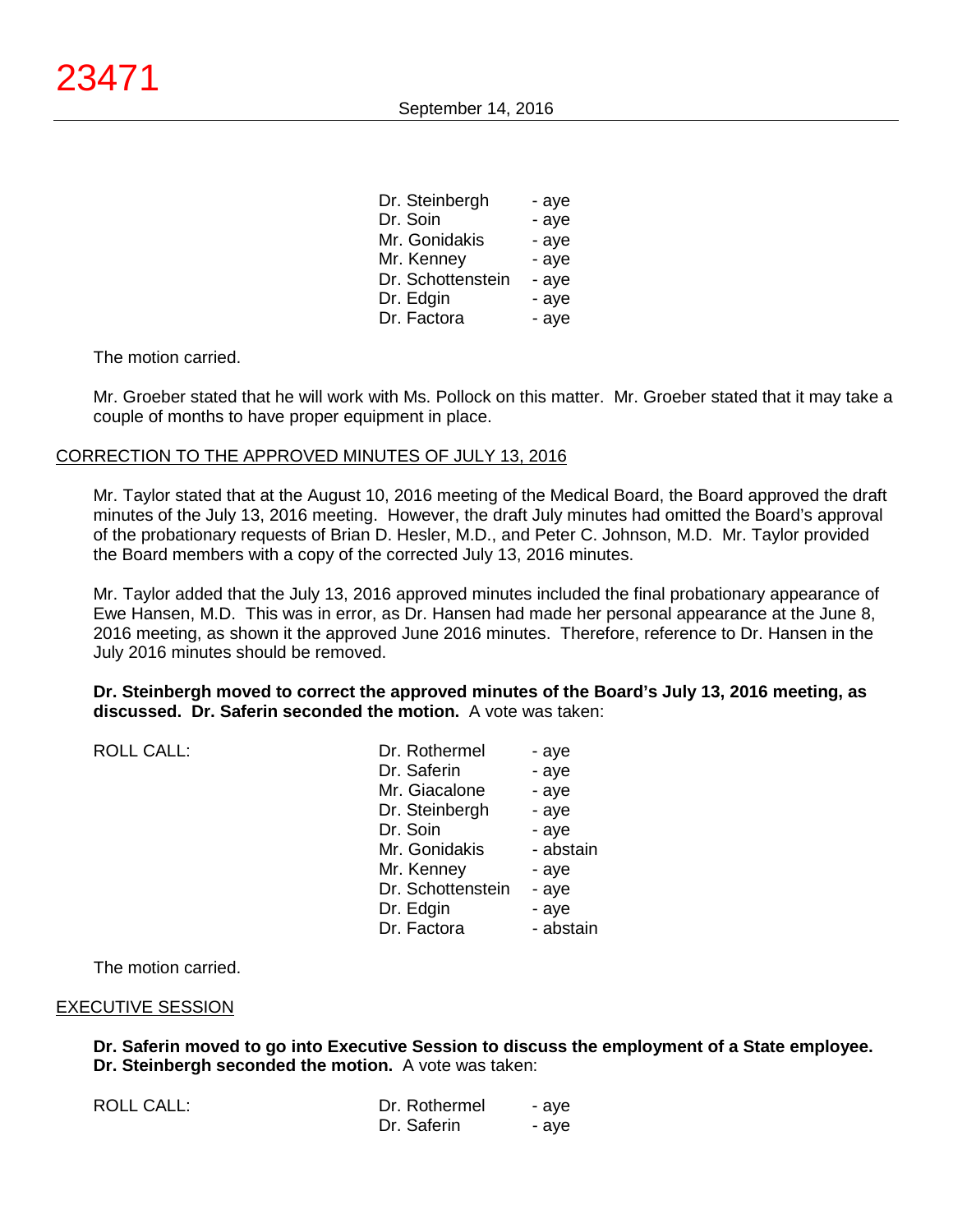| Mr. Giacalone     | - aye |
|-------------------|-------|
| Dr. Steinbergh    | - aye |
| Dr. Soin          | - aye |
| Mr. Gonidakis     | - aye |
| Mr. Kenney        | - aye |
| Dr. Schottenstein | - aye |
| Dr. Edgin         | - aye |
| Dr. Factora       | - aye |

Pursuant to Section 121.22(G)(3), Ohio Revised Code, the Board went into executive session with Mr. Groeber and Ms. Loe in attendance.

The Board returned to public session.

The Board took a brief recess at 3:50 p.m. and resumed the meeting at 4:00 p.m. Dr. Edgin was not present when the meeting resumed.

# REPORTS BY ASSIGNED COMMITTEES

#### FINANCE COMMITTEE

ROLL CALL:

Ms. Loe stated that in July the Board had \$945,000 in revenue and \$823,000 in expenditures. As of the end of July, the Board's cash balance was \$4,700,000.

Ms. Loe stated that the Finance Committee will receive a summary report on the Board's fines at each monthly meeting. The report will include what fines have been collected, if the fines have gone to collection with the Attorney General's office or Special Counsel, or if the fine is on hold due to an appeal.

Ms. Loe stated that the Board's initial budget request for the Fiscal Year 2018-2019 biennium is due on September 16. Ms. Loe stated that the Board will request spending authority for \$10,258,000 for Fiscal Year 2018 and \$10,473,000 for Fiscal Year 2019. Ms. Loe stated that these figures only reflect increases that are due to mandated personnel costs. Ms. Loe stated that the figures also take E-Licensure costs into consideration. Ms. Loe stated that the Board's cash balance will decrease slightly, but there is no reason for the Board to have a \$5,000,000 balance. In response to a question from Dr. Schottenstein, Ms. Loe stated that the Board has historically considered a balance of two to three months of operating costs to be sufficient, given that income from licensure and renewal fees is a virtual certainty.

# **Dr. Saferin moved to approve the Board's initial budget submission for Fiscal Year 2018-2019. Dr. Schottenstein seconded the motion.** A vote was taken:

| Dr. Rothermel  | - aye     |
|----------------|-----------|
| Dr. Saferin    | - aye     |
| Mr. Giacalone  | - aye     |
| Dr. Steinbergh | - aye     |
| Dr. Soin       | - aye     |
| Mr. Gonidakis  | - abstain |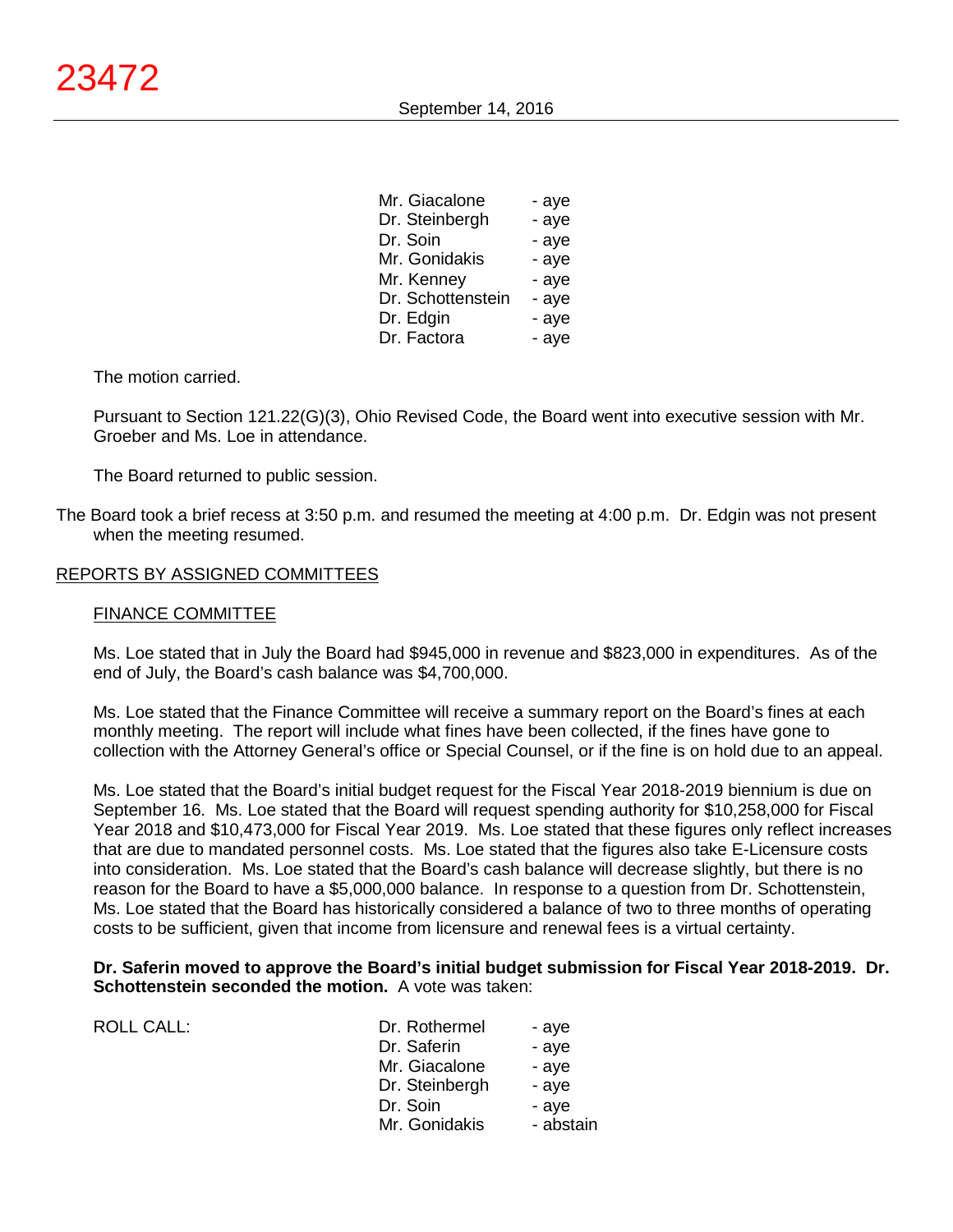| Mr. Kenney        | - aye |
|-------------------|-------|
| Dr. Schottenstein | - aye |
| Dr. Factora       | - aye |

Mr. Groeber stated that Mr. Miller has been invited to speak at a conference on transforming state government. Mr. Groeber stated that the conference will pay Mr. Miller's conference fees and the Office of Information Technology will pay Mr. Miller's travel costs; the Board need only approve the payment of Mr. Miller's salary during that time.

**Dr. Saferin moved to approve the travel request for Michael Miller to attend the annual meeting of SalesForce IT Development, and that attendance at the meeting falls within the Mr. Miller's duties with the Medical Board. Dr. Steinbergh seconded the motion.** A vote was taken:

| <b>ROLL CALL:</b> | Dr. Rothermel     | - aye |
|-------------------|-------------------|-------|
|                   | Dr. Saferin       | - aye |
|                   | Mr. Giacalone     | - aye |
|                   | Dr. Steinbergh    | - aye |
|                   | Dr. Soin          | - aye |
|                   | Mr. Gonidakis     | - aye |
|                   | Mr. Kenney        | - aye |
|                   | Dr. Schottenstein | - aye |
|                   | Dr. Factora       | - aye |
|                   |                   |       |

The motion carried.

# POLICY COMMITTEE

Dr. Soin noted that as of this morning's meeting, he is now serving as the Chair of the Policy Committee. Mr. Giacalone has agreed to join the Committee as well.

Dr. Soin reported that the Policy Committee engaged in discussions on the one-bite reporting exemption and medical marijuana. Dr. Soin noted that the website medicalmarijuana.ohio.gov has a great deal of information on the status of medical marijuana and allows people to sign-up for an e-newsletter.

Dr. Edgin returned to the meeting at this time.

Dr. Soin stated that the Policy Committee also discussed a draft proposal for non-disciplinary monitoring of individuals who are unable to practice due to mental or physical illness or condition. Dr. Soin commented that the staff did a very good job on the proposal.

# RULES 4731-11-01 AND 4731-11-09; COMMENTS RECEIVED IN THE CSI PROCESS

Ms. Debolt reviewed the proposed changes to proposed Rules 4731-11-01 and 4731-11-09, as outlined in the memo provided to the Policy Committee. The Policy Committee has recommended the proposed amendments to the language.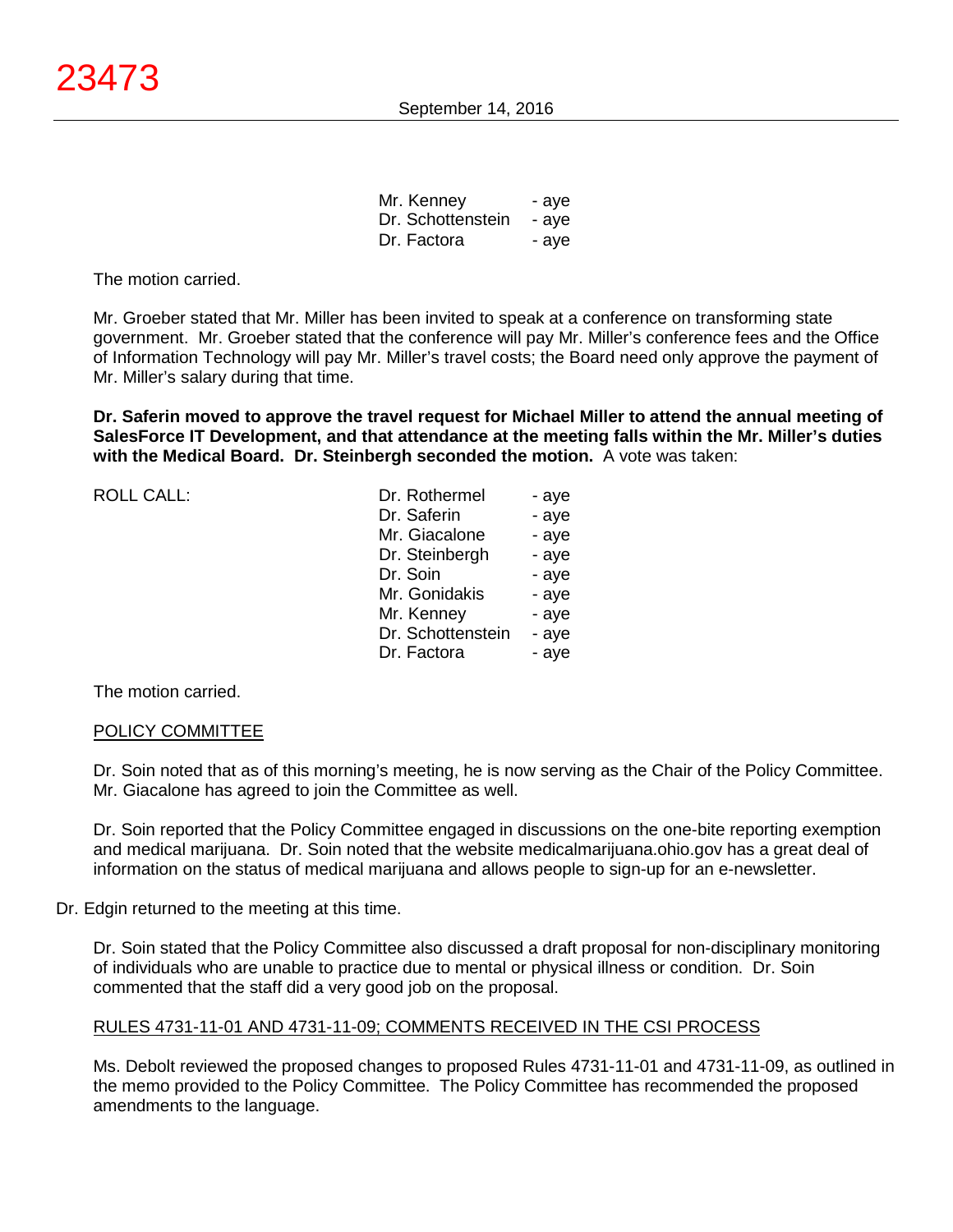**Dr. Steinbergh moved to approve the proposed changes to Rules 4731-11-01 and 4731-11-09 and to submit the Rules to the Common Sense Initiative office. Dr. Saferin seconded the motion.** A vote was taken:

 $ROILCAIL$ :

| Dr. Rothermel     | - aye |
|-------------------|-------|
| Dr. Saferin       | - aye |
| Mr. Giacalone     | - aye |
| Dr. Steinbergh    | - aye |
| Dr. Soin          | - aye |
| Mr. Gonidakis     | - aye |
| Mr. Kenney        | - aye |
| Dr. Schottenstein | - aye |
| Dr. Edgin         | - aye |
| Dr. Factora       | - aye |
|                   |       |

The motion carried.

# LEGISLATIVE UPDATE

Mr. LaCross stated that the language to be included in the Board's budget submission has been provided to the Legislative Services Commission for drafting. This language includes provisions concerning the administrative medicine license, clinical faculty research certificate, and reduction in the initial physician licensure fee from \$335 to \$305. Mr. LaCross stated that a provision for reduction in the initial physician licensure fee has also been included in the Opiate Mid-Biennium Resolution language as a possible vehicle for implementation.

# LICENSURE COMMITTEE

# GME-TO-FULL MEDICAL LICENSURE BRIDGE PILOT PROGRAM

Mr. Alderson stated that he and other staff have been engaged in conversations with the Ohio State University College of Medicine regarding a pilot program for on-site services to ease the licensure process for new applicants. Mr. Alderson stated that a suggestion to expand the pilot program to include training programs is also being considered in order to provide a bridge from training certificate to full medical licensure. Mr. Alderson stated that he spent time on the Dublin campus of the Ohio University Heritage College of Osteopathic Medicine with Dr. Steinbergh, and found the visit to be very insightful. Mr. Alderson commented that technology will be key to making the program a success.

Dr. Saferin stated that Mr. Alderson's written update on the program has been provided to Board members for their convenience. Dr. Saferin stated that this program will help make the Medical Board more user-friendly and not as simply a disciplinary body.

Mr. Gonidakis exited the meeting at this time. Dr. Soin assumed the chair.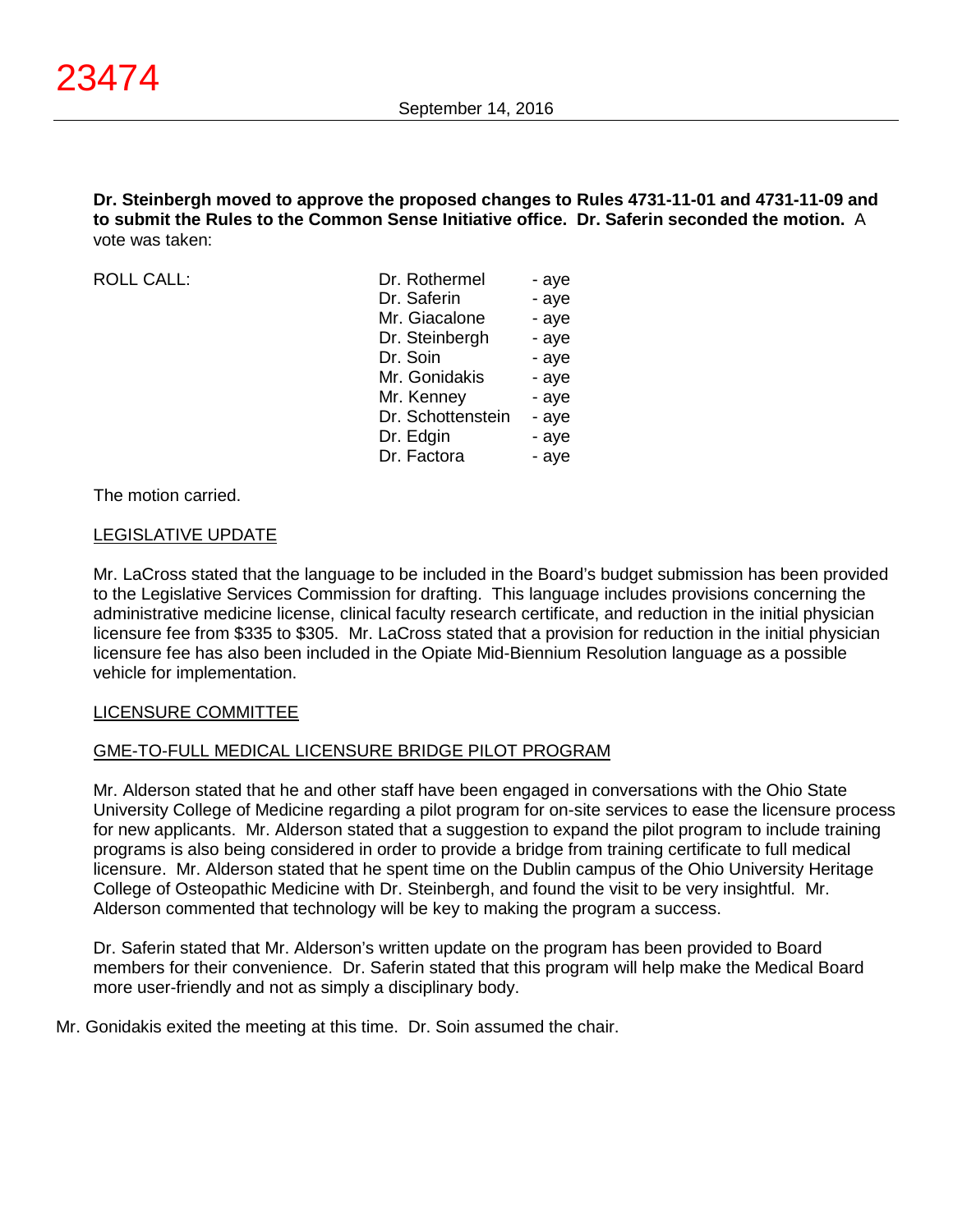# LICENSURE APPLICATION REVIEWS

# ROBERT BOWEN, M.D.

Dr. Saferin stated that Dr. Bowen has applied for a medical license in Ohio. Dr. Bowen failed Step 3 of the United States Medical Licensing Examination (USMLE) six times and passed on his seventh attempt. Dr. Saferin noted that Board rules allow applicants to fail any step of the USMLE no more than five times. Dr. Saferin also stated that Dr. Bowen has completed one year of post-graduate training. Dr. Saferin noted that as an international medical graduate, Dr. Bowen is required by Board rules to complete two years of post-graduate training.

Because Dr. Bowen does not qualify for an Ohio medical license for the above reasons, the Licensure Committee has recommended denial of Dr. Bowen's application.

**Dr. Saferin moved to deny Dr. Bowen's request for Ohio licensure. Dr. Steinbergh seconded the motion.** A vote was taken:

| Dr. Rothermel     | - aye |
|-------------------|-------|
| Dr. Saferin       | - aye |
| Mr. Giacalone     | - aye |
| Dr. Steinbergh    | - aye |
| Dr. Soin          | - aye |
| Mr. Kenney        | - aye |
| Dr. Schottenstein | - aye |
| Dr. Edgin         | - aye |
| Dr. Factora       | - aye |
|                   |       |

The motion carried.

 $ROILCAII$ :

# AMANDA WORKMAN, M.D.

Dr. Saferin stated that Dr. Workman has not engaged in the clinical practice of medicine since 2012. Dr. Workman is current on her continuing medical education (CME) requirements and holds a current medical license in West Virginia. Dr. Workman recertified in pediatrics in 2012 and that certification expires in 2022. The Licensure Committee has recommended approval of Dr. Workman's application, pending successful completion of the State Medical Board of Ohio-approved pediatric board review course.

Dr. Steinbergh suggested that a time limit be included in the motion. Dr. Saferin agreed.

Mr. Gonidakis returned to the meeting at this time and resumed the chair.

**Dr. Saferin moved to approve Dr. Workman's application for licensure, pending successful completion of a pediatric board review course within one year. Dr. Steinbergh seconded the motion.** A vote was taken:

| <b>ROLL CALL:</b> | Dr. Rothermel | - ave |
|-------------------|---------------|-------|
|                   | Dr. Saferin   | - ave |
|                   | Mr. Giacalone | - ave |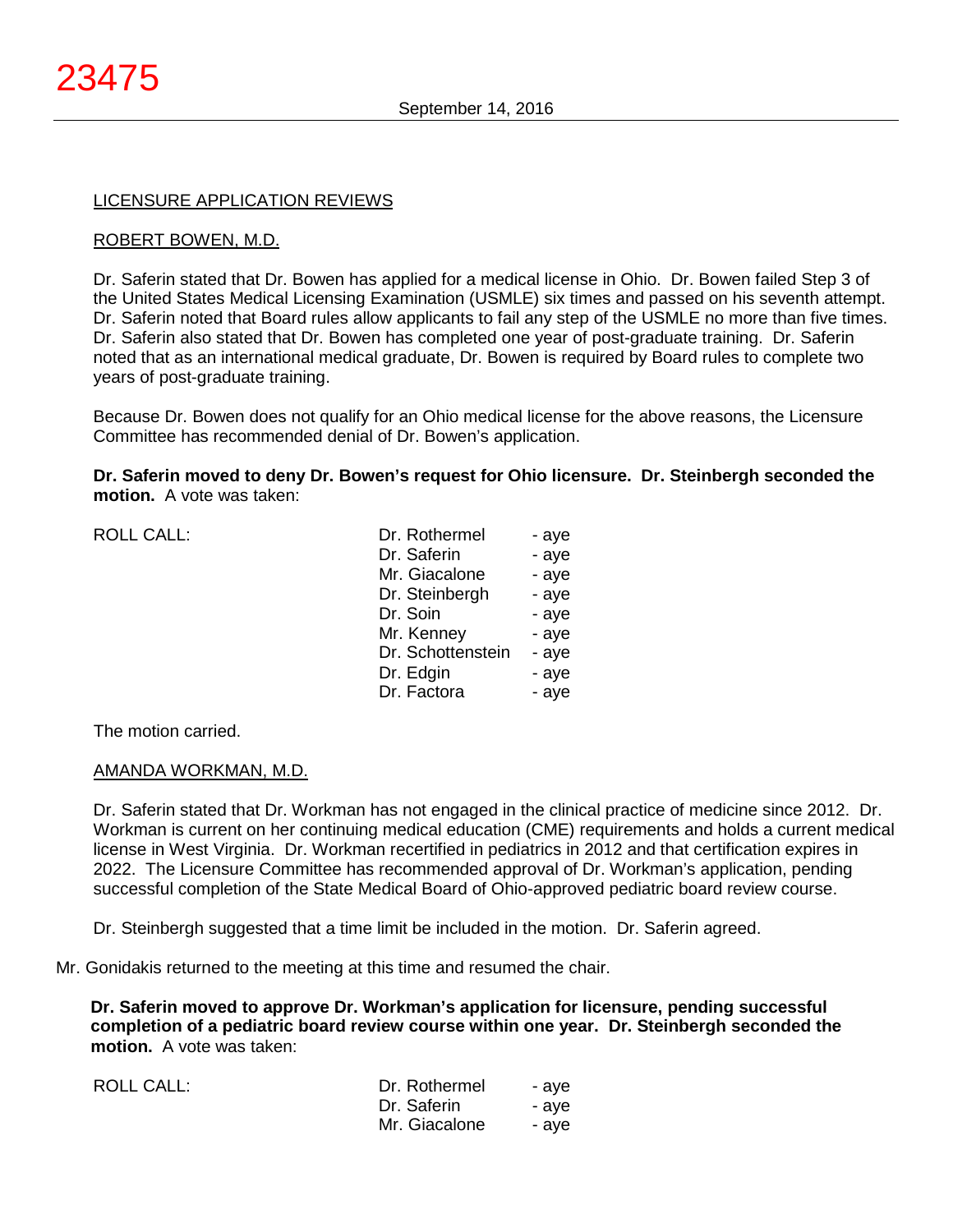| Dr. Steinbergh    | - aye |
|-------------------|-------|
| Dr. Soin          | - aye |
| Mr. Gonidakis     | - aye |
| Mr. Kenney        | - aye |
| Dr. Schottenstein | - aye |
| Dr. Edgin         | - aye |
| Dr. Factora       | - aye |

# DRAFT RULES

# CHAPTER 4731-1, LIMITED BRANCHES OF MEDICINE

Dr. Saferin stated that the Licensure Committee has recommended approval of the suggested changes to the proposed rules in Chapter 4731-1.

**Dr. Saferin moved to approve the rules in Chapter 4731-1, OAC, as discussed, be filed with the Common Sense Initiative office for its review. Dr. Rothermel seconded the motion.** A vote was taken:

ROLL CALL:

| Dr. Rothermel     | - aye |
|-------------------|-------|
| Dr. Saferin       | - aye |
| Mr. Giacalone     | - aye |
| Dr. Steinbergh    | - aye |
| Dr. Soin          | - aye |
| Mr. Gonidakis     | - aye |
| Mr. Kenney        | - aye |
| Dr. Schottenstein | - aye |
| Dr. Edgin         | - aye |
| Dr. Factora       | - aye |

The motion carried.

# APPLICATION QUESTIONS REGARDING MENTAL AND PHYSICAL HEALTH

Dr. Saferin stated that the Licensure Committee discussed concerns from the Ohio Psychiatric Physicians Association (OPPA) regarding the wording of Question #23 on the application for licensure, which regards mental and physical conditions. Dr. Saferin stated that Dr. Schottenstein discussed these matters with representatives from the OPPA who attended the meeting.

# COMPLIANCE COMMITTEE

Dr. Steinbergh state that on August 10, 2016, the Compliance Committee met with Devender K. Batra, M.D.; Jose Alberto Crespo, M.D.; Jesse Michael Ewald, M.D.; Erica L. Forney, M.T.; Emily K. Hellesen, M.T.; Lana M. Hetzel, M.T.; William S. Richardson, M.D.; Michael Todd Tatro, M.D.; and Christopher R. White, M.D., and moved to continue them under the terms of their respective Board actions. The Compliance Committee accepted Compliance staff's report of conferences on July 11 & 12, 2016.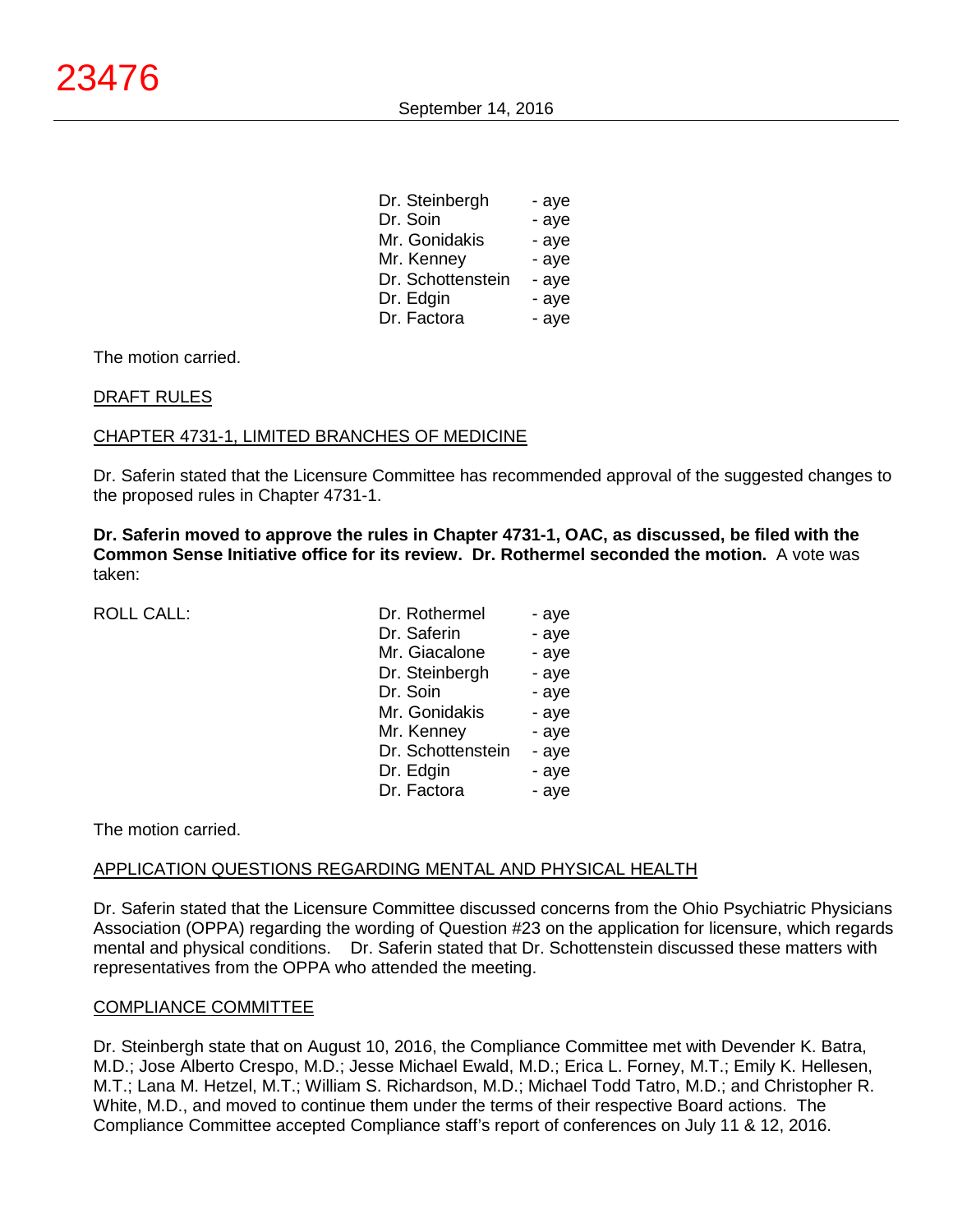Dr. Steinbergh added that the Compliance Committee also recommended approval of the Application for a Certificate of Good Standings as a Treatment Provider for Impaired Practitioners from Parkdale Center.

**Dr. Saferin moved to approve the Application for a Certificate of Good Standings as a Treatment Provider for Impaired Practitioners from Parkdale Center. Dr. Soin seconded the motion.** A vote was taken:

ROLL CALL:

| Dr. Rothermel     | - aye |
|-------------------|-------|
| Dr. Saferin       | - aye |
| Mr. Giacalone     | - aye |
| Dr. Steinbergh    | - aye |
| Dr. Soin          | - aye |
| Mr. Gonidakis     | - aye |
| Mr. Kenney        | - aye |
| Dr. Schottenstein | - aye |
| Dr. Edgin         | - aye |
| Dr. Factora       | - aye |
|                   |       |

# The motion carried.

# PROBATIONARY REQUESTS

Mr. Gonidakis advised that at this time he would like the Board to consider the probationary requests on today's consent agenda. Mr. Gonidakis asked if any Board member wished to discuss a probationary request separately. Dr. Steinbergh and Dr. Schottenstein each stated that they would like to discuss probationary requests separately.

# CRAIG L. BIERER, D.O.

Dr. Schottenstein stated that Dr. Bierer is requesting approval of Elizabeth Polanka, L.P.C.C., I.M.F.T., to serve as the new mental health professional. Dr. Schottenstein did not oppose the request, but noted that Ms. Polanka's practice seems to focus on family therapy rather than addiction. Ms. Murray explained that Dr. Bierer is in an area with limited choices and that Ms. Polanka was the best option for him. Ms. Murray stated that Ms. Polanka is aware of Dr. Bierer's history of addiction. Ms. Murray stated that Dr. Bierer feels that Ms. Polanka's experience may help him with other issues in his life as well. Dr. Steinbergh echoed Dr. Schottenstein's concerns regarding Dr. Bierer.

# ALY M. A. ZEWAIL, M.D.

Dr. Schottenstein asked if Dr. Zewail is seeing a psychiatrist. Ms. Murray replied that she is almost certain that Dr. Zewail is seeing a psychiatrist but she would have to check to make absolutely sure. Dr. Schottenstein expressed great concern for Dr. Zewail given his history, including an incident in which he took valium and later woke up with a pistol lying on his chest.

# WILLIAM S RICHARDSON, M.D.

Dr. Steinbergh stated that the documentation of Dr. Richardson's probationary request did not specify the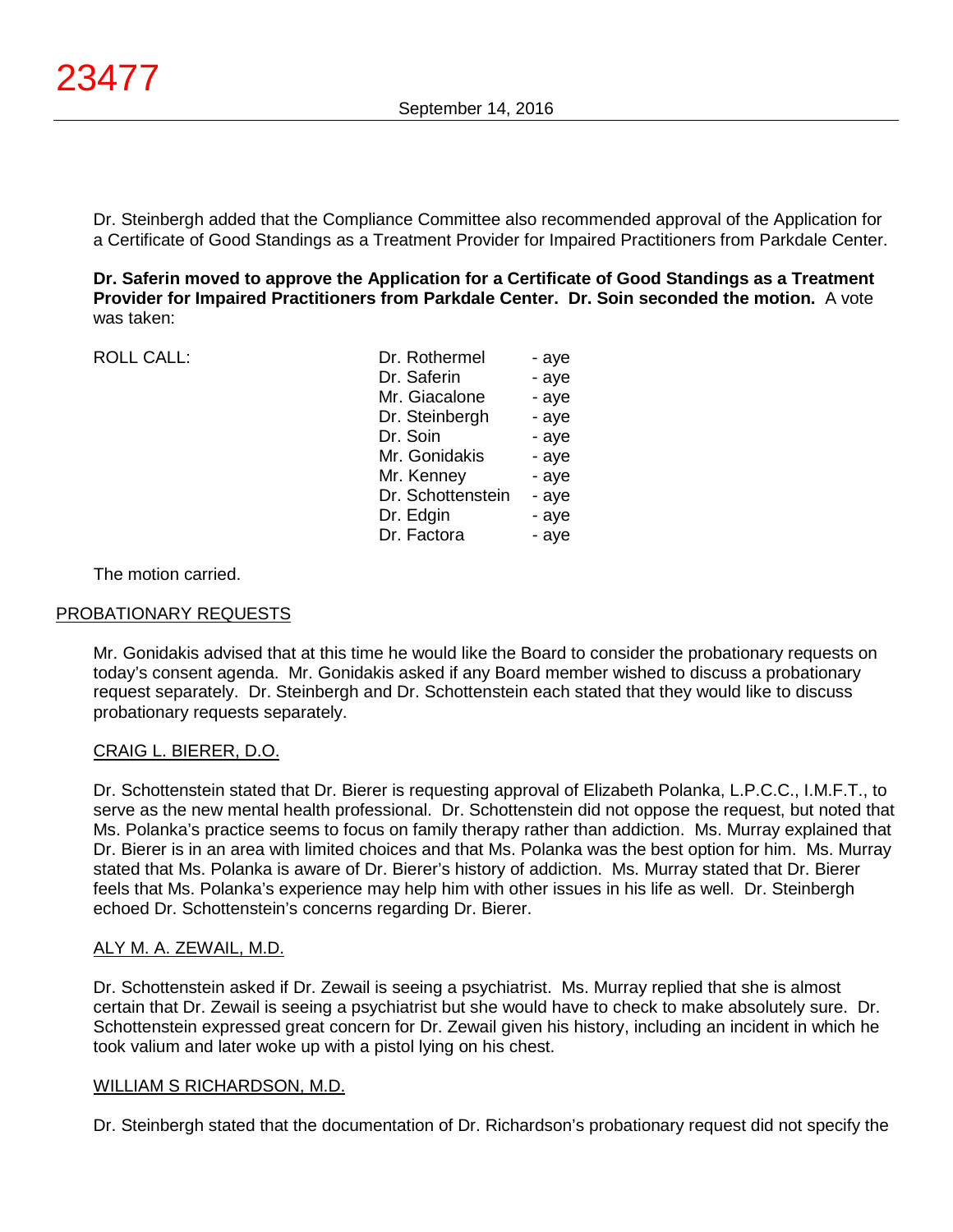number and frequency of charts to be reviewed. Dr. Steinbergh suggested that ten charts per month be reviewed. The Board members agreed.

**Dr. Schottenstein moved to accept the Compliance staff's Reports of Conferences and the Secretary and Supervising Member's recommendations as follows:**

• **To grant Craig L. Bierer, D.O.'s request for approval of Elizabeth P. Polanka, L.P.C.C., I.M.F.T., to serve as the new mental health professional;**

• **To grant Joseph Peter Burick, D.O.'s request for approval of Kenney J. Braman, D.O., to serve as the monitoring physician; and determination of the frequency and number of charts to be reviewed at ten charts per month;**

• **To grant Matthew J. Goldschmidt, M.D.'s request for approval of the previously completed course** *Intensive Course in Medical Ethics, Boundaries and* **Professionalism, offered by Case Western Reserve University, to fulfill the personal/professional ethics course requirement; approval of the previously completed course** *Intensive Course in Medical Record Keeping with Individual* **Preceptorships, offered by Case Western Reserve University, to fulfill the medical record-keeping course requirement; approval of the personal/professional ethics course summary; and approval of the medical record-keeping course summary;**

• **To grant Kristen G. Landry, M.D.'s request for approval of Jessica A. Lammers, M.D., to serve as the treating psychiatrist;**

• **To grant Adam C. Maier, D.O.'s request for reduction in psychiatric treatment sessions to every two months;**

• **To grant David R. Mandel, M.D.'s request for approval of** *Intensive Course in Medical Ethics, Boundaries and Professionalism***, administered by Case Western Reserve University, to fulfill the professional ethics course requirement;**

• **To grant Maneesh L. Mehra, M.D.'s request for reduction in personal appearances to every six months; and reduction in drug and alcohol rehabilitation meetings to two per week with a minimum of ten per month;**

• **To grant Kimberly Marie Peacock, D.O.'s request for reduction in appearances to every six months; and discontinuance of the chart review requirement;**

• **To grant Cara E. Perez, M.D.'s request for approval of** *Medical Records Keeping Seminar***, administered by the Center for Personalized Education for Physicians;**

• **To grant Jerry G. Purvis, Jr., M.D.'s request for reduction in drug and alcohol rehabilitation meeting attendance to two per week with a minimum of ten per month;**

• **To grant M. Salim Ratnani, M.D.'s request for approval of R. Jenee Walker, M.D., to serve as the treating psychiatrist;**

• **To grant William S. Richardson, M.D.'s request for approval of Michael A. Dornetto, D.O., to**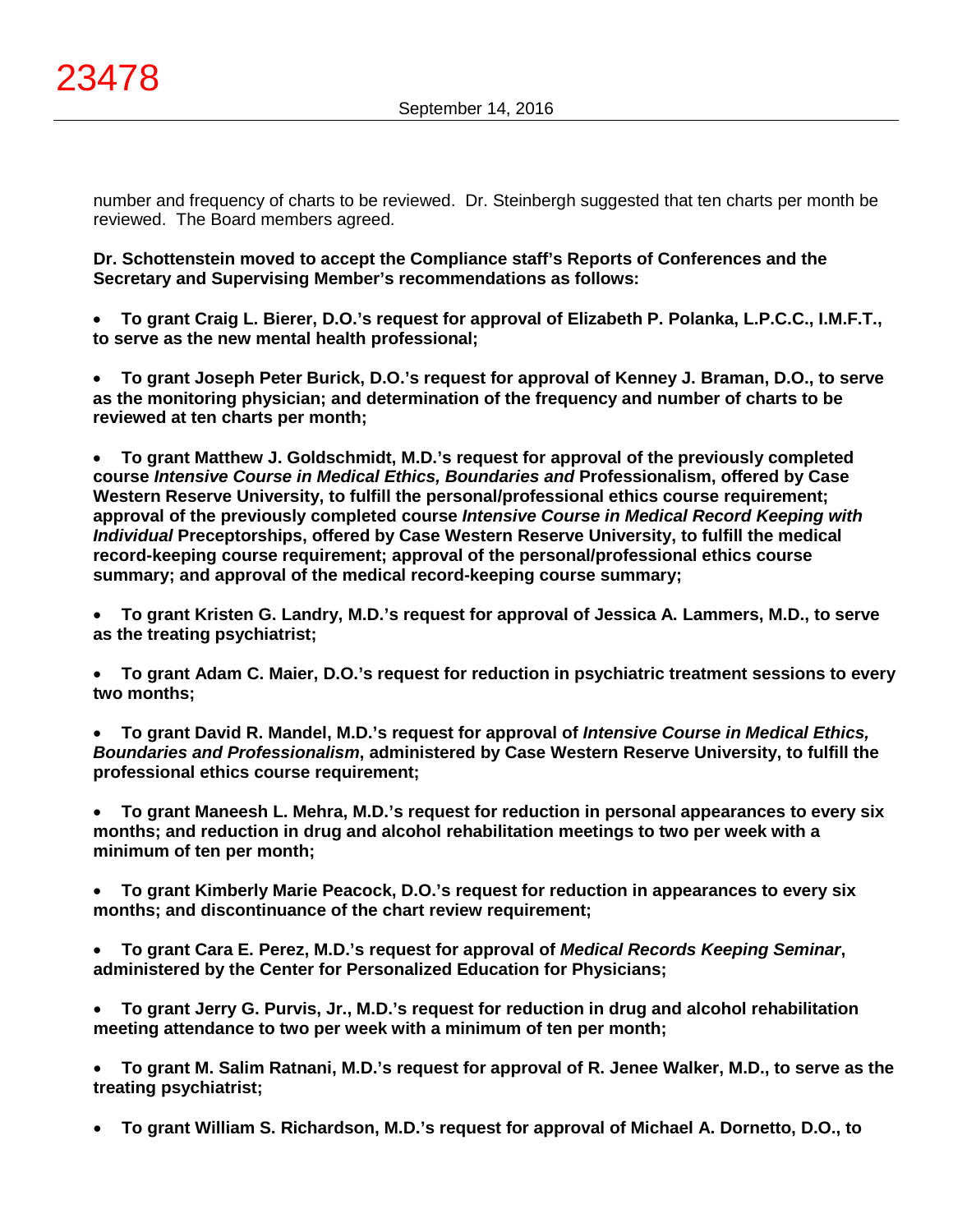**serve as the monitoring physician; and determination of the frequency and number of charts to be reviewed at ten charts per month;**

• **To grant Bernard J. Rose, M.D.'s request for discontinuance of the drug log requirement; reduction in personal appearances to every six months; and reduction in drug and alcohol rehabilitation meeting attendance to two per week with a minimum of ten per month;**

• **To grant Lawrence M. Rubens, M.D.'s request for reduction in personal appearances to every six months;**

• **To grant Anthony M. Ruffa, D.O.'s request for approval of Borys Loza, M.D., to serve as the new monitoring physician;**

• **To grant Suman C. Vellanki, M.D.'s request for permission to administer, personally furnish, and possess controlled substances;**

• **To grant Christopher R. White, M.D.'s request for permission to continue under the terms of the May 11, 2016 Step I Consent Agreement while residing in New York; approval of personal appearances via internet meeting source; and approval of Adam K. Ashton, M.D., to serve as the new treating psychiatrist;**

• **To grant Randall G. Whitlock, PA.'s request for discontinues of the controlled substance log requirement; and**

• **To grant Aly M. A. Zewail, M.D.'s request for approval of** *Course #91410 Prescription Opioids: Risk Management and Strategies for Safe Use***, administered by NETCE, to fulfill the controlled substance prescribing course required for reinstatement; approval of ethics course tailored specifically for the doctor by Donna F. Homenko, Ph.D., to fulfill both the personal/professional ethics course requirement and the physician/patient boundaries course requirement for reinstatement.**

**Dr. Soin seconded the motion.** A vote was taken:

ROLL CALL:

| Dr. Rothermel     | - abstain                                  |
|-------------------|--------------------------------------------|
| Dr. Saferin       | - abstain                                  |
| Mr. Giacalone     | - aye                                      |
| Dr. Steinbergh    | - aye (abstain in the matter of Dr. Maier) |
| Dr. Soin          | - aye                                      |
| Mr. Gonidakis     | - aye                                      |
| Mr. Kenney        | - aye                                      |
| Dr. Schottenstein | - aye                                      |
| Dr. Edgin         | - aye                                      |
| Dr. Factora       | - aye                                      |

The motion carried.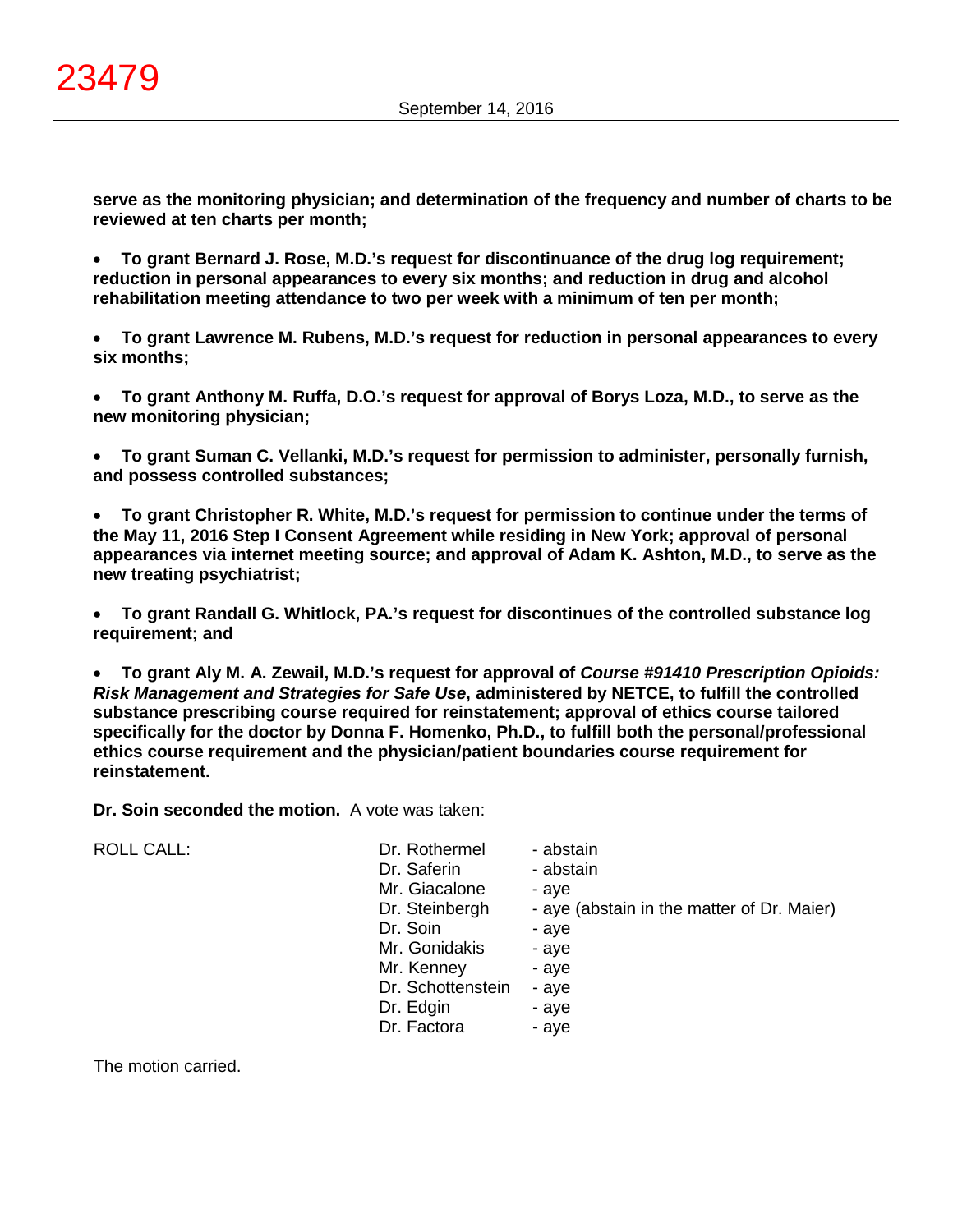#### FINAL PROBATIONARY APPEARANCE

# LEIGH ALLISON JUDGE, P.A.

Ms. Judge was appearing before the Board pursuant to her request for release from the terms of her September 14, 2011 Consent Agreement. Mr. Gonidakis reviewed Ms. Judge's history with the Board.

In response to questions from Dr. Soin, Ms. Judge stated that she practices at a small family practice. Ms. Judge stated that the environment at the practice is not chaotic and there are no medications of any kind in the office. Ms. Judge works 8:00 a.m. to 5:00 p.m. four days per week, plus every third Saturday morning. Ms. Judge stated that she has a sponsor. Ms. Judge added that she is also sponsoring someone and that is going well. Ms. Judge stated that her husband and children are supportive and she has a good support system through Alcoholics Anonymous (AA). Ms. Judge stated that she plans to continue the same recovery activities after she is release from probation because it is working well.

In response to questions from Dr. Steinbergh, Ms. Judge stated that she attends AA meeting two times per week in addition to caduceus meetings. Dr. Judge stated that her sobriety date is August 17, 2008.

Mr. Giacalone asked if Ms. Judge would address the medical students in attendance regarding her situation. Ms. Judge stated that she was originally a nurse and she was caught taking drugs from a Pyxis machine due to her chemical dependency problem. Since that time Ms. Judge went to school to become a physician assistant. Ms. Judge commented that according to estimates, 10% of the populate has trouble with alcohol and drugs. Ms. Judge advised anyone who may have a problem with alcohol or drugs to seek help early and not to wait until they are caught like she was. Ms. Judge stated that seeking help is not a sign of weakness. Ms. Judge recommended that the medical students attend more than one AA meeting during their training, or perhaps an Al-Anon meeting. Ms. Judge stated that attending the meetings will help them in treating the 10% of the population with an addiction problem with compassion without enabling them.

**Dr. Steinbergh moved to release Ms. Judge from the terms of her September 14, 2014 Consent Agreement, effective September 22, 2016. Dr. Schottenstein seconded the motion.** All members voted aye. The motion carried.

The motion carried.

#### ADJOURN

**Dr. Saferin moved to adjourn the meeting. Dr. Steinbergh seconded the motion.** All members voted aye. The motion carried.

Thereupon, at 4:45 p.m., the September 14, 2016 session of the State Medical Board of Ohio was adjourned.